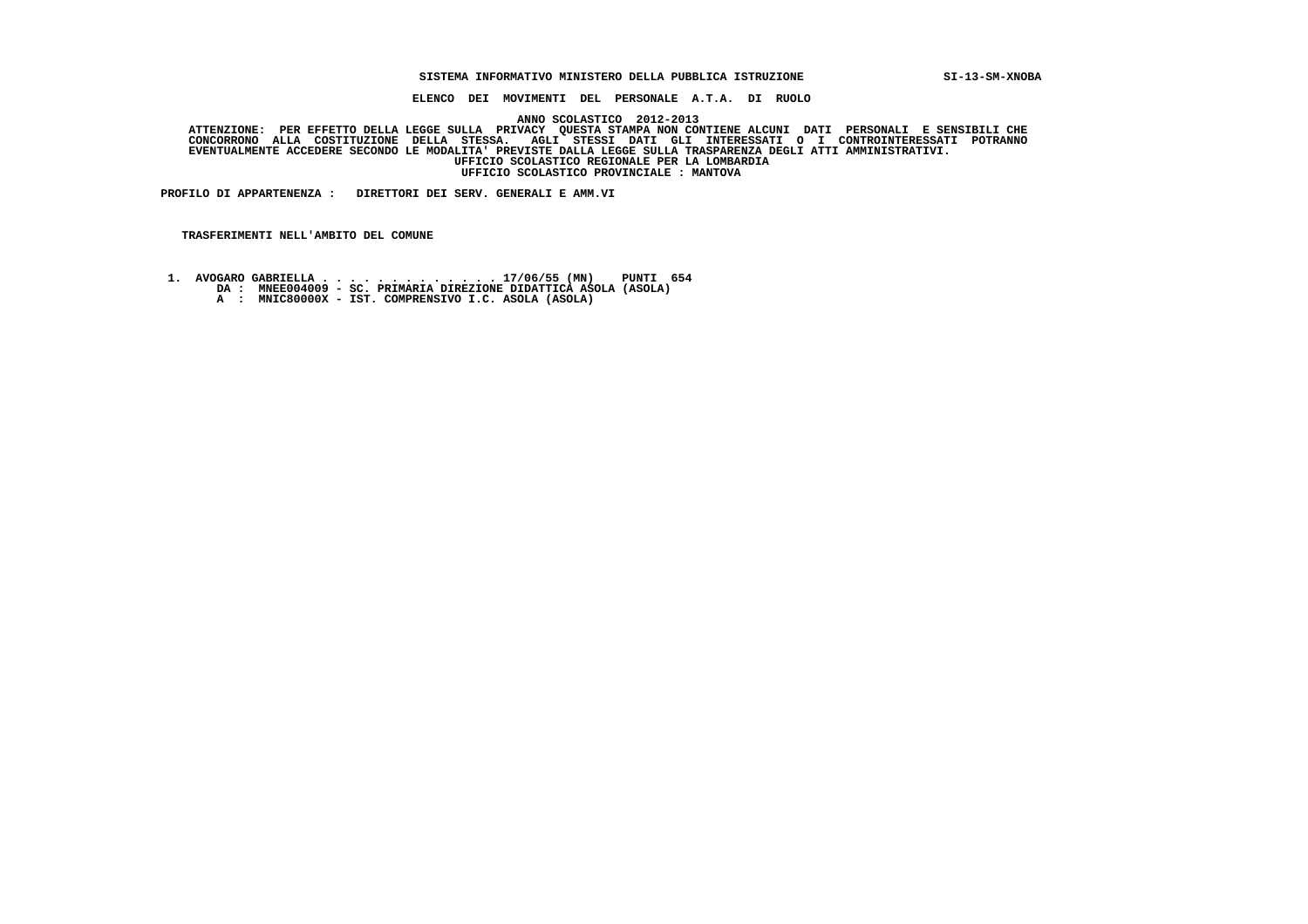- **1. MONTEVERDI LAURA . . . . . . . . . . . . . 11/03/51 (MN) PUNTI 491 DA : MNEE000VW8 PROVINCIA DI MANTOVA A : MNRC01000L I.P. SERVIZI COMM. ISTITUTO SUPERIORE BONOMI-MAZZO (MANTOVA)**
- **2. ROSIGNOLI CLAUDIA . . . . . . . . . . . . . 15/07/54 (MN) PUNTI 411 DA : MNRI02000X I.P.I. ARTIGIANATO IPSIA L.DA VINCI MN (MANTOVA) A : MNIC826004 - IST. COMPRENSIVO ISTITUTO COMPRENSIVO RODIGO (RODIGO) PRECEDENZA PREVISTA DAL C.C.N.I.**
- **3. ZANELLA ROSSELLA . . . . . . . . . . . . . 01/07/57 (MN) PUNTI 384 DA : MNIS00800P IST. SUP. II GR. GIOVANNI FALCONE (ASOLA) A : MNIC80700P IST. COMPRENSIVO I.C. CASTIGLIONE STIVIERE II (CASTIGLIONE DELLE STIVIERE)**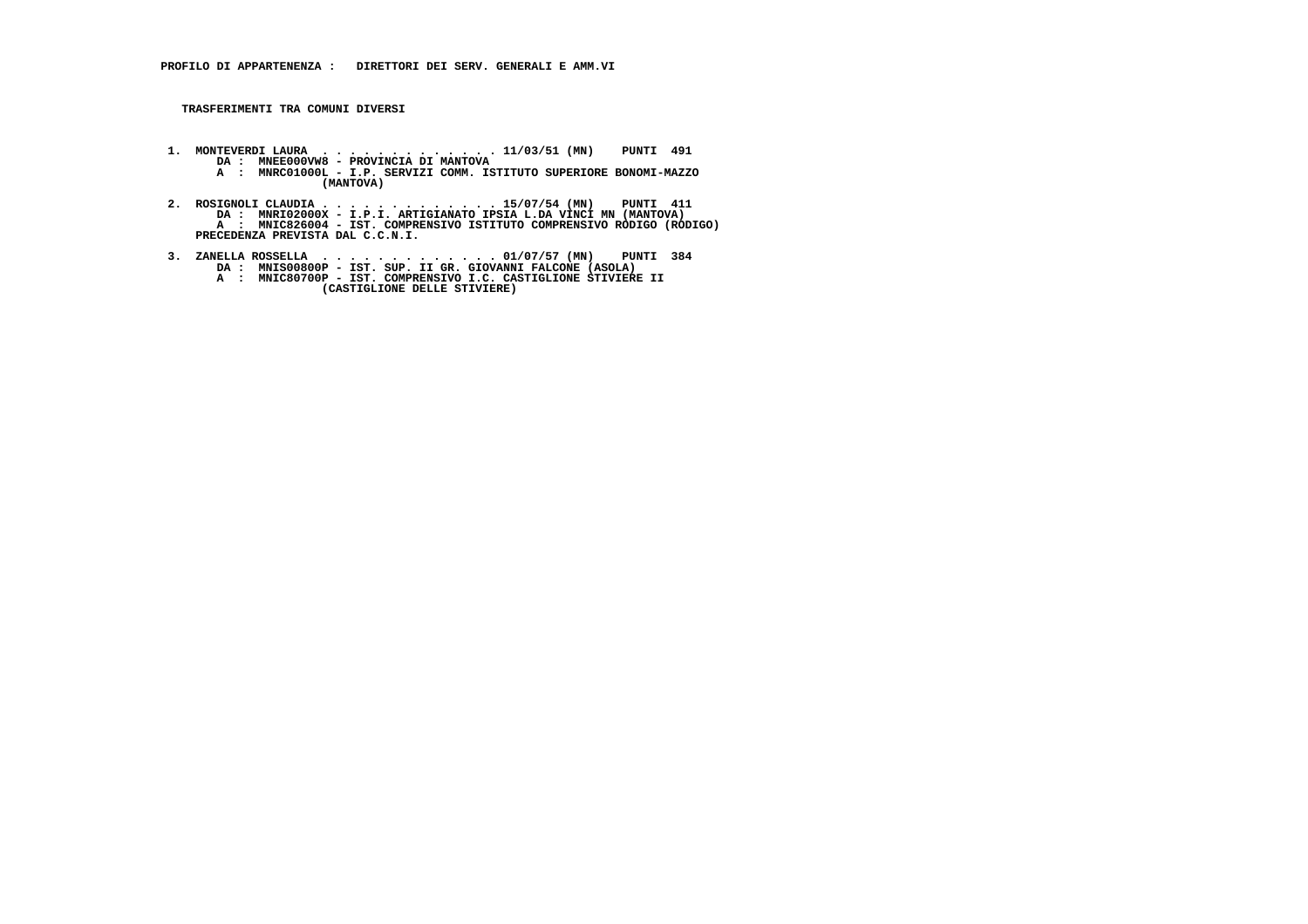**TRASFERIMENTI NELL'AMBITO DEL COMUNE**

- **1. BONAZZI LORENA . . . . . . . . . . . . . . 11/04/57 (MN) PUNTI 653 DA : MNIS00900E IST. SUP. II GR. ITG E MAG.LE (MANTOVA) A : MNTD01000X - I.T. COMMERCIALE I.T.E.S. "ALBERTO PITENTINO" (MANTOVA)**
- **2. CACCIATORI MARINA . . . . . . . . . . . . . 26/11/62 (MN) PUNTI 473 DA : MNIS00300G - IST. SUP. II GR. FRANCESCO GONZAGA (CASTIGLIONE DELLE STIVIERE) A : MNIC80700P - IST. COMPRENSIVO I.C. CASTIGLIONE STIVIERE II (CASTIGLIONE DELLE STIVIERE)**
- **3. CIMAROSTI MARIA LUISA . . . . . . . . . . . 21/06/55 (MN) PUNTI 779 DA : MNEE04900V - SC. PRIMARIA DD PORTO MANTOVANO (PORTO MANTOVANO) A : MNIC813002 - IST. COMPRENSIVO I.C. PORTO MANT. NO (PORTO MANTOVANO)**
- **4. DALL'OMO BARBARA . . . . . . . . . . . . . 29/04/61 (AL) PUNTI 235 DA : MNIS01100E IST. SUP. II GR. I.S. FERMI MN (MANTOVA) A : MNIC82900G - IST. COMPRENSIVO I.C. MANTOVA 2 (MANTOVA)**
- **5. MARINI MORENA . . . . . . . . . . . . . . . 27/08/54 (MN) PUNTI 945 DA : MNTD01000X I.T. COMMERCIALE I.T.E.S. "ALBERTO PITENTINO" (MANTOVA) A : MNIC83600P - IST. COMPRENSIVO I.C. MANTOVA 3 (MANTOVA)**
- **6. NOSARI COSETTA . . . . . . . . . . . . . . 26/12/69 (RE) PUNTI 496 DA : MNIC83100G IST. COMPRENSIVO I.C. VIADANA "PARAZZI" (VIADANA) A : MNIS00400B - IST. SUP. II GR. S. GIOVANNI BOSCO (VIADANA)**
- **7. SALVI ELISABETTA . . . . . . . . . . . . . 13/09/56 (VR) PUNTI 903 DA : MNRI02000X I.P.I. ARTIGIANATO IPSIA L.DA VINCI MN (MANTOVA) A : MNRC01000L - I.P. SERVIZI COMM. ISTITUTO SUPERIORE BONOMI-MAZZO (MANTOVA)**
	- **8. TRISCARI SANTA LILIANA . . . . . . . . . . 11/12/60 (ME) PUNTI 213 DA : MNIS00300G - IST. SUP. II GR. FRANCESCO GONZAGA (CASTIGLIONE DELLE STIVIERE)**
- **A : MNIC80700P IST. COMPRENSIVO I.C. CASTIGLIONE STIVIERE II (CASTIGLIONE DELLE STIVIERE)**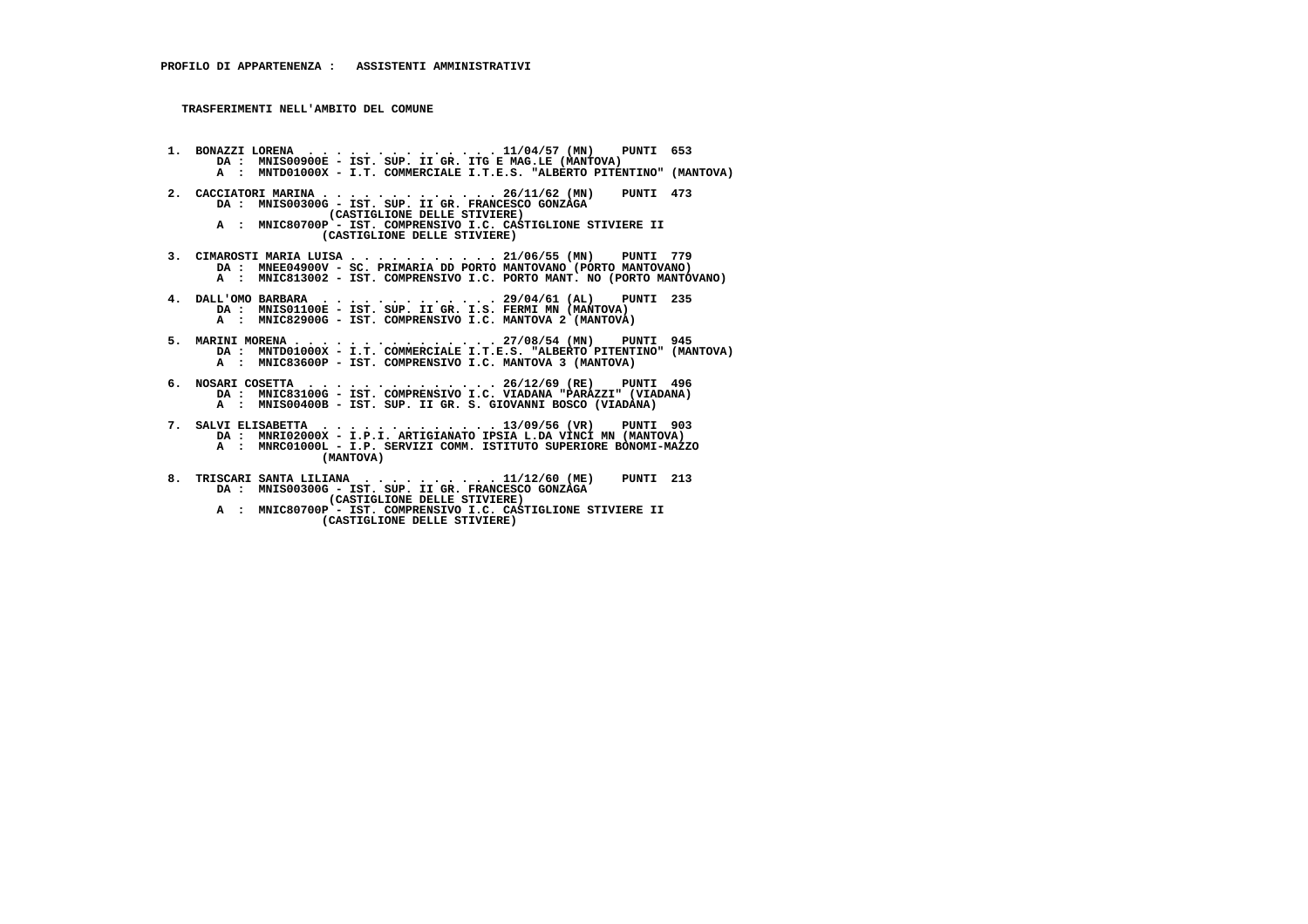- **1. ACHILLE IRMA . . . . . . . . . . . . . . . 29/04/69 (BA) PUNTI 143 DA : MNEE000VW8 PROVINCIA DI MANTOVA A : MNIS00300G - IST. SUP. II GR. FRANCESCO GONZAGA (CASTIGLIONE DELLE STIVIERE) 2. ALTOMANI MILVA . . . . . . . . . . . . . . 01/06/61 (MN) PUNTI 201 DA : MNEE000VW8 - PROVINCIA DI MANTOVA A : MNIS013006 - IST. SUP. II GR. I.S. "STROZZI" PALIDANO (GONZAGA) 3. ARNONE GIOVANNI . . . . . . . . . . . . . . 23/04/67 (CS) PUNTI 153 DA : MNEE000VW8 - PROVINCIA DI MANTOVA A : MNIS006003 - IST. SUP. II GR. IS G.GREGGIATI (OSTIGLIA) 4. BARONI MARISA . . . . . . . . . . . . . . . 30/04/58 (MN) PUNTI 217 DA : MNEE000VW8 - PROVINCIA DI MANTOVA A : MNIS01100E - IST. SUP. II GR. I.S. FERMI MN (MANTOVA) 5. BASSOLI RINA . . . . . . . . . . . . . . . 05/07/65 (MN) PUNTI 332 DA : MNEE000VW8 - PROVINCIA DI MANTOVA A : MNIC82900G - IST. COMPRENSIVO I.C. MANTOVA 2 (MANTOVA) 6. BENEVELLI SIMONA . . . . . . . . . . . . . 13/01/71 (MN) PUNTI 190 DA : MNEE000VW8 - PROVINCIA DI MANTOVA A : MNIC80200G - IST. COMPRENSIVO I. C. CERESARA (CERESARA) 7. BERTAZZONI SILVIA . . . . . . . . . . . . . 20/03/69 (MN) PUNTI 228 DA : MNEE000VW8 - PROVINCIA DI MANTOVA A : MNIS00300G - IST. SUP. II GR. FRANCESCO GONZAGA (CASTIGLIONE DELLE STIVIERE) 8. BIEMMI GABRIELLA . . . . . . . . . . . . . 22/07/62 (BS) PUNTI 516 DA : MNIS01200A - IST. SUP. II GR. I.S. G.ROMANO MANTOVA (MANTOVA) A : MNIS013006 - IST. SUP. II GR. I.S. "STROZZI" PALIDANO (GONZAGA)**
- **9. BOMBANA BARBARA . . . . . . . . . . . . . . 21/10/59 (MN) PUNTI 126 DA : MNEE000VW8 - PROVINCIA DI MANTOVA A : MNIC80600V - IST. COMPRENSIVO ISTITUTO COMPR. GUIDIZZOLO (GUIDIZZOLO) PRECEDENZA PREVISTA DAL C.C.N.I.**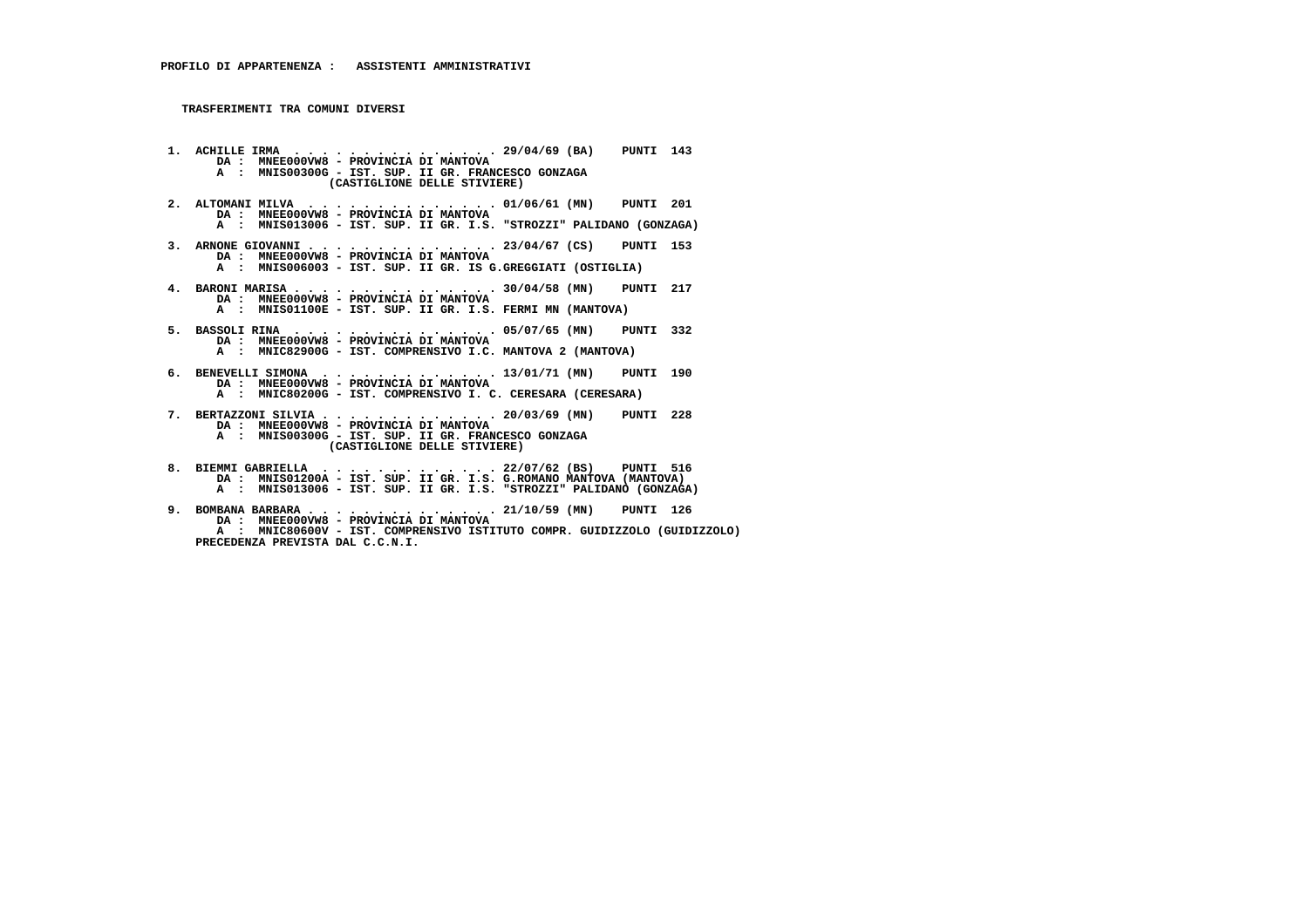- **10. BONI GIUSEPPINA . . . . . . . . . . . . . . 01/01/60 (MN) PUNTI 164 DA : MNEE000VW8 PROVINCIA DI MANTOVA A : MNIC83100G - IST. COMPRENSIVO I.C. VIADANA "PARAZZI" (VIADANA) 11. BORSARI ROBERTA . . . . . . . . . . . . . . 24/09/66 (MN) PUNTI 214 DA : MNEE000VW8 - PROVINCIA DI MANTOVA A : MNIS006003 - IST. SUP. II GR. IS G.GREGGIATI (OSTIGLIA) 12. BOZZOLINI ANTONELLA . . . . . . . . . . . . 30/01/64 (MN) PUNTI 334 DA : MNEE000VW8 - PROVINCIA DI MANTOVA A : MNIS00700V - IST. SUP. II GR. IS E.SANFELICE (VIADANA) PRECEDENZA PREVISTA DAL C.C.N.I. 13. BRESCIANI LORENA . . . . . . . . . . . . . 25/07/65 (CR) PUNTI 313 DA : MNIC80000X - IST. COMPRENSIVO I.C. ASOLA (ASOLA) A : MNIC82300L - IST. COMPRENSIVO I.C. BOZZOLO (BOZZOLO) 14. CALDORA MICHELE . . . . . . . . . . . . . . 19/08/66 (NA) PUNTI 268 DA : MNEE000VW8 - PROVINCIA DI MANTOVA A : MNIC820005 - IST. COMPRENSIVO I.C. OSTIGLIA (OSTIGLIA) 15. CASTELLI LUCILLA . . . . . . . . . . . . . 04/06/65 (PZ) PUNTI 94 DA : MNEE000VW8 - PROVINCIA DI MANTOVA A : MNIS01100E - IST. SUP. II GR. I.S. FERMI MN (MANTOVA) 16. CHIVA SIMONA . . . . . . . . . . . . . . . 13/04/71 (MN) PUNTI 228 DA : MNEE000VW8 - PROVINCIA DI MANTOVA A : MNCT70200C - CENTRO TERRIT. EDA VIADANA (VIADANA) 17. COCCONCELLI VALERIA . . . . . . . . . . . . 01/07/63 (MN) PUNTI 559 DA : MNIC833007 - IST. COMPRENSIVO I. C. MOGLIA (MOGLIA) A : MNIC82400C - IST. COMPRENSIVO I.C. SUZZARA "IL MILIONE" (SUZZARA) 18. COLPO DONATA . . . . . . . . . . . . . . . 24/02/58 (AL) PUNTI 116 DA : MNEE000VW8 - PROVINCIA DI MANTOVA A : MNRI02000X - I.P.I. ARTIGIANATO IPSIA L.DA VINCI MN (MANTOVA) 19. CUGOLA CLAUDIA . . . . . . . . . . . . . . 04/12/64 (MN) PUNTI 166 DA : MNEE000VW8 - PROVINCIA DI MANTOVA**
- **A : MNIC820005 IST. COMPRENSIVO I.C. OSTIGLIA (OSTIGLIA)**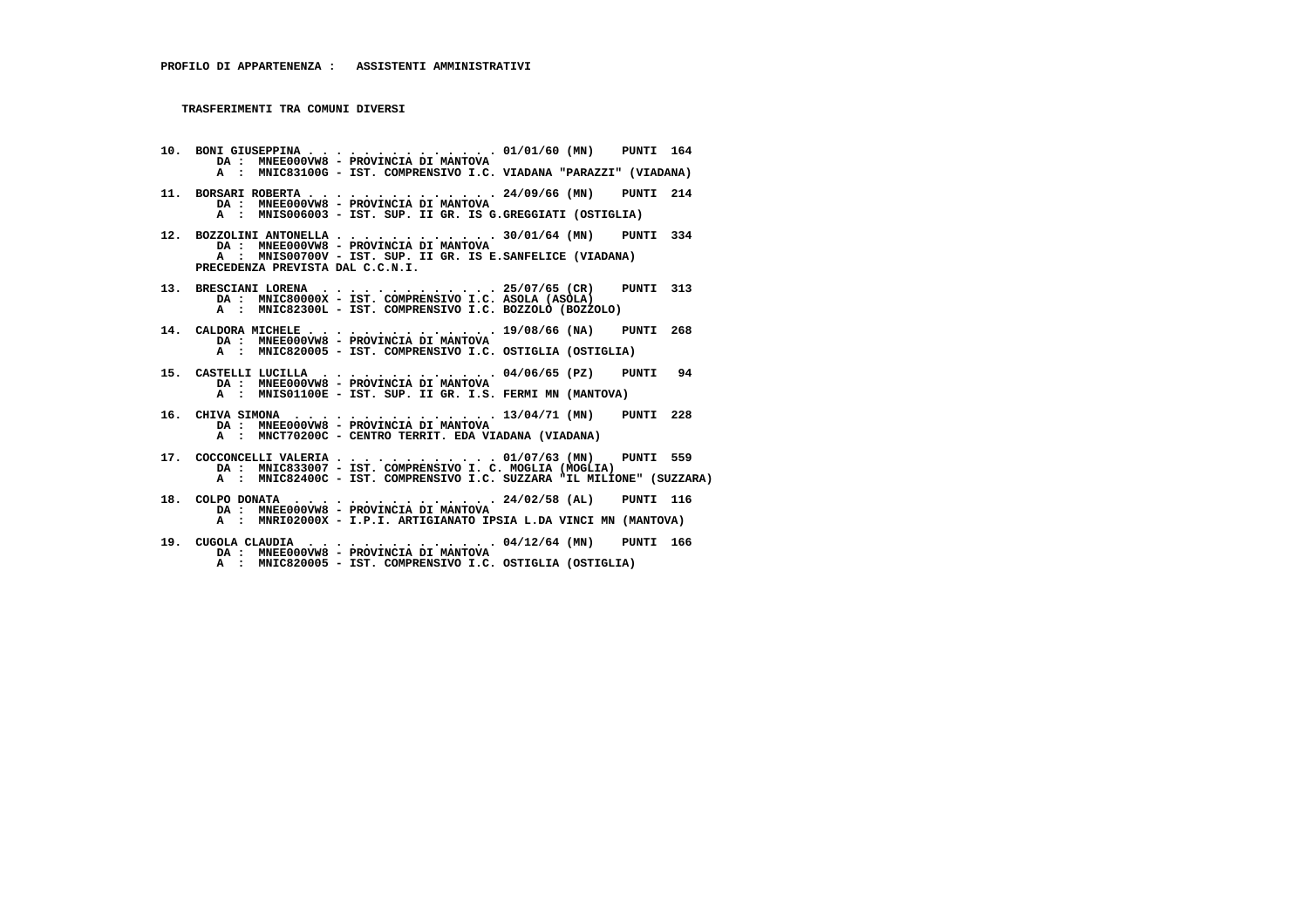**PRECEDENZA PREVISTA DAL C.C.N.I.**

 **20. D'ANSELMO INES . . . . . . . . . . . . . . 23/11/56 (TE) PUNTI 115 DA : MNEE000VW8 - PROVINCIA DI MANTOVA A : MNIS00900E - IST. SUP. II GR. ITG E MAG.LE (MANTOVA) 21. DE LEONARDIS LUCIA . . . . . . . . . . . . 27/09/75 (SA) PUNTI 135 DA : MNEE000VW8 - PROVINCIA DI MANTOVA A : MNIC83200B - IST. COMPRENSIVO I. C. PEGOGNAGA (PEGOGNAGA) 22. DOFFINI LUCIA . . . . . . . . . . . . . . . 13/12/62 (MN) PUNTI 137 DA : MNEE000VW8 - PROVINCIA DI MANTOVA A : MNCT704004 - CENTRO TERRIT. EDA QUISTELLO (QUISTELLO) 23. DONDI ENRICA . . . . . . . . . . . . . . . 29/10/58 (MN) PUNTI 384 DA : MNEE000VW8 - PROVINCIA DI MANTOVA A : MNIC82900G - IST. COMPRENSIVO I.C. MANTOVA 2 (MANTOVA) 24. FALAVIGNA STEFANIA . . . . . . . . . . . . 15/02/71 (VB) PUNTI 132 DA : MNEE000VW8 - PROVINCIA DI MANTOVA A : MNIS01200A - IST. SUP. II GR. I.S. G.ROMANO MANTOVA (MANTOVA) 25. FEO ANNUNZIATA . . . . . . . . . . . . . . 16/02/65 (LE) PUNTI 264 DA : MNEE000VW8 - PROVINCIA DI MANTOVA A : MNCT70000R - CENTRO TERRIT. EDA MANTOVA (MANTOVA) 26. FERRARI ALESSANDRA . . . . . . . . . . . . 03/04/67 (RC) PUNTI 226 DA : MNEE000VW8 - PROVINCIA DI MANTOVA A : MNIC817009 - IST. COMPRENSIVO I.C. CASTELDARIO (CASTEL D'ARIO) 27. FERRARI CHIARA . . . . . . . . . . . . . . 05/02/58 (MN) PUNTI 135 DA : MNEE000VW8 - PROVINCIA DI MANTOVA A : MNIC82200R - IST. COMPRENSIVO I.C. SERMIDE (SERMIDE)**

 **28. FORNARI GIANLUIGI . . . . . . . . . . . . . 08/02/57 (MN) PUNTI 828 DA : MNIC81500N - IST. COMPRENSIVO I.C. RONCOFERRARO (RONCOFERRARO) A : MNIC817009 - IST. COMPRENSIVO I.C. CASTELDARIO (CASTEL D'ARIO) (SOPRANNUMERARIO TRASFERITO A DOMANDA CONDIZIONATA)**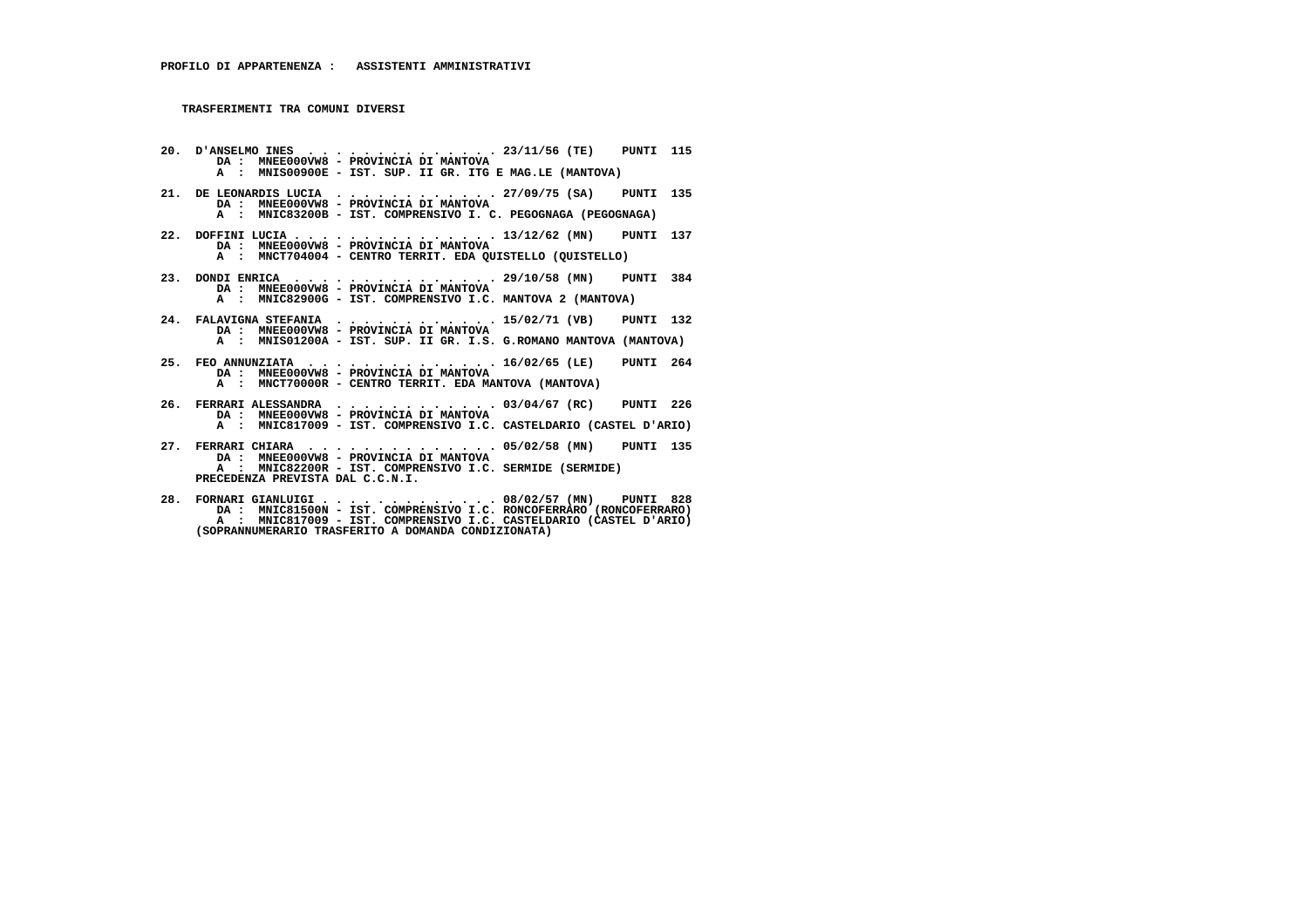- **29. FORNONI PAOLA . . . . . . . . . . . . . . . 11/01/65 (MN) PUNTI 148 DA : MNEE000VW8 PROVINCIA DI MANTOVA A : MNTD01000X - I.T. COMMERCIALE I.T.E.S. "ALBERTO PITENTINO" (MANTOVA) 30. FURLAN ROSSANA . . . . . . . . . . . . . . 28/11/60 (MN) PUNTI 128 DA : MNEE000VW8 - PROVINCIA DI MANTOVA A : MNIS01100E - IST. SUP. II GR. I.S. FERMI MN (MANTOVA) 31. GHIO ITALA . . . . . . . . . . . . . . . . 13/04/58 (MN) PUNTI 160 DA : MNEE000VW8 - PROVINCIA DI MANTOVA A : MNEE012008 - SC. PRIMARIA DIREZ. DID. CASTEL GOFFREDO (CASTEL GOFFREDO) 32. GIACOMAZZI MIRELLA . . . . . . . . . . . . 02/02/55 (MN) PUNTI 150 DA : MNEE000VW8 - PROVINCIA DI MANTOVA A : MNIC805003 - IST. COMPRENSIVO ISTITUTO COMPRENSIVO GOITO (GOITO) 33. GRASSI MARIA RITA . . . . . . . . . . . . . 27/05/55 (PR) PUNTI 127 DA : MNEE000VW8 - PROVINCIA DI MANTOVA A : MNIS013006 - IST. SUP. II GR. I.S. "STROZZI" PALIDANO (GONZAGA) 34. GUIDETTI ELIANA . . . . . . . . . . . . . . 25/06/69 (MN) PUNTI 295 DA : MNEE012008 - SC. PRIMARIA DIREZ. DID. CASTEL GOFFREDO (CASTEL GOFFREDO) A : MNIC805003 - IST. COMPRENSIVO ISTITUTO COMPRENSIVO GOITO (GOITO) 35. INVERSI CRISTIANO . . . . . . . . . . . . . 06/07/62 (MN) PUNTI 107 DA : MNEE000VW8 - PROVINCIA DI MANTOVA A : MNIS013006 - IST. SUP. II GR. I.S. "STROZZI" PALIDANO (GONZAGA) 36. LAGUARDIA MARIA . . . . . . . . . . . . . . 01/04/65 (MT) PUNTI 107 DA : MNEE000VW8 - PROVINCIA DI MANTOVA A : MNIS01100E - IST. SUP. II GR. I.S. FERMI MN (MANTOVA)**
- **37. LUCERINO GIOVINA . . . . . . . . . . . . . 18/02/65 (AV) PUNTI 251 DA : MNEE000VW8 - PROVINCIA DI MANTOVA A : MNIS006003 - IST. SUP. II GR. IS G.GREGGIATI (OSTIGLIA)**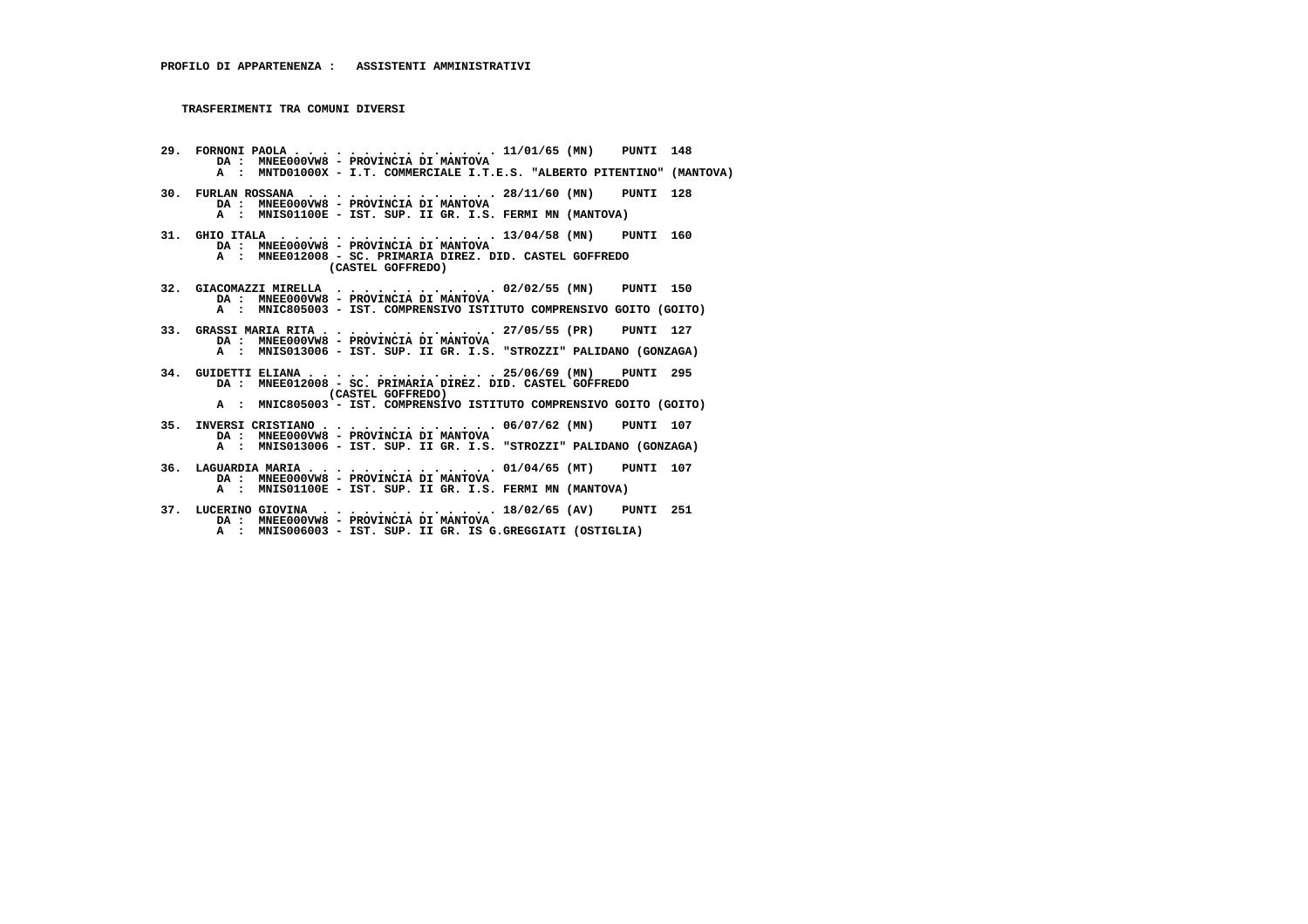- **38. MARANI SIMONA . . . . . . . . . . . . . . . 24/03/71 (MN) PUNTI 168 DA : MNIS013006 IST. SUP. II GR. I.S. "STROZZI" PALIDANO (GONZAGA) A : MNRI02000X - I.P.I. ARTIGIANATO IPSIA L.DA VINCI MN (MANTOVA) 39. MARAZIA ALFONSO . . . . . . . . . . . . . . 30/06/48 (SA) PUNTI 138 DA : MNEE000VW8 - PROVINCIA DI MANTOVA A : MNIS00300G - IST. SUP. II GR. FRANCESCO GONZAGA (CASTIGLIONE DELLE STIVIERE) 40. MARGONARI SIMONA . . . . . . . . . . . . . 24/02/72 (MN) PUNTI 148 DA : MNEE000VW8 - PROVINCIA DI MANTOVA A : MNIC80200G - IST. COMPRENSIVO I. C. CERESARA (CERESARA) 41. MARINI ALEARDO . . . . . . . . . . . . . . 29/11/66 (MN) PUNTI 86 DA : MNEE000VW8 - PROVINCIA DI MANTOVA A : MNEE012008 - SC. PRIMARIA DIREZ. DID. CASTEL GOFFREDO (CASTEL GOFFREDO) 42. MISSORA DANIELA . . . . . . . . . . . . . . 20/11/63 (MN) PUNTI 106 DA : MNEE000VW8 - PROVINCIA DI MANTOVA A : MNIS01100E - IST. SUP. II GR. I.S. FERMI MN (MANTOVA) 43. MOLINARI ELISA . . . . . . . . . . . . . . 18/06/65 (MN) PUNTI 145 DA : MNEE000VW8 - PROVINCIA DI MANTOVA A : MNIC820005 - IST. COMPRENSIVO I.C. OSTIGLIA (OSTIGLIA) 44. MORAGLIA ANNA MARIA . . . . . . . . . . . . 03/05/67 (BA) PUNTI 210 DA : MNIC813002 - IST. COMPRENSIVO I.C. PORTO MANT. NO (PORTO MANTOVANO) A : MNIC81600D - IST. COMPRENSIVO I.C. SAN GIORGIO DI MN (SAN GIORGIO DI MANTOVA)**
	- **45. NAPPO MARIA ROSARIA . . . . . . . . . . . . 07/10/67 (NA) PUNTI 413 DA : MNEE012008 - SC. PRIMARIA DIREZ. DID. CASTEL GOFFREDO (CASTEL GOFFREDO)**
- **A : MNIC80600V IST. COMPRENSIVO ISTITUTO COMPR. GUIDIZZOLO (GUIDIZZOLO)**
	- **46. NIZZOLI PATRIZIA . . . . . . . . . . . . . 29/07/65 (MN) PUNTI 137**
		- **DA : MNEE000VW8 PROVINCIA DI MANTOVA**
- **A : MNIC80800E IST. COMPRENSIVO I.C. CASTIGLIONE STIVIERE 1 (CASTIGLIONE DELLE STIVIERE)**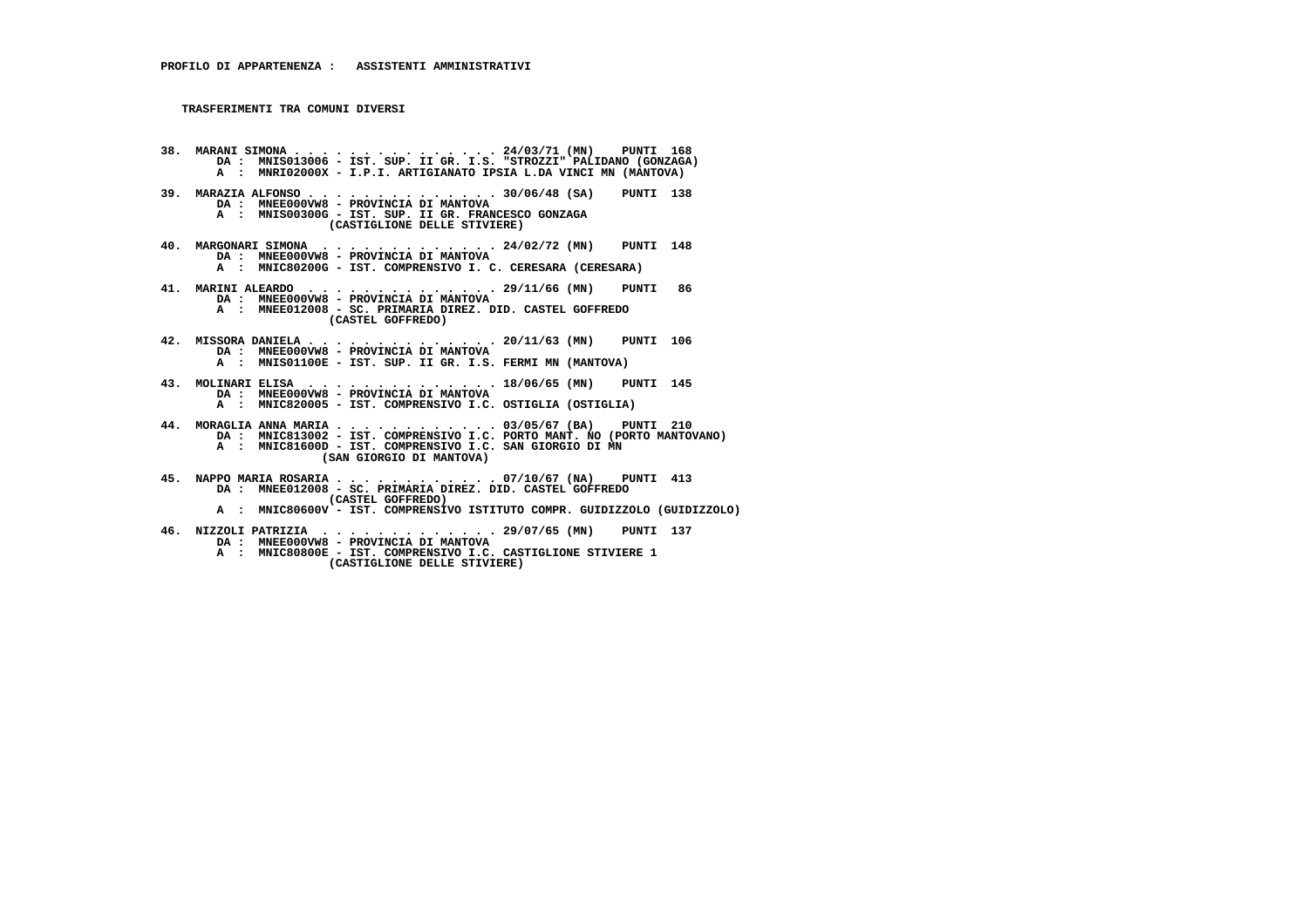- **47. NOVELLINI PATRIZIA . . . . . . . . . . . . 27/08/72 (MN) PUNTI 186 DA : MNEE000VW8 PROVINCIA DI MANTOVA A : MNIS00800P - IST. SUP. II GR. GIOVANNI FALCONE (ASOLA)**
- **48. OCZOLI TATIANA . . . . . . . . . . . . . . 07/11/64 (MN) PUNTI 267 DA : MNEE000VW8 - PROVINCIA DI MANTOVA A : MNIC80700P - IST. COMPRENSIVO I.C. CASTIGLIONE STIVIERE II (CASTIGLIONE DELLE STIVIERE)**
- **49. ONGARO BEATRICE . . . . . . . . . . . . . . 11/06/69 (VR) PUNTI 179 DA : MNIC81600D IST. COMPRENSIVO I.C. SAN GIORGIO DI MN (SAN GIORGIO DI MANTOVA)**
- **A : MNIS00900E IST. SUP. II GR. ITG E MAG.LE (MANTOVA)**
- **50. PACE FRANCESCA . . . . . . . . . . . . . . 04/02/75 (TP) PUNTI 220 DA : MNIS01100E IST. SUP. II GR. I.S. FERMI MN (MANTOVA) A : MNIC81000E - IST. COMPRENSIVO I.C. VIRGILIO (VIRGILIO) PREC.:TRASF. SCUOLA DI EX-TITOLARITA'**
- **51. PAGANINI STEFANIA . . . . . . . . . . . . . 14/05/66 (MN) PUNTI 126 DA : MNEE000VW8 PROVINCIA DI MANTOVA A : MNIC80000X - IST. COMPRENSIVO I.C. ASOLA (ASOLA)**
- **52. PALOSCHI GINA . . . . . . . . . . . . . . . 15/12/60 (MN) PUNTI 165 DA : MNEE000VW8 PROVINCIA DI MANTOVA A : MNEE04900V SC. PRIMARIA DD PORTO MANTOVANO (PORTO MANTOVANO) PRECEDENZA PREVISTA DAL C.C.N.I.**
- **53. PASOTTI ARTURA . . . . . . . . . . . . . . 24/01/56 (MN) PUNTI 192 DA : MNEE000VW8 PROVINCIA DI MANTOVA A : MNIC82900G - IST. COMPRENSIVO I.C. MANTOVA 2 (MANTOVA)**
- **54. PAVAN MARIA CRISTINA . . . . . . . . . . . 29/12/63 (MN) PUNTI 108 DA : MNEE000VW8 PROVINCIA DI MANTOVA**
- **A : MNIS00900E IST. SUP. II GR. ITG E MAG.LE (MANTOVA)**
	- **55. PEGNA SEBASTIANA . . . . . . . . . . . . . 11/04/58 (RC) PUNTI 255 DA : MNEE000VW8 - PROVINCIA DI MANTOVA**
- **A : MNRC01000L I.P. SERVIZI COMM. ISTITUTO SUPERIORE BONOMI-MAZZO (MANTOVA)**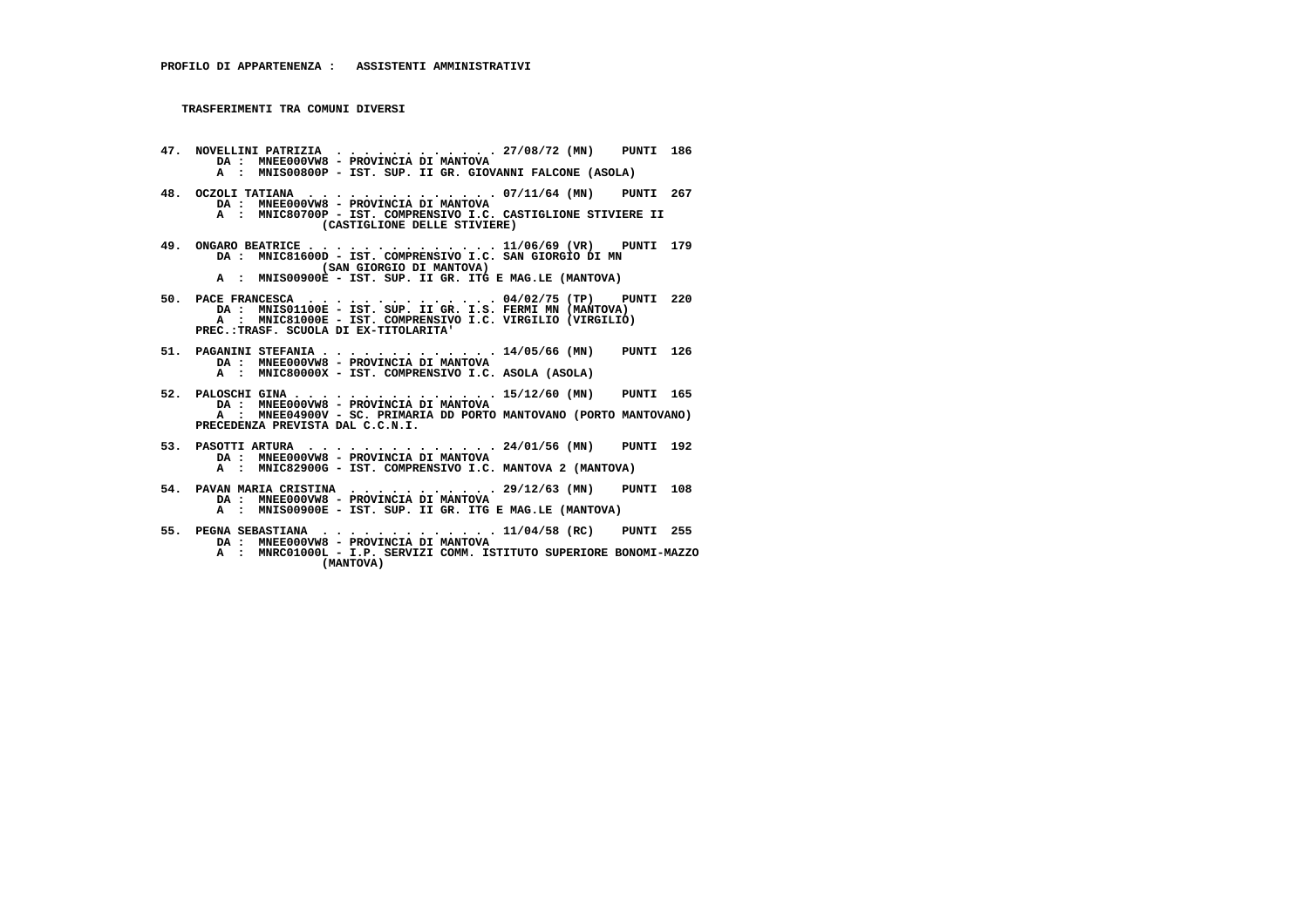- **56. PRATICO' DANIELA . . . . . . . . . . . . . 22/03/77 (RC) PUNTI 92 DA : MNEE000VW8 PROVINCIA DI MANTOVA A : MNIS00900E - IST. SUP. II GR. ITG E MAG.LE (MANTOVA)**
- **57. RAVANI ELENA . . . . . . . . . . . . . . . 25/02/64 (MI) PUNTI 124 DA : MNEE000VW8 - PROVINCIA DI MANTOVA A : MNRI02000X - I.P.I. ARTIGIANATO IPSIA L.DA VINCI MN (MANTOVA)**
- **58. ROSSI ORNELLA . . . . . . . . . . . . . . . 10/09/57 (MN) PUNTI 228 DA : MNEE000VW8 - PROVINCIA DI MANTOVA A : MNIC83200B - IST. COMPRENSIVO I. C. PEGOGNAGA (PEGOGNAGA) PRECEDENZA PREVISTA DAL C.C.N.I.**
- **59. SCARMAGNAN MARIA . . . . . . . . . . . . . 05/08/49 (MN) PUNTI 165 DA : MNEE000VW8 - PROVINCIA DI MANTOVA A : MNTE01000B - I.T. ATTIVITA SOCIALI ITAS MANTEGNA MN (MANTOVA)**
- **60. SEVERGNINI GIUSEPPINA . . . . . . . . . . . 11/06/64 (CR) PUNTI 229 DA : MNEE000VW8 - PROVINCIA DI MANTOVA A : MNIS00700V - IST. SUP. II GR. IS E.SANFELICE (VIADANA)**
- **61. SILIGARDI CECILIA . . . . . . . . . . . . . 04/12/59 (MN) PUNTI 894 DA : MNIS01100E IST. SUP. II GR. I.S. FERMI MN (MANTOVA) A : MNIC82700X - IST. COMPRENSIVO I.C. CASTELLUCCHIO (CASTELLUCCHIO)**
- **62. SILIPRANDI VALTER . . . . . . . . . . . . . 21/02/50 (MN) PUNTI 601 DA : MNIC83200B IST. COMPRENSIVO I. C. PEGOGNAGA (PEGOGNAGA) A : MNIC82400C - IST. COMPRENSIVO I.C. SUZZARA "IL MILIONE" (SUZZARA)**
- **63. SIMONELLI MANUELA . . . . . . . . . . . . . 25/02/67 (MN) PUNTI 275 DA : MNEE000VW8 - PROVINCIA DI MANTOVA A : MNIS00700V - IST. SUP. II GR. IS E.SANFELICE (VIADANA)**
- **64. SOGLIANI MARISTELLA . . . . . . . . . . . . 25/07/55 (MO) PUNTI 852 DA : MNPS010004 - L. SCIENTIFICO LIC.SCIENT. BELFIORE MN (MANTOVA) A : MNIC833007 - IST. COMPRENSIVO I. C. MOGLIA (MOGLIA)**
- **65. TOMASI ROSALIA . . . . . . . . . . . . . . 30/11/60 (MN) PUNTI 201 DA : MNEE000VW8 PROVINCIA DI MANTOVA A : MNIC82200R - IST. COMPRENSIVO I.C. SERMIDE (SERMIDE)**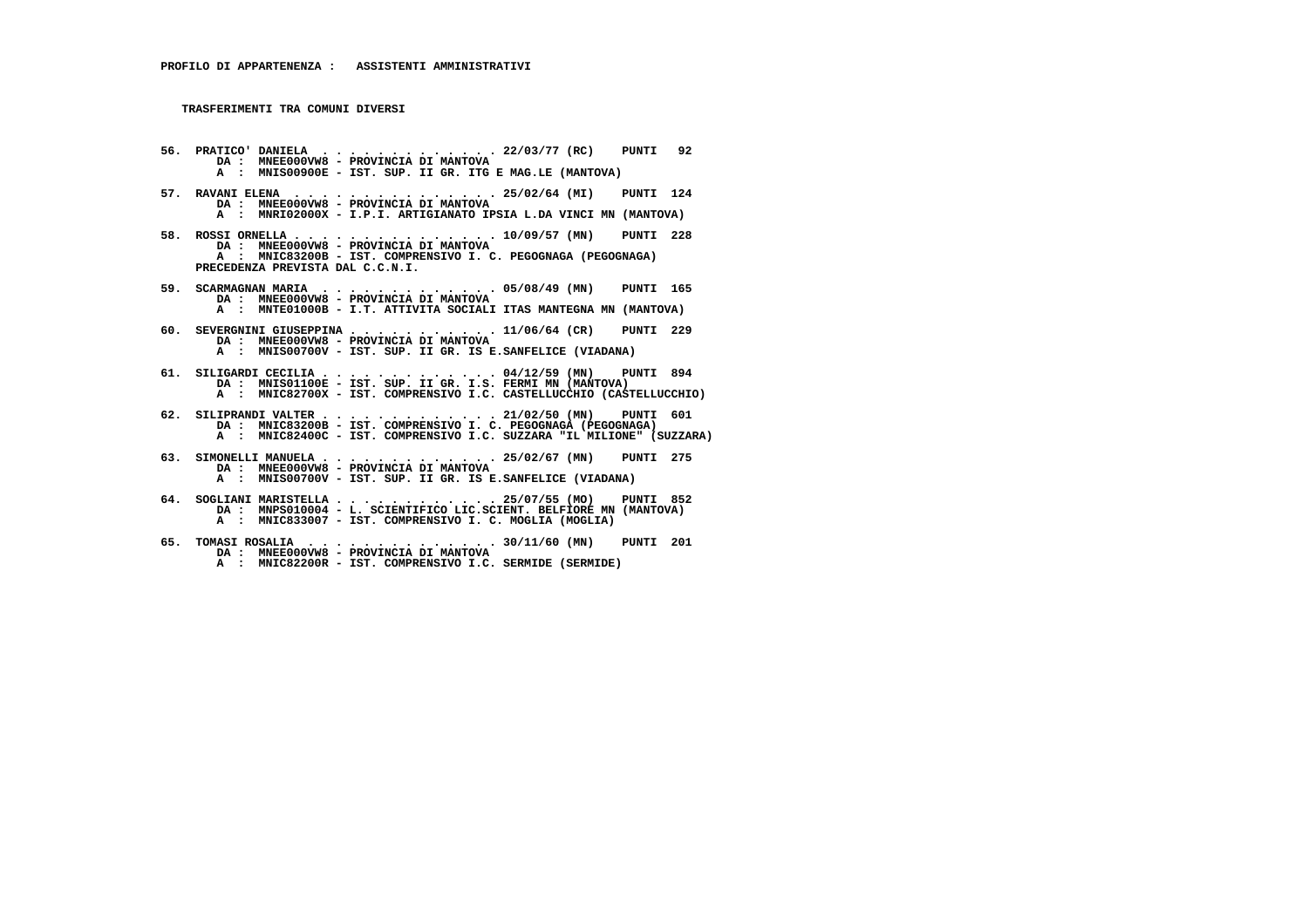- **66. TRONCONE CINZIA . . . . . . . . . . . . . . 22/10/59 (MI) PUNTI 126 DA : MNEE000VW8 PROVINCIA DI MANTOVA A : MNTE01000B - I.T. ATTIVITA SOCIALI ITAS MANTEGNA MN (MANTOVA)**
- **67. VERBENI LUCA . . . . . . . . . . . . . . . 29/11/62 (MN) PUNTI 318 DA : MNEE000VW8 - PROVINCIA DI MANTOVA A : MNIC82400C - IST. COMPRENSIVO I.C. SUZZARA "IL MILIONE" (SUZZARA)**
	-
- **68. VIVALDINI LUCIA . . . . . . . . . . . . . . 25/05/67 (MN) PUNTI 69 DA : MNEE000VW8 PROVINCIA DI MANTOVA A : MNIC80800E - IST. COMPRENSIVO I.C. CASTIGLIONE STIVIERE 1 (CASTIGLIONE DELLE STIVIERE)**
- **69. ZENARI MARIA LUISA . . . . . . . . . . . . 14/12/60 (VR) PUNTI 336 DA : MNEE000VW8 PROVINCIA DI MANTOVA A : MNIS01200A IST. SUP. II GR. I.S. G.ROMANO MANTOVA (MANTOVA)**
	-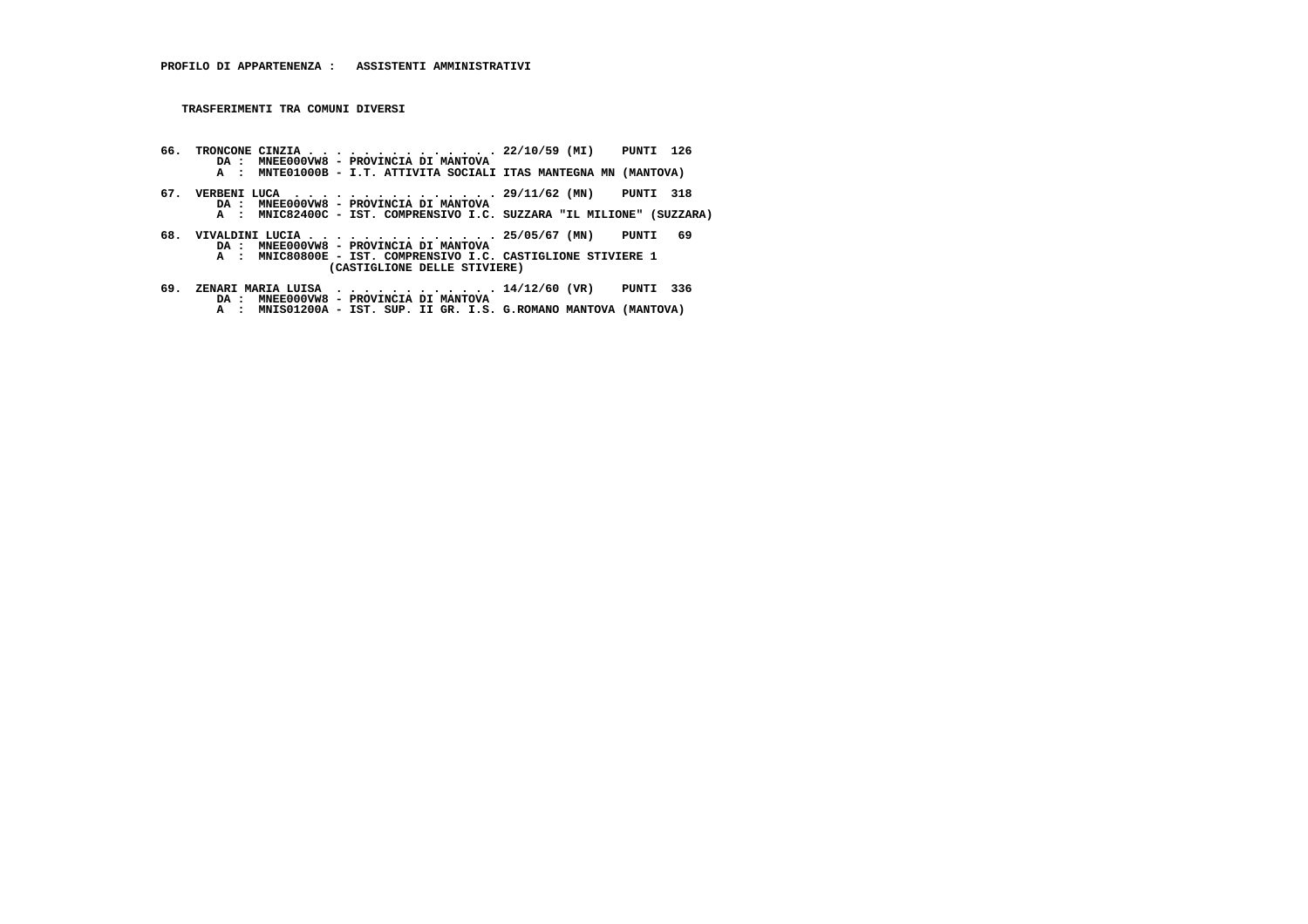**TRASFERIMENTI DA ALTRA PROVINCIA**

- **1. MONTANO CARMELA . . . . . . . . . . . . . . 18/11/67 (NA) PUNTI 153 DA : VREE000VQ8 PROVINCIA DI VERONA A : MNIS01100E IST. SUP. II GR. I.S. FERMI MN (MANTOVA)**
	-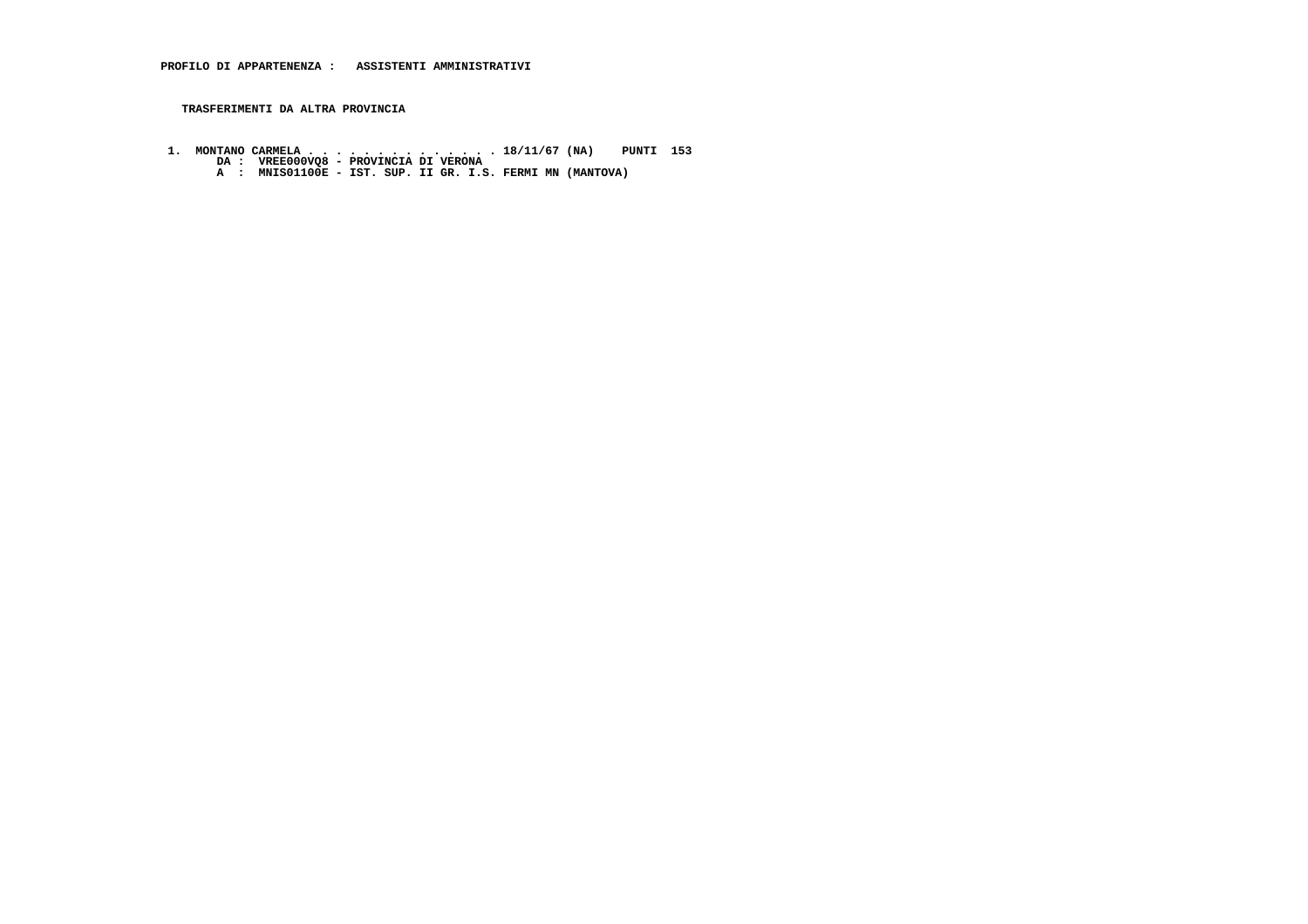**TRASFERIMENTI NELL'AMBITO DEL COMUNE**

 **1. COFONE ANGELO . . . . . . . . . . . . . . . 27/02/57 (CS) PUNTI 656 AREE RICHIESTE : AR08 - FISICA. AR02 - ELETTRONICA ED ELETTROTECNICA. - - DA : MNRI02000X - I.P.I. ARTIGIANATO IPSIA L.DA VINCI MN (MANTOVA)A : MNIS01100E - IST. SUP. II GR. I.S. FERMI MN (MANTOVA) SU : AR02 - ELETTRONICA ED ELETTROTECNICA (SOPRANNUMERARIO TRASFERITO A DOMANDA CONDIZIONATA) 2. FRANZONI CRISTIAN . . . . . . . . . . . . . 30/10/69 (MN) PUNTI 158 AREE RICHIESTE : AR02 - ELETTRONICA ED ELETTROTECNICA. AR08 - FISICA. AR05 - IMBARC. SCUOLA-IMP. ELETTRICI-COND.CALD. A - DA : MNIS00700V - IST. SUP. II GR. IS E.SANFELICE (VIADANA) A : MNIS00400B - IST. SUP. II GR. S. GIOVANNI BOSCO (VIADANA) SU : AR02 - ELETTRONICA ED ELETTROTECNICA 3. SACCHI GIANNI . . . . . . . . . . . . . . . 08/08/56 (MN) PUNTI 704 AREE RICHIESTE : AR02 - ELETTRONICA ED ELETTROTECNICA. AR08 - FISICA. - - DA : MNRI02000X - I.P.I. ARTIGIANATO IPSIA L.DA VINCI MN (MANTOVA)A** : MNIS00900E - IST. SUP. II GR. ITG E MAG.LE (MANTOVA)  **SU : AR08 - FISICA (SOPRANNUMERARIO TRASFERITO A DOMANDA CONDIZIONATA)**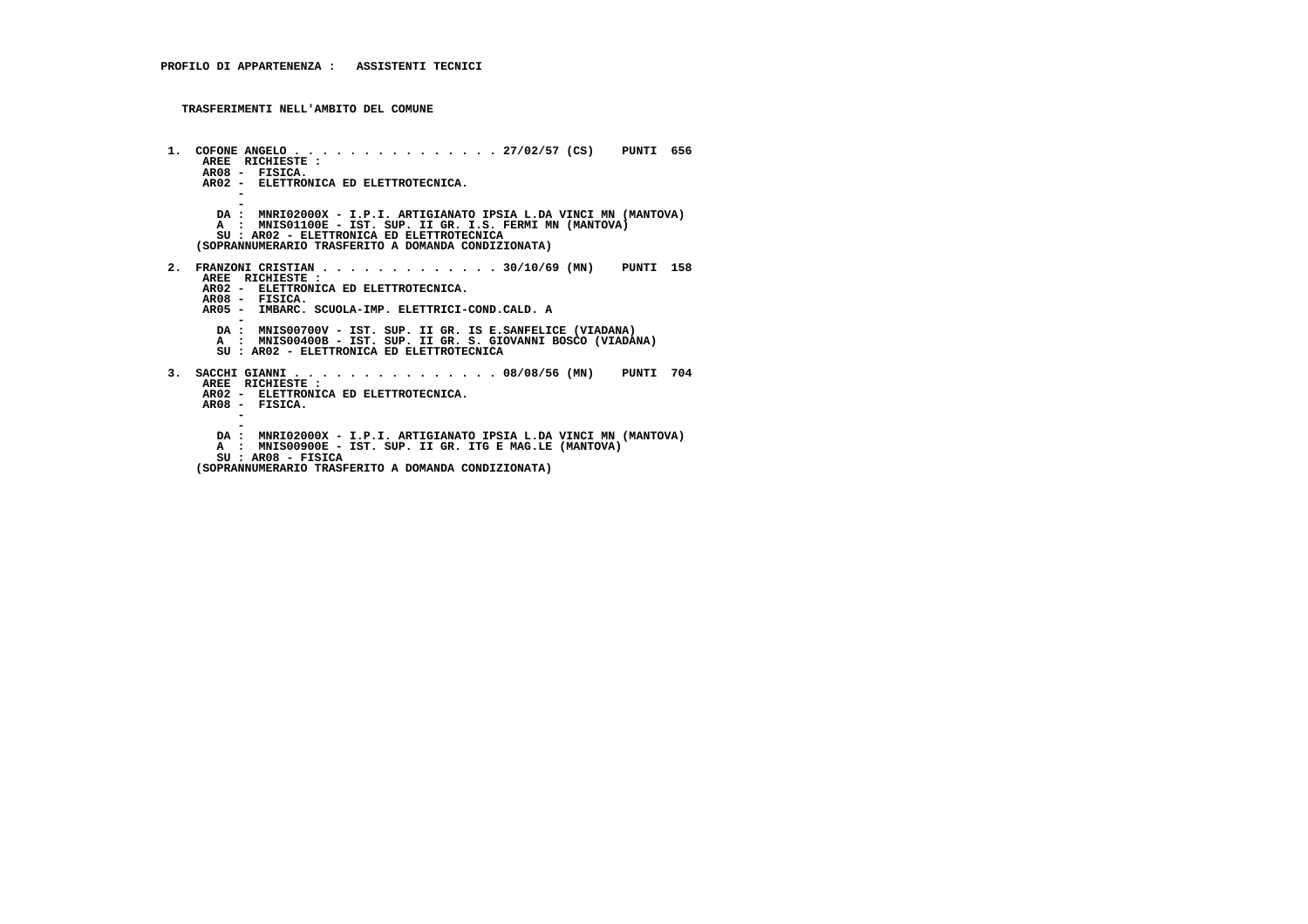**TRASFERIMENTI NELL'AMBITO DEL COMUNE**

 **4. SMERIGLIO SERGIO . . . . . . . . . . . . . 20/09/64 (CS) PUNTI 436 AREE RICHIESTE : AR23 - CHIMICA. AR08 - FISICA. -** $\overline{\phantom{a}}$  **- DA : MNIS00400B - IST. SUP. II GR. S. GIOVANNI BOSCO (VIADANA) A : MNIS00400B - IST. SUP. II GR. S. GIOVANNI BOSCO (VIADANA) SU : AR08 - FISICA**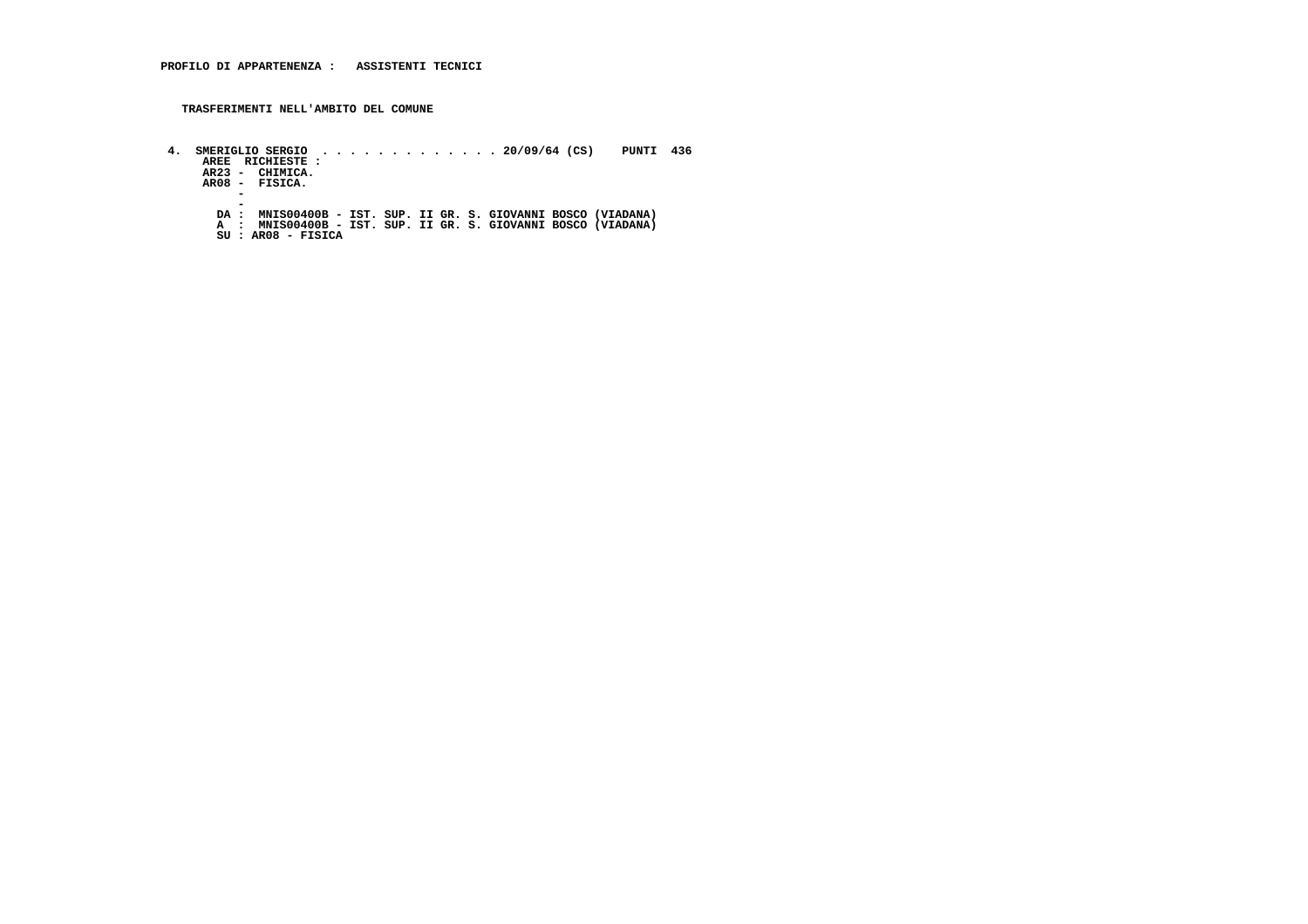```
 1. GAGLIANO MAURIZIO . . . . . . . . . . . . . 20/10/72 (EE) PUNTI 130 AREE RICHIESTE :
AR02 - ELETTRONICA ED ELETTROTECNICA. AR08 - FISICA. - -
DA : MNEE000VW8 - PROVINCIA DI MANTOVA
A : MNIS00700V - IST. SUP. II GR. IS E.SANFELICE (VIADANA) SU : AR02 - ELETTRONICA ED ELETTROTECNICA 2. GOZZI SANDRA . . . . . . . . . . . . . . . 20/08/68 (MN) PUNTI 161 AREE RICHIESTE :
AR02 - ELETTRONICA ED ELETTROTECNICA. AR08 - FISICA.
AR23 - CHIMICA.
AR38 - AGROINDUSTRIALE.
DA : MNEE000VW8 - PROVINCIA DI MANTOVA
A : MNIS00700V - IST. SUP. II GR. IS E.SANFELICE (VIADANA) SU : AR02 - ELETTRONICA ED ELETTROTECNICA 3. GUARINO GIUSEPPE . . . . . . . . . . . . . 05/01/76 (KR) PUNTI 156 AREE RICHIESTE : AR08 - FISICA.
AR02 - ELETTRONICA ED ELETTROTECNICA. - -
DA : MNEE000VW8 - PROVINCIA DI MANTOVA
A : MNIS00700V - IST. SUP. II GR. IS E.SANFELICE (VIADANA) SU : AR08 - FISICA
PRECEDENZA PREVISTA DAL C.C.N.I. 4. LA MACCHIA FELICE . . . . . . . . . . . . . 03/11/69 (CS) PUNTI 185 AREE RICHIESTE :
AR02 - ELETTRONICA ED ELETTROTECNICA. AR08 - FISICA.
AR05 - IMBARC. SCUOLA-IMP. ELETTRICI-COND.CALD. A AR01 - MECCANICA.
DA : MNEE000VW8 - PROVINCIA DI MANTOVA
A : MNIS00400B - IST. SUP. II GR. S. GIOVANNI BOSCO (VIADANA) SU : AR01 - MECCANICA
```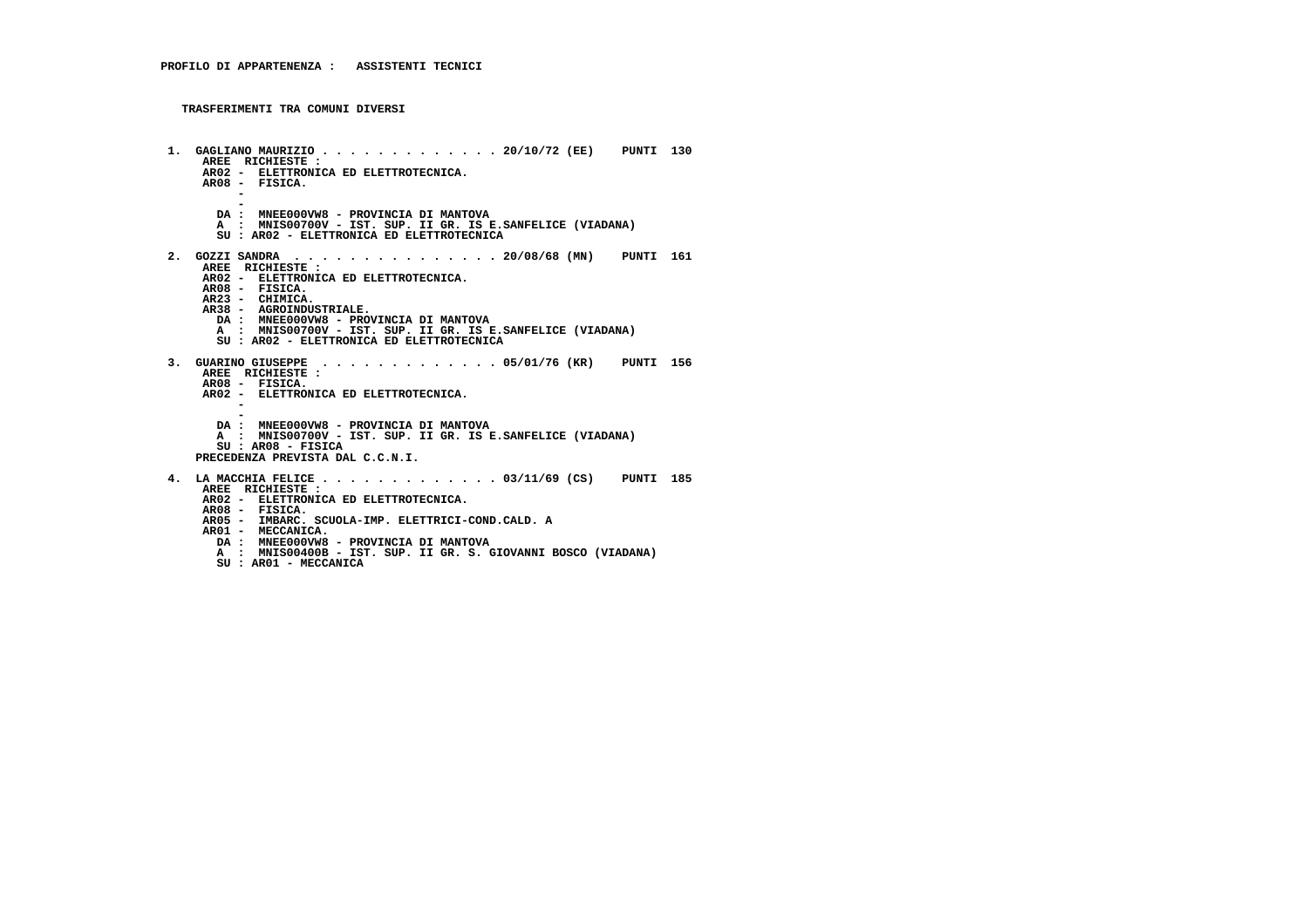```
 5. LASTRUCCI STEFANO . . . . . . . . . . . . . 18/11/86 (FI) PUNTI 59 AREE RICHIESTE :
AR15 - GRAFICA PUBBLICITARIA E FOTOGRAFIA. AR02 - ELETTRONICA ED ELETTROTECNICA. AR20 - ALBERGHIERA. AR08 - FISICA.
DA : MNEE000VW8 - PROVINCIA DI MANTOVA
A : MNIS006003 - IST. SUP. II GR. IS G.GREGGIATI (OSTIGLIA) SU : AR15 - GRAFICA PUBBLICITARIA E FOTOGRAFIA 6. LAVELLI LUCA . . . . . . . . . . . . . . . 22/10/65 (MN) PUNTI 134 AREE RICHIESTE :
AR02 - ELETTRONICA ED ELETTROTECNICA. AR08 - FISICA.
AR05 - IMBARC. SCUOLA-IMP. ELETTRICI-COND.CALD. A -
DA : MNEE000VW8 - PROVINCIA DI MANTOVA
A : MNIS00300G - IST. SUP. II GR. FRANCESCO GONZAGA (CASTIGLIONE DELLE STIVIERE) SU : AR02 - ELETTRONICA ED ELETTROTECNICA 7. MARTINA GIOVANNA MARIA F. . . . . . . . . . 05/08/72 (BR) PUNTI 73 AREE RICHIESTE :
AR02 - ELETTRONICA ED ELETTROTECNICA. AR08 - FISICA. - -
DA : MNEE000VW8 - PROVINCIA DI MANTOVA
A : MNIS006003 - IST. SUP. II GR. IS G.GREGGIATI (OSTIGLIA) SU : AR02 - ELETTRONICA ED ELETTROTECNICA 8. MAZZOLA ELENA . . . . . . . . . . . . . . . 14/03/65 (MN) PUNTI 114 AREE RICHIESTE :
AR21 - ALBERGHIERA AMMINISTRATIVA CONTABILE. - - -
DA : MNEE000VW8 - PROVINCIA DI MANTOVA
A : MNIS006003 - IST. SUP. II GR. IS G.GREGGIATI (OSTIGLIA) SU : AR21 - ALBERGHIERA AMMINISTRATIVA CONTABILE
```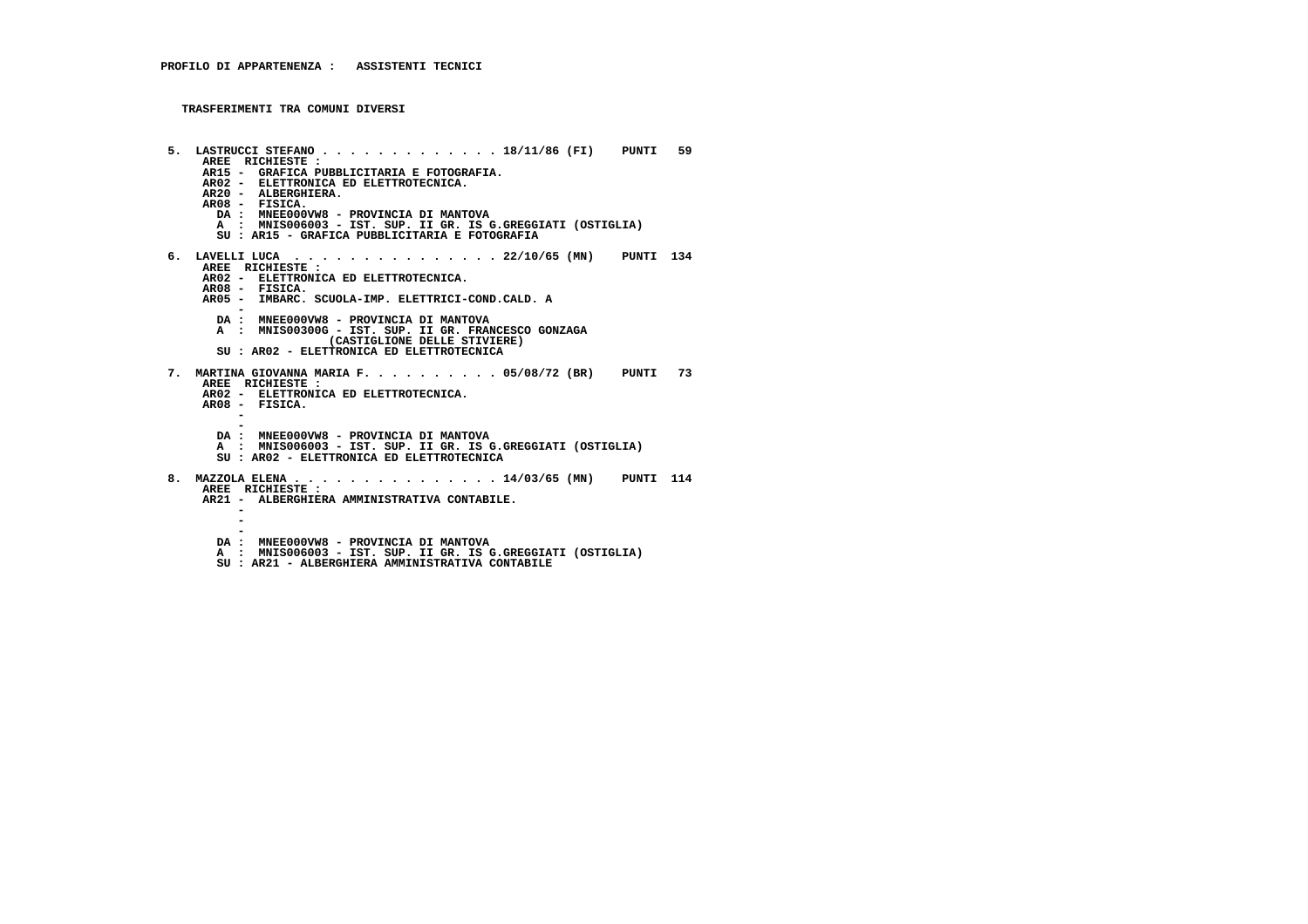```
 9. MAZZUCCO ROBERTO . . . . . . . . . . . . . 13/02/77 (MN) PUNTI 86 AREE RICHIESTE :
AR28 - AZIENDA AGRARIA.
AR38 - AGROINDUSTRIALE. - -
DA : MNEE000VW8 - PROVINCIA DI MANTOVA
A : MNIS013006 - IST. SUP. II GR. I.S. "STROZZI" PALIDANO (GONZAGA) SU : AR28 - AZIENDA AGRARIA 10. OZZIMO FRANCESCO . . . . . . . . . . . . . 01/01/77 (RC) PUNTI 97 AREE RICHIESTE :
AR02 - ELETTRONICA ED ELETTROTECNICA. AR08 - FISICA.
AR23 - CHIMICA.
AR28 - AZIENDA AGRARIA.
DA : MNEE000VW8 - PROVINCIA DI MANTOVA
A : MNIS00800P - IST. SUP. II GR. GIOVANNI FALCONE (ASOLA) SU : AR02 - ELETTRONICA ED ELETTROTECNICA 11. PIRANI SABRINA . . . . . . . . . . . . . . 01/02/75 (FE) PUNTI 94 AREE RICHIESTE :
AR20 - ALBERGHIERA. - - -
DA : MNEE000VW8 - PROVINCIA DI MANTOVA
A : MNIS006003 - IST. SUP. II GR. IS G.GREGGIATI (OSTIGLIA) SU : AR20 - ALBERGHIERA 12. ROSSI ANGELA . . . . . . . . . . . . . . . 26/03/76 (CE) PUNTI 134 AREE RICHIESTE :
AR02 - ELETTRONICA ED ELETTROTECNICA. AR08 - FISICA.
AR21 - ALBERGHIERA AMMINISTRATIVA CONTABILE. -
DA : MNEE000VW8 - PROVINCIA DI MANTOVA
A : MNIS01100E - IST. SUP. II GR. I.S. FERMI MN (MANTOVA)
```
 **SU : AR02 - ELETTRONICA ED ELETTROTECNICA**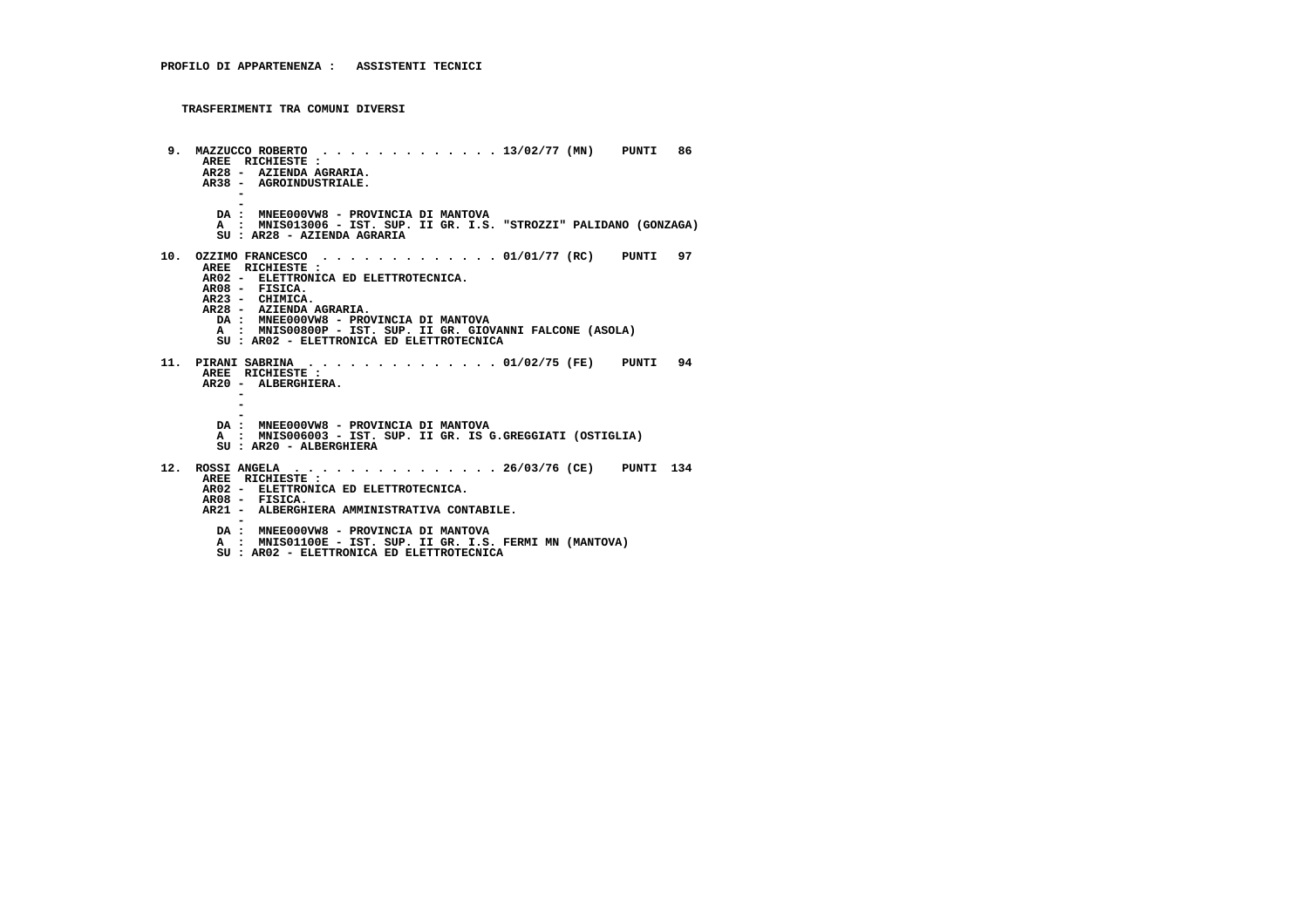| 13. | RUNCO SETTIMIO $\ldots$ , $\ldots$ , $\ldots$ , $\ldots$ , $\frac{13}{07}{74}$ (CS) PUNTI 148<br>AREE RICHIESTE:<br>AR02 - ELETTRONICA ED ELETTROTECNICA.<br>AR05 - IMBARC. SCUOLA-IMP. ELETTRICI-COND.CALD. A<br>AR01 - MECCANICA.<br>AR08 - FISICA.<br>DA: MNEE000VW8 - PROVINCIA DI MANTOVA<br>A : MNIS00400B - IST. SUP. II GR. S. GIOVANNI BOSCO (VIADANA)<br>SU : AR01 - MECCANICA |
|-----|------------------------------------------------------------------------------------------------------------------------------------------------------------------------------------------------------------------------------------------------------------------------------------------------------------------------------------------------------------------------------------------|
|     | AREE RICHIESTE :<br>AR08 - FISICA.<br>AR02 - ELETTRONICA ED ELETTROTECNICA.<br>DA: MNEE000VW8 - PROVINCIA DI MANTOVA<br>A : MNIS002000 - IST. SUP. II GR. G. GALILEI (OSTIGLIA)<br>$SU: AR08 - FISICA$                                                                                                                                                                                   |
|     | 15. SFERRAZZA CALOGERA 17/01/64 (AG) PUNTI 83<br>AREE RICHIESTE:<br>AR02 - ELETTRONICA ED ELETTROTECNICA.<br>AR08 - FISICA.<br>DA : MNEE000VW8 - PROVINCIA DI MANTOVA<br>A : MNIS002000 - IST. SUP. II GR. G. GALILEI (OSTIGLIA)<br>$SU: AR08 - FISICA$                                                                                                                                  |
|     | 16. SPINA ANGELO 19/10/72 (AG) PUNTI 126<br>AREE RICHIESTE:<br>AR20 - ALBERGHIERA.<br>AR18 - ECONOMIA DOMESTICA E SERVIZI AUSILIARI ALBERGH<br>AR21 - ALBERGHIERA AMMINISTRATIVA CONTABILE.<br>DA : MNEE000VW8 - PROVINCIA DI MANTOVA<br>A : MNIS00400B - IST. SUP. II GR. S. GIOVANNI BOSCO (VIADANA)                                                                                   |

 **SU : AR20 - ALBERGHIERA**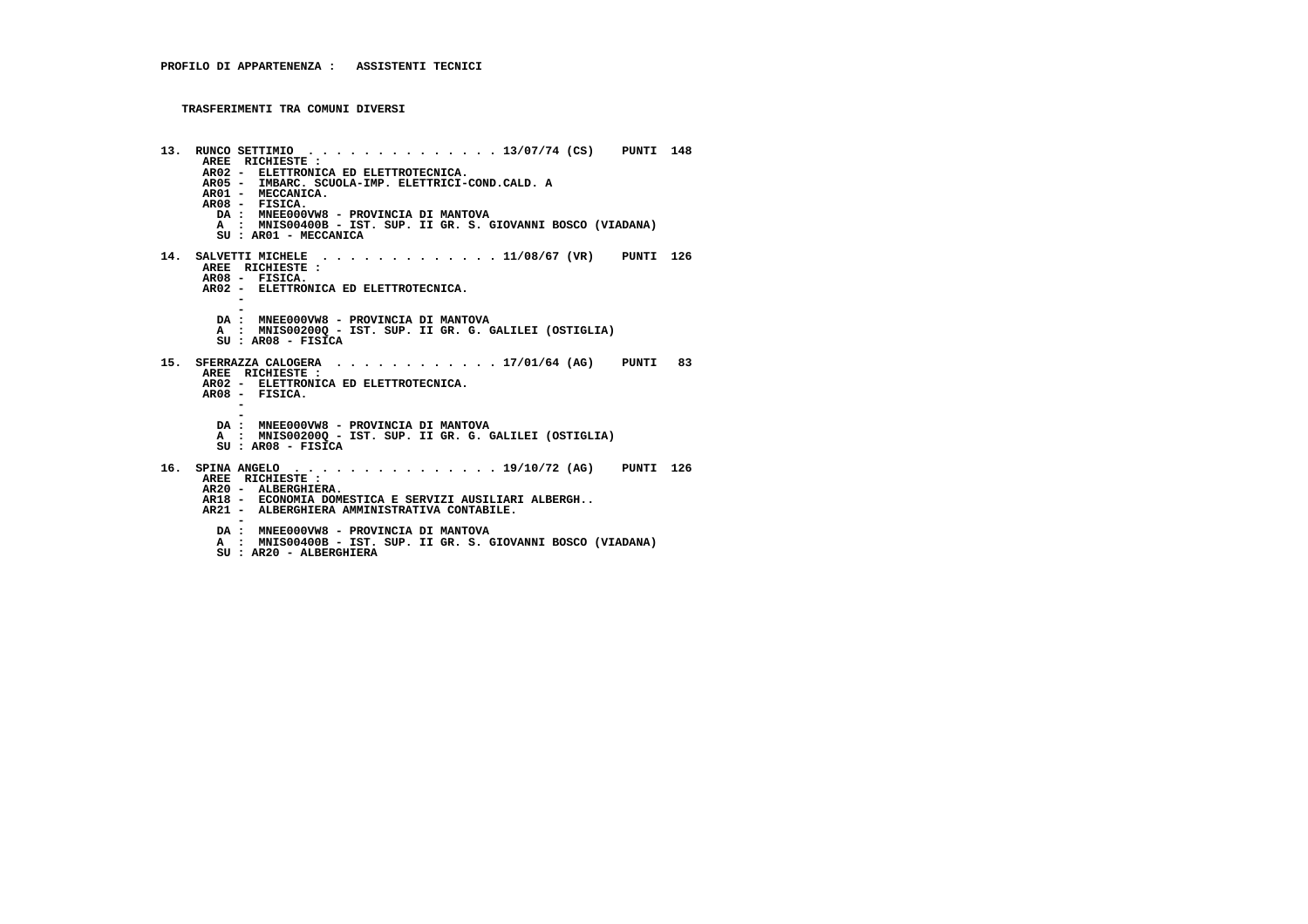**PROFILO DI APPARTENENZA : ASSISTENTI TECNICI**

 **PASSAGGI DI PROFILO**

## **TRASFERIMENTI NELL'AMBITO DELLA PROVINCIA**

 **1. DENTI MARILENA . . . . . . . . . . . . . . 27/12/72 (CR) PUNTI 90 DA : MNEE000VW8 - PROVINCIA DI MANTOVA A : MNIS00300G - IST. SUP. II GR. FRANCESCO GONZAGA (CASTIGLIONE DELLE STIVIERE)**

 **AL PROFILO DI : ASSISTENTI AMMINISTRATIVI**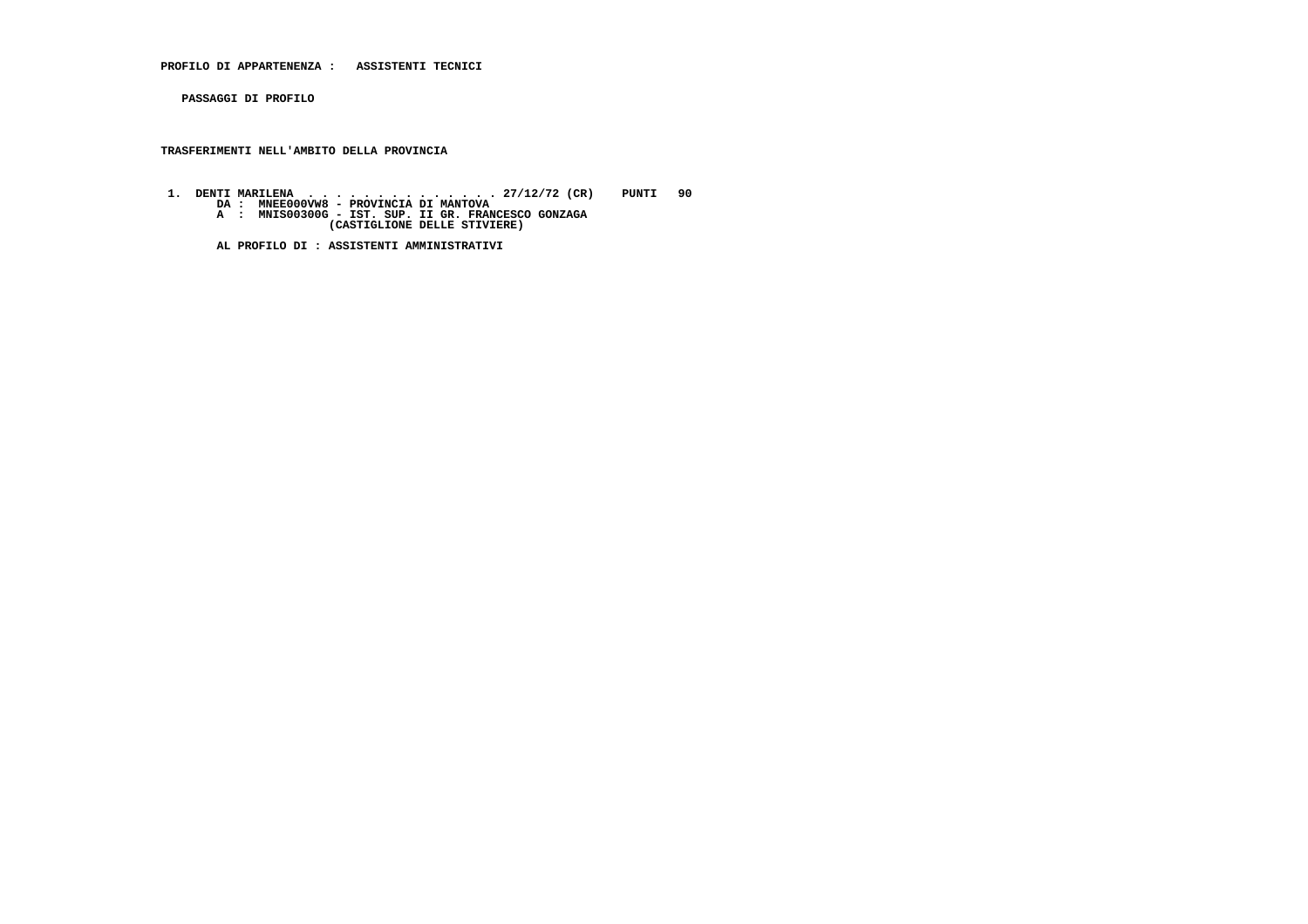**TRASFERIMENTI NELL'AMBITO DEL COMUNE**

- **1. ABATE FIORELLA . . . . . . . . . . . . . . 08/10/57 (BS) PUNTI 628 DA : MNEE012008 SC. PRIMARIA DIREZ. DID. CASTEL GOFFREDO (CASTEL GOFFREDO) A : MNIC80300B - IST. COMPRENSIVO I. C. CASTEL GOFFREDO (CASTEL GOFFREDO)**
- **2. AZZONI IVAN . . . . . . . . . . . . . . . . 17/05/61 (MN) PUNTI 229 DA : MNTD01000X I.T. COMMERCIALE I.T.E.S. "ALBERTO PITENTINO" (MANTOVA) A : MNTE01000B - I.T. ATTIVITA SOCIALI ITAS MANTEGNA MN (MANTOVA)**
- **3. BIANCHINI ALESSANDRO . . . . . . . . . . . 13/05/79 (MN) PUNTI 265 DA : MNIS01100E IST. SUP. II GR. I.S. FERMI MN (MANTOVA) A : MNRC01000L I.P. SERVIZI COMM. ISTITUTO SUPERIORE BONOMI-MAZZO (MANTOVA) PRECEDENZA PREVISTA DAL C.C.N.I.**
- **4. BONI ADRIANO . . . . . . . . . . . . . . . 15/10/57 (MN) PUNTI 184 DA : MNIS00200Q IST. SUP. II GR. G. GALILEI (OSTIGLIA) A : MNIC820005 - IST. COMPRENSIVO I.C. OSTIGLIA (OSTIGLIA)**
- **5. DI GIOVANNI IGNAZIA . . . . . . . . . . . . 14/09/52 (TP) PUNTI 721 DA : MNIC813002 IST. COMPRENSIVO I.C. PORTO MANT. NO (PORTO MANTOVANO) A : MNEE04900V - SC. PRIMARIA DD PORTO MANTOVANO (PORTO MANTOVANO)**
- **6. MIGNOLI LUCIA . . . . . . . . . . . . . . . 31/08/62 (MN) PUNTI 227 DA : MNIC80300B IST. COMPRENSIVO I. C. CASTEL GOFFREDO (CASTEL GOFFREDO) A : MNEE012008 SC. PRIMARIA DIREZ. DID. CASTEL GOFFREDO (CASTEL GOFFREDO)**
- **7. NEGRI FIORENZA . . . . . . . . . . . . . . 17/08/62 (MN) PUNTI 982 DA : MNIC82900G IST. COMPRENSIVO I.C. MANTOVA 2 (MANTOVA)A** : MNIS00900E - IST. SUP. II GR. ITG E MAG.LE (MANTOVA)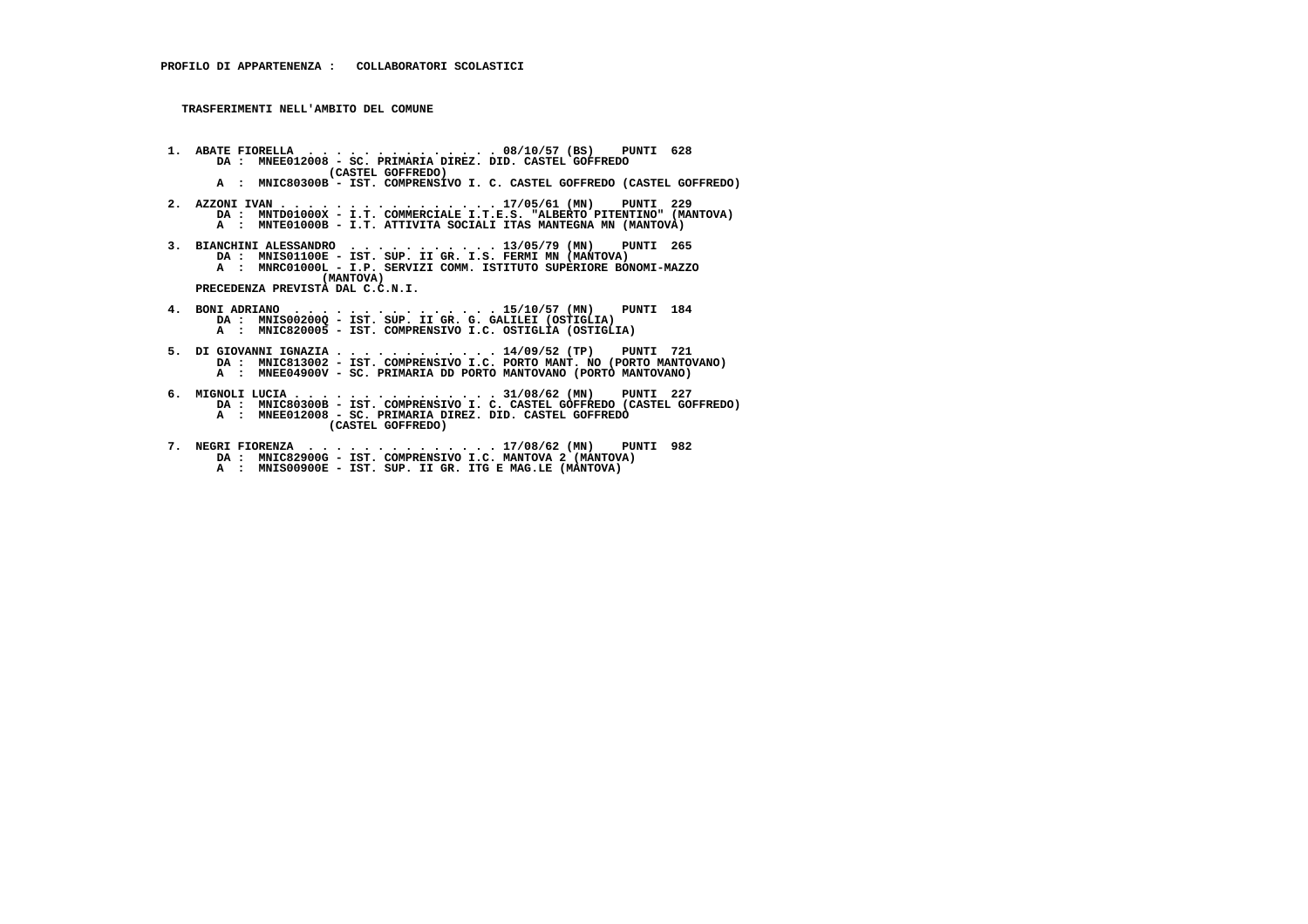- **1. ADAMES VASQUEZ DILIA MERCEDES . . . . . . . 31/03/59 (EE) PUNTI 142 DA : MNEE000VW8 - PROVINCIA DI MANTOVA A : MNPC02000G - L. CLASSICO LC LIC.CLASS. VIRGILIO MN (MANTOVA) 2. AIELLO ROSA STEFANIA . . . . . . . . . . . 11/04/66 (PA) PUNTI 108 DA : MNEE000VW8 - PROVINCIA DI MANTOVA A : MNIS00100X - IST. SUP. II GR. A. MANZONI (SUZZARA) 3. ALBANESE RITA VINCENZA . . . . . . . . . . 11/10/66 (AG) PUNTI 101 DA : MNEE000VW8 - PROVINCIA DI MANTOVA A : MNIC82900G - IST. COMPRENSIVO I.C. MANTOVA 2 (MANTOVA) 4. ALBANESE ROCCHINA . . . . . . . . . . . . . 21/11/71 (FG) PUNTI 110 DA : MNEE000VW8 - PROVINCIA DI MANTOVA A : MNIS013006 - IST. SUP. II GR. I.S. "STROZZI" PALIDANO (GONZAGA) 5. ANASTASI CATERINA . . . . . . . . . . . . . 06/03/73 (EE) PUNTI 177 DA : MNEE000VW8 - PROVINCIA DI MANTOVA A : MNIS00700V - IST. SUP. II GR. IS E.SANFELICE (VIADANA) PRECEDENZA PREVISTA DAL C.C.N.I. 6. ANCESCHI LISA . . . . . . . . . . . . . . . 05/01/72 (MN) PUNTI 167 DA : MNEE000VW8 - PROVINCIA DI MANTOVA A : MNIC826004 - IST. COMPRENSIVO ISTITUTO COMPRENSIVO RODIGO (RODIGO) 7. ANDREOLI PAOLA . . . . . . . . . . . . . . 04/03/71 (MN) PUNTI 176 DA : MNEE000VW8 - PROVINCIA DI MANTOVA A : MNIC819001 - IST. COMPRENSIVO I.C. POGGIO RUSCO (POGGIO RUSCO) 8. APPRATTI CARMEN . . . . . . . . . . . . . . 15/10/76 (SA) PUNTI 141 DA : MNEE000VW8 - PROVINCIA DI MANTOVA A : MNIS00800P - IST. SUP. II GR. GIOVANNI FALCONE (ASOLA) 9. APRILE ANNA MARIA . . . . . . . . . . . . . 14/01/81 (CZ) PUNTI 107 DA : MNEE000VW8 - PROVINCIA DI MANTOVA A : MNIC80300B - IST. COMPRENSIVO I. C. CASTEL GOFFREDO (CASTEL GOFFREDO) 10. AUTRU' FRANCESCA . . . . . . . . . . . . . 25/08/56 (NA) PUNTI 894 DA : MNIC813002 - IST. COMPRENSIVO I.C. PORTO MANT. NO (PORTO MANTOVANO)**
	- **A : MNIC81000E IST. COMPRENSIVO I.C. VIRGILIO (VIRGILIO)**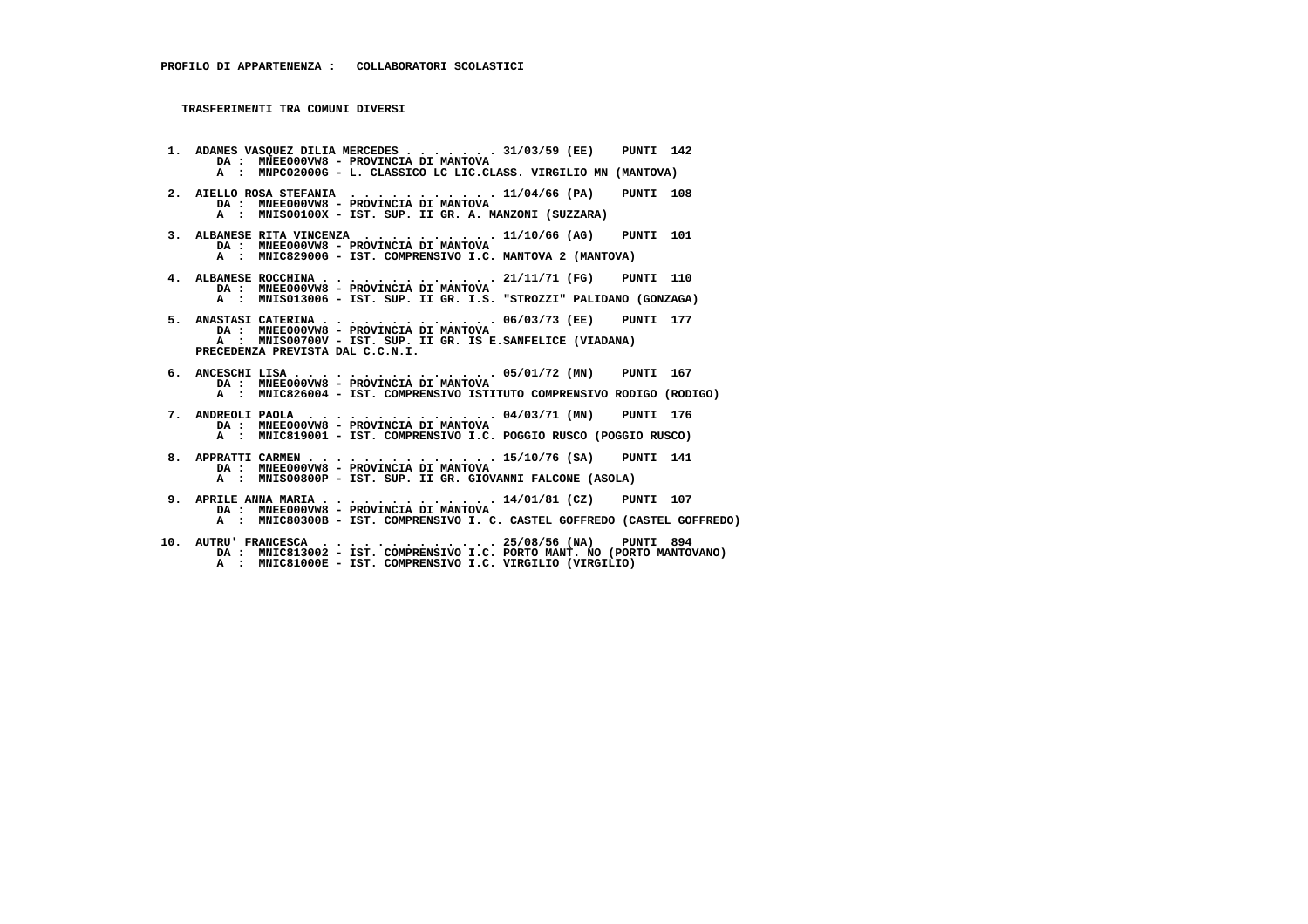**PRECEDENZA PREVISTA DAL C.C.N.I.**

 **11. BALZANO NUNZIA . . . . . . . . . . . . . . 06/08/75 (NA) PUNTI 155 DA : MNEE000VW8 - PROVINCIA DI MANTOVA A : MNIS00800P - IST. SUP. II GR. GIOVANNI FALCONE (ASOLA) 12. BARTOLI GUIDO . . . . . . . . . . . . . . . 27/09/63 (MN) PUNTI 70 DA : MNEE000VW8 - PROVINCIA DI MANTOVA A : MNIC83600P - IST. COMPRENSIVO I.C. MANTOVA 3 (MANTOVA) 13. BARUFFALDI ROMANA . . . . . . . . . . . . . 03/12/55 (MN) PUNTI 137 DA : MNEE000VW8 - PROVINCIA DI MANTOVA A : MNIC82700X - IST. COMPRENSIVO I.C. CASTELLUCCHIO (CASTELLUCCHIO) 14. BASSI MARIAGRAZIA . . . . . . . . . . . . . 09/05/57 (RO) PUNTI 140 DA : MNEE000VW8 - PROVINCIA DI MANTOVA A : MNIC820005 - IST. COMPRENSIVO I.C. OSTIGLIA (OSTIGLIA) 15. BATTAGLIA ANNA . . . . . . . . . . . . . . 12/09/51 (MN) PUNTI 164 DA : MNEE000VW8 - PROVINCIA DI MANTOVA A : MNIC80600V - IST. COMPRENSIVO ISTITUTO COMPR. GUIDIZZOLO (GUIDIZZOLO) 16. BATTIATO ANGELO . . . . . . . . . . . . . . 09/02/67 (TO) PUNTI 77 DA : MNEE000VW8 - PROVINCIA DI MANTOVA A : MNIC813002 - IST. COMPRENSIVO I.C. PORTO MANT. NO (PORTO MANTOVANO) 17. BEGHI MONICA . . . . . . . . . . . . . . . 30/08/65 (MN) PUNTI 102 DA : MNEE000VW8 - PROVINCIA DI MANTOVA A : MNEE004009 - SC. PRIMARIA DIREZIONE DIDATTICA ASOLA (ASOLA) 18. BENEDUSI MARIA ASSUNTA . . . . . . . . . . 11/01/51 (MN) PUNTI 146 DA : MNEE000VW8 - PROVINCIA DI MANTOVA A : MNIC820005 - IST. COMPRENSIVO I.C. OSTIGLIA (OSTIGLIA) 19. BERNI DONATELLA . . . . . . . . . . . . . . 23/07/64 (MN) PUNTI 178 DA : MNEE000VW8 - PROVINCIA DI MANTOVA A : MNIC83200B - IST. COMPRENSIVO I. C. PEGOGNAGA (PEGOGNAGA)**

  **20. BERRA BRUNA . . . . . . . . . . . . . . . . 04/09/61 (MN) PUNTI 217 DA : MNIS00400B - IST. SUP. II GR. S. GIOVANNI BOSCO (VIADANA) A : MNIC826004 - IST. COMPRENSIVO ISTITUTO COMPRENSIVO RODIGO (RODIGO)**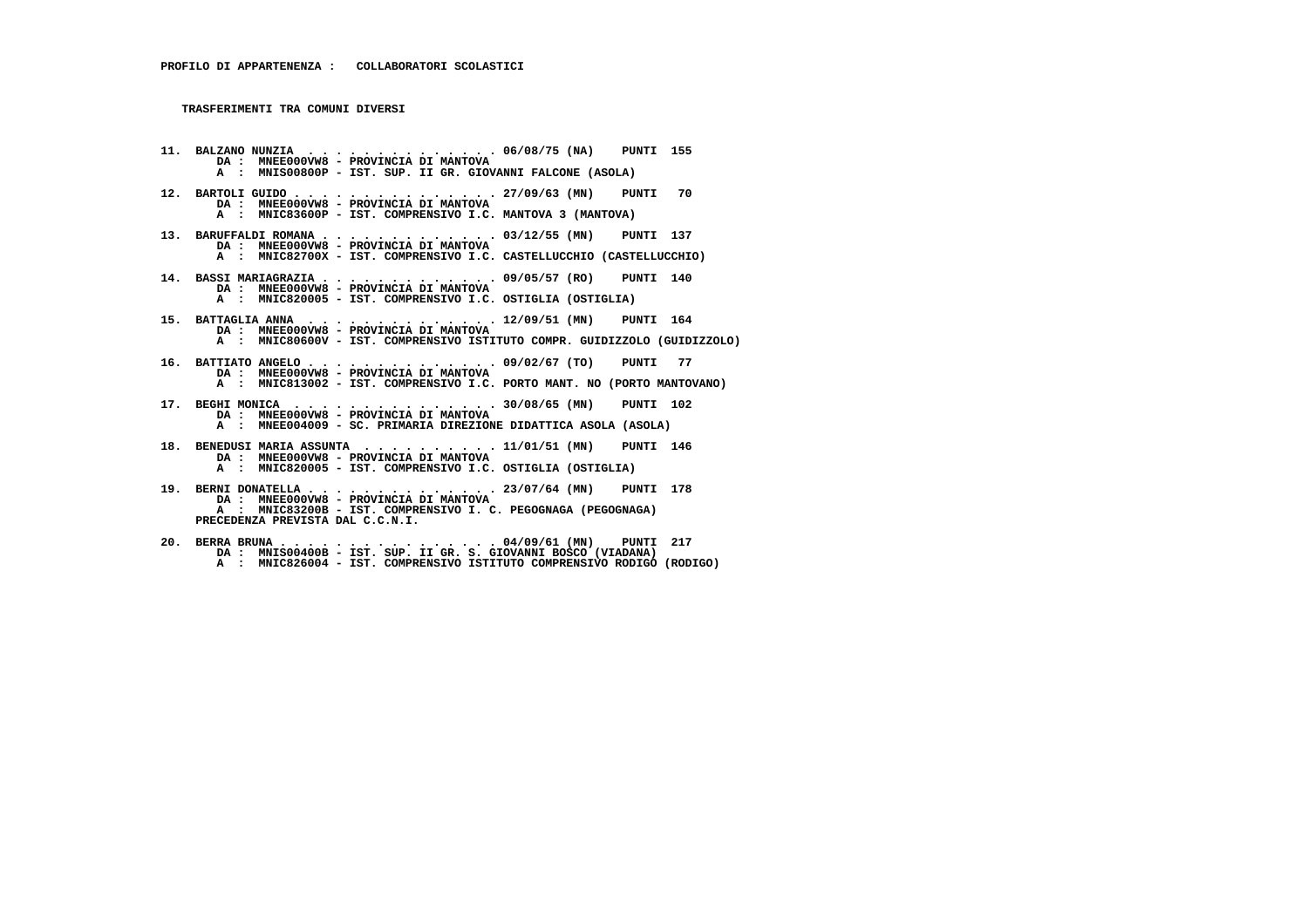- **21. BERTOLINI MALVINA . . . . . . . . . . . . . 15/03/68 (MN) PUNTI 129 DA : MNEE000VW8 PROVINCIA DI MANTOVA A : MNIC80100Q - IST. COMPRENSIVO I.C. CANNETO SULL'OGLIO (CANNETO SULL'OGLIO)**
- **22. BIANCARDI CATIA . . . . . . . . . . . . . . 03/09/69 (MN) PUNTI 128 DA : MNEE000VW8 PROVINCIA DI MANTOVA A : MNEE004009 - SC. PRIMARIA DIREZIONE DIDATTICA ASOLA (ASOLA) PRECEDENZA PREVISTA DAL C.C.N.I.**
- **23. BIANCHI ANNA ELISA . . . . . . . . . . . . 23/03/64 (VR) PUNTI 92 DA : MNEE000VW8 PROVINCIA DI MANTOVA**
- **A : MNIC82700X IST. COMPRENSIVO I.C. CASTELLUCCHIO (CASTELLUCCHIO)**
- **24. BIANCO TERESA . . . . . . . . . . . . . . . 30/09/61 (KR) PUNTI 110 DA : MNEE000VW8 PROVINCIA DI MANTOVA A : MNIC80800E - IST. COMPRENSIVO I.C. CASTIGLIONE STIVIERE 1 (CASTIGLIONE DELLE STIVIERE)**
- **25. BOLDRINI ROBERTA . . . . . . . . . . . . . 08/08/73 (MO) PUNTI 195 DA : MNEE000VW8 PROVINCIA DI MANTOVA A : MNIC83000Q - IST. COMPRENSIVO I.C. DOSOLO POMPONESCO VIADANA (VIADANA) PRECEDENZA PREVISTA DAL C.C.N.I.**
- **26. BORSATTI MARIA CRISTINA . . . . . . . . . . 22/04/65 (MN) PUNTI 132 DA : MNEE000VW8 - PROVINCIA DI MANTOVA A : MNIC813002 - IST. COMPRENSIVO I.C. PORTO MANT. NO (PORTO MANTOVANO)**
- **27. BOSI ANNA . . . . . . . . . . . . . . . . . 08/11/50 (CE) PUNTI 113 DA : MNEE000VW8 - PROVINCIA DI MANTOVA A : MNIS01200A - IST. SUP. II GR. I.S. G.ROMANO MANTOVA (MANTOVA) PRECEDENZA PREVISTA DAL C.C.N.I.**
- **28. BOTTAZZARI ARMANDA . . . . . . . . . . . . 20/01/74 (MN) PUNTI 138 DA : MNEE000VW8 PROVINCIA DI MANTOVA A : MNIC81000E - IST. COMPRENSIVO I.C. VIRGILIO (VIRGILIO)**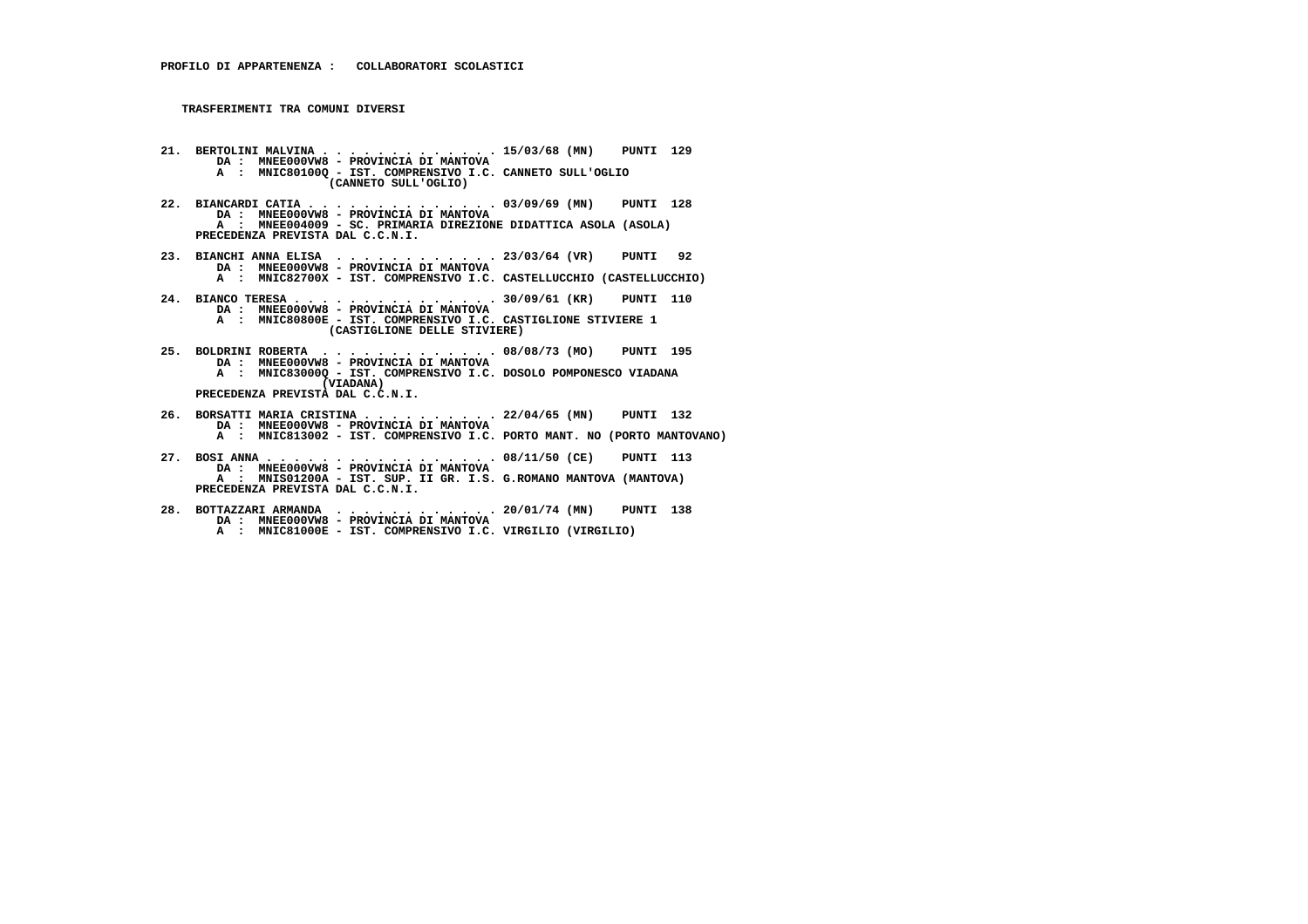**29. BRAGHIROLI EMMA . . . . . . . . . . . . . . 12/04/77 (MN) PUNTI 161 DA : MNEE000VW8 - PROVINCIA DI MANTOVA A : MNIC817009 - IST. COMPRENSIVO I.C. CASTELDARIO (CASTEL D'ARIO) 30. BRUNI MARIA ASSUNTA . . . . . . . . . . . . 08/09/79 (CS) PUNTI 91 DA : MNEE000VW8 - PROVINCIA DI MANTOVA A : MNIS01100E - IST. SUP. II GR. I.S. FERMI MN (MANTOVA) 31. BRUNONI MARA . . . . . . . . . . . . . . . 23/10/58 (MN) PUNTI 76 (\*) DA : MNEE000VW8 - PROVINCIA DI MANTOVA A : MNEE012008 - SC. PRIMARIA DIREZ. DID. CASTEL GOFFREDO (CASTEL GOFFREDO) TRASFERITO D'UFFICIO 32. BRUZZI MARIA TERESA . . . . . . . . . . . . 20/11/55 (MN) PUNTI 165 DA : MNEE000VW8 - PROVINCIA DI MANTOVA A : MNIC81100A - IST. COMPRENSIVO I.C. BAGNOLO SAN VITO (BAGNOLO SAN VITO) 33. BUGLIA MADDALENA . . . . . . . . . . . . . 21/04/66 (MN) PUNTI 194 DA : MNIS00400B - IST. SUP. II GR. S. GIOVANNI BOSCO (VIADANA) A : MNIC826004 - IST. COMPRENSIVO ISTITUTO COMPRENSIVO RODIGO (RODIGO) 34. CALORE MARIA . . . . . . . . . . . . . . . 30/03/79 (NA) PUNTI 97 DA : MNEE000VW8 - PROVINCIA DI MANTOVA A : MNCT70200C - CENTRO TERRIT. EDA VIADANA (VIADANA) 35. CALZONI GIOVANNI . . . . . . . . . . . . . 22/05/78 (MN) PUNTI 152 DA : MNEE000VW8 - PROVINCIA DI MANTOVA A : MNIC80800E - IST. COMPRENSIVO I.C. CASTIGLIONE STIVIERE 1 (CASTIGLIONE DELLE STIVIERE) 36. CANALI MONIA . . . . . . . . . . . . . . . 26/12/69 (PR) PUNTI 119 DA : MNEE000VW8 - PROVINCIA DI MANTOVA A : MNIC83000Q - IST. COMPRENSIVO I.C. DOSOLO POMPONESCO VIADANA (VIADANA) 37. CANNATA CARMELA . . . . . . . . . . . . . . 25/03/66 (RG) PUNTI 173 DA : MNEE000VW8 - PROVINCIA DI MANTOVA**

 **A : MNIC82900G - IST. COMPRENSIVO I.C. MANTOVA 2 (MANTOVA)**

 **(\*) - IL PUNTEGGIO E' QUELLO RELATIVO ALLA GRADUATORIA DEI PERDENTI POSTO**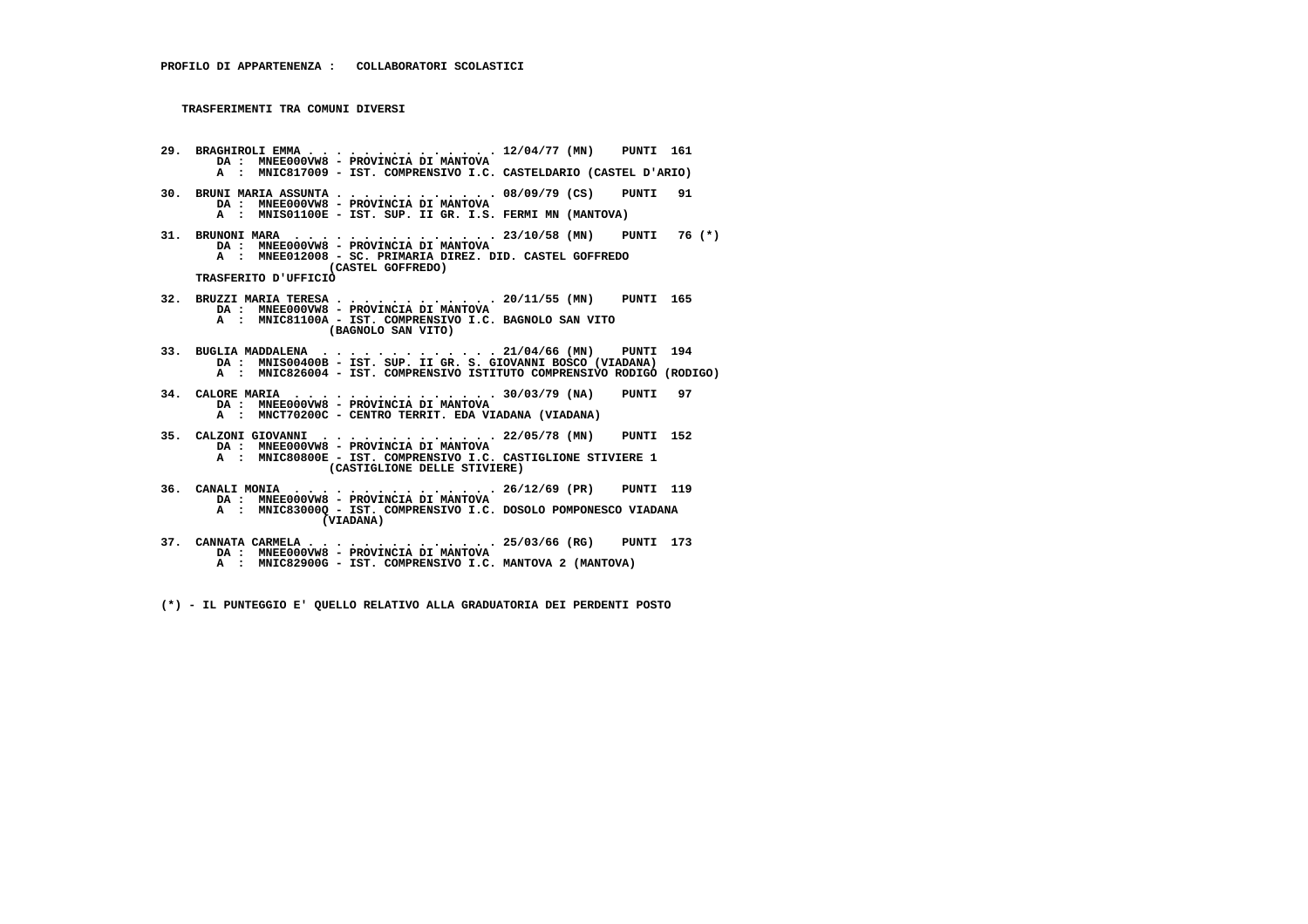**38. CANTA ELENA . . . . . . . . . . . . . . . . 19/09/80 (MN) PUNTI 167 DA : MNEE000VW8 - PROVINCIA DI MANTOVA A : MNTD01000X - I.T. COMMERCIALE I.T.E.S. "ALBERTO PITENTINO" (MANTOVA) 39. CANTATORE TIZIANA . . . . . . . . . . . . . 20/04/71 (BA) PUNTI 140 DA : MNEE000VW8 - PROVINCIA DI MANTOVA A : MNIC82900G - IST. COMPRENSIVO I.C. MANTOVA 2 (MANTOVA) 40. CAPOSENO MARIANNA . . . . . . . . . . . . . 10/08/77 (FG) PUNTI 192 DA : MNEE000VW8 - PROVINCIA DI MANTOVA A : MNIS00100X - IST. SUP. II GR. A. MANZONI (SUZZARA) 41. CAPPELLETTI TERESA . . . . . . . . . . . . 19/06/57 (EE) PUNTI 92 DA : MNEE000VW8 - PROVINCIA DI MANTOVA A : MNIC833007 - IST. COMPRENSIVO I. C. MOGLIA (MOGLIA) 42. CAPUCCI LIANA . . . . . . . . . . . . . . . 27/04/63 (VR) PUNTI 129 DA : MNEE000VW8 - PROVINCIA DI MANTOVA A : MNIC82900G - IST. COMPRENSIVO I.C. MANTOVA 2 (MANTOVA) 43. CAPUTO GIGLIOLA . . . . . . . . . . . . . . 18/09/59 (CS) PUNTI 166 DA : MNEE000VW8 - PROVINCIA DI MANTOVA A : MNIC804007 - IST. COMPRENSIVO I.C. VOLTA MANT.NA (VOLTA MANTOVANA) 44. CARDARELLI ANTONIETTA . . . . . . . . . . . 01/05/62 (NA) PUNTI 176 DA : MNEE000VW8 - PROVINCIA DI MANTOVA A : MNIC820005 - IST. COMPRENSIVO I.C. OSTIGLIA (OSTIGLIA) 45. CARIA ROSANNA . . . . . . . . . . . . . . . 14/12/71 (CA) PUNTI 150 DA : MNEE000VW8 - PROVINCIA DI MANTOVA A : MNIC80200G - IST. COMPRENSIVO I. C. CERESARA (CERESARA) 46. CARRARA CRISTINA . . . . . . . . . . . . . 01/10/68 (MN) PUNTI 161 DA : MNEE000VW8 - PROVINCIA DI MANTOVA A : MNIS00200Q - IST. SUP. II GR. G. GALILEI (OSTIGLIA)**

 **47. CASTELLETTI MARISA . . . . . . . . . . . . 12/03/62 (MN) PUNTI 140 DA : MNEE000VW8 - PROVINCIA DI MANTOVA**

 **A : MNIC81400T - IST. COMPRENSIVO IST. COMPR. MARMIROLO (MARMIROLO)**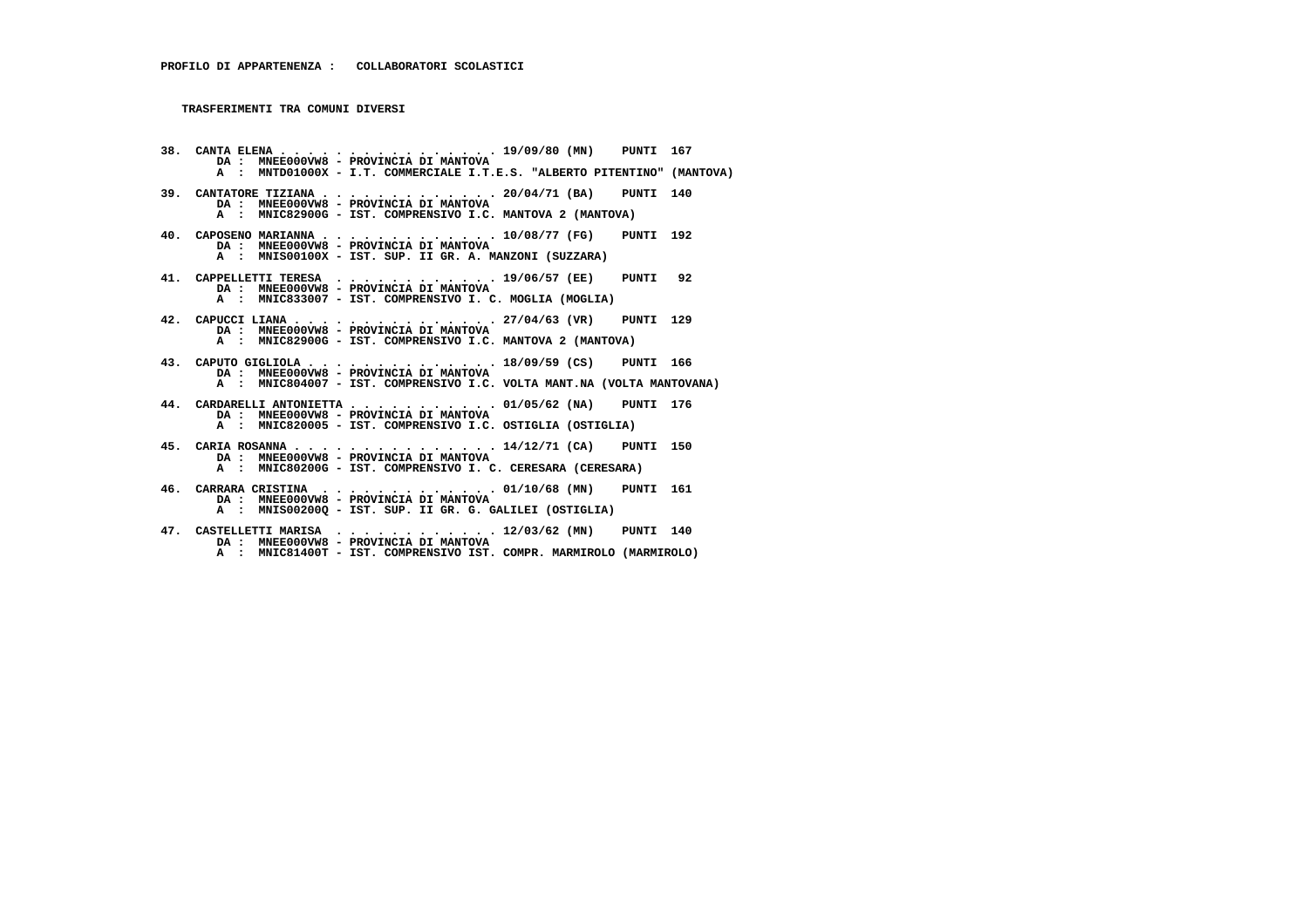- **48. CASTELLI LUIGINA . . . . . . . . . . . . . 07/07/56 (MN) PUNTI 139 DA : MNEE000VW8 PROVINCIA DI MANTOVA A : MNIC82700X - IST. COMPRENSIVO I.C. CASTELLUCCHIO (CASTELLUCCHIO)**
- **49. CASTELLINI MARIA GRAZIA . . . . . . . . . . 15/08/65 (MN) PUNTI 149 DA : MNEE000VW8 - PROVINCIA DI MANTOVA A : MNPC02000G - L. CLASSICO LC LIC.CLASS. VIRGILIO MN (MANTOVA)**
- **50. CASTELLUCCIO MARIA . . . . . . . . . . . . 11/05/72 (PZ) PUNTI 169 DA : MNEE000VW8 PROVINCIA DI MANTOVA A : MNIC80800E - IST. COMPRENSIVO I.C. CASTIGLIONE STIVIERE 1 (CASTIGLIONE DELLE STIVIERE)**
- **51. CASU MARIA . . . . . . . . . . . . . . . . 20/03/68 (SS) PUNTI 118 DA : MNEE000VW8 - PROVINCIA DI MANTOVA A : MNIC83000Q - IST. COMPRENSIVO I.C. DOSOLO POMPONESCO VIADANA (VIADANA)**
- **52. CATALANO GIOVANNA . . . . . . . . . . . . . 19/10/69 (EE) PUNTI 84 DA : MNEE000VW8 PROVINCIA DI MANTOVA A : MNIS013006 - IST. SUP. II GR. I.S. "STROZZI" PALIDANO (GONZAGA)**
- **53. CAVANZANI MARIA GRAZIA . . . . . . . . . . 16/06/66 (MN) PUNTI 138 DA : MNEE000VW8 - PROVINCIA DI MANTOVA A : MNIC80100Q - IST. COMPRENSIVO I.C. CANNETO SULL'OGLIO (CANNETO SULL'OGLIO)**
- **54. CEFARIELLO LUISA . . . . . . . . . . . . . 30/10/61 (NA) PUNTI 119 DA : MNEE000VW8 - PROVINCIA DI MANTOVA A : MNIC81100A - IST. COMPRENSIVO I.C. BAGNOLO SAN VITO (BAGNOLO SAN VITO)**
- **55. CHIERICI LETIZIA . . . . . . . . . . . . . 20/02/61 (MN) PUNTI 94 DA : MNEE000VW8 PROVINCIA DI MANTOVA A : MNIC825008 - IST. COMPRENSIVO I.C. SUZZARA I? (SUZZARA)**
- **56. CHIOZZI STEFANIA . . . . . . . . . . . . . 07/09/66 (MN) PUNTI 177 DA : MNEE000VW8 - PROVINCIA DI MANTOVA A : MNIC81400T - IST. COMPRENSIVO IST. COMPR. MARMIROLO (MARMIROLO) PRECEDENZA PREVISTA DAL C.C.N.I.**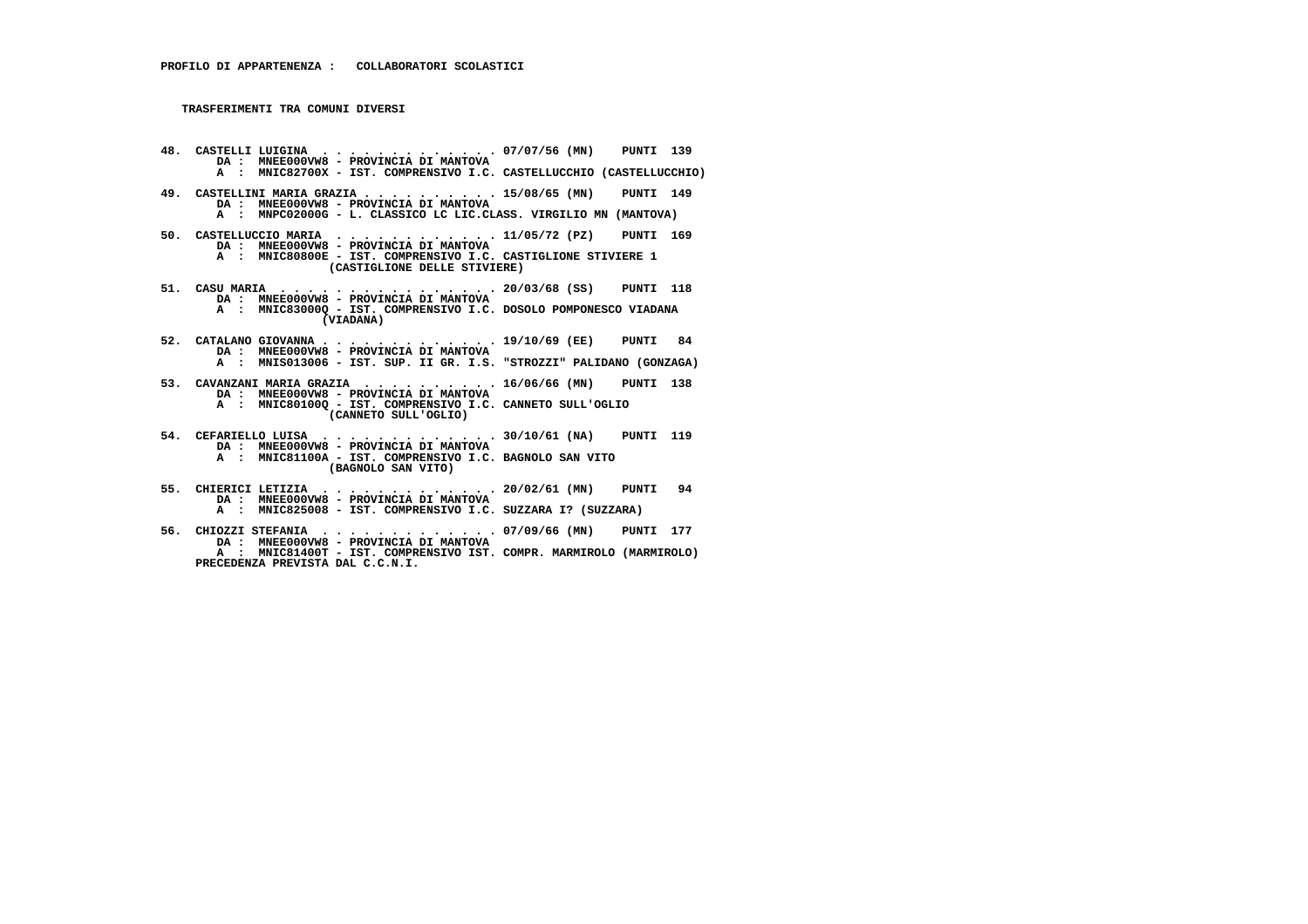- **57. CILENTO DANIELA . . . . . . . . . . . . . . 10/10/66 (CS) PUNTI 95 DA : MNEE000VW8 PROVINCIA DI MANTOVA A : MNIS006003 - IST. SUP. II GR. IS G.GREGGIATI (OSTIGLIA)**
- **58. CIMBALO ROSELLA . . . . . . . . . . . . . . 03/04/67 (CZ) PUNTI 137 DA : MNEE000VW8 - PROVINCIA DI MANTOVA A : MNIS00700V - IST. SUP. II GR. IS E.SANFELICE (VIADANA)**
- **59. CITO ARGENIA . . . . . . . . . . . . . . . 07/02/59 (NA) PUNTI 180 DA : MNEE000VW8 PROVINCIA DI MANTOVA A : MNIS00100X - IST. SUP. II GR. A. MANZONI (SUZZARA)**
- **60. COIA COSIMA ALESSANDRA . . . . . . . . . . 28/09/66 (LE) PUNTI 170 DA : MNEE000VW8 PROVINCIA DI MANTOVA A : MNEE062009 - SC. PRIMARIA DIREZIONE DIDATTICA VIADANA (VIADANA)**
- **61. COLAMARINO FRANCESCA . . . . . . . . . . . 10/09/79 (NA) PUNTI 102 DA : MNEE000VW8 - PROVINCIA DI MANTOVA A : MNIC833007 - IST. COMPRENSIVO I. C. MOGLIA (MOGLIA)**
- **62. COLAMARINO MARIA ANNA . . . . . . . . . . . 07/02/69 (NA) PUNTI 181 DA : MNEE000VW8 - PROVINCIA DI MANTOVA A : MNIC821001 - IST. COMPRENSIVO ISTITUTO COMPRENSIVO QUISTELL O(QUISTELLO)**
- **63. COMINOTTI MILVA . . . . . . . . . . . . . . 23/08/61 (MN) PUNTI 89 DA : MNEE000VW8 PROVINCIA DI MANTOVA A : MNIC82800Q - IST. COMPRENSIVO I.C. MANTOVA 1 (MANTOVA)**
- **64. CONVERIO SANDRA . . . . . . . . . . . . . . 28/02/65 (PD) PUNTI 176 DA : MNEE000VW8 - PROVINCIA DI MANTOVA A : MNIC81600D - IST. COMPRENSIVO I.C. SAN GIORGIO DI MN (SAN GIORGIO DI MANTOVA)**
- **65. COPPIARDI EMANUELA . . . . . . . . . . . . 25/01/65 (MN) PUNTI 100 DA : MNEE000VW8 PROVINCIA DI MANTOVA**
- **A : MNIC82300L IST. COMPRENSIVO I.C. BOZZOLO (BOZZOLO)**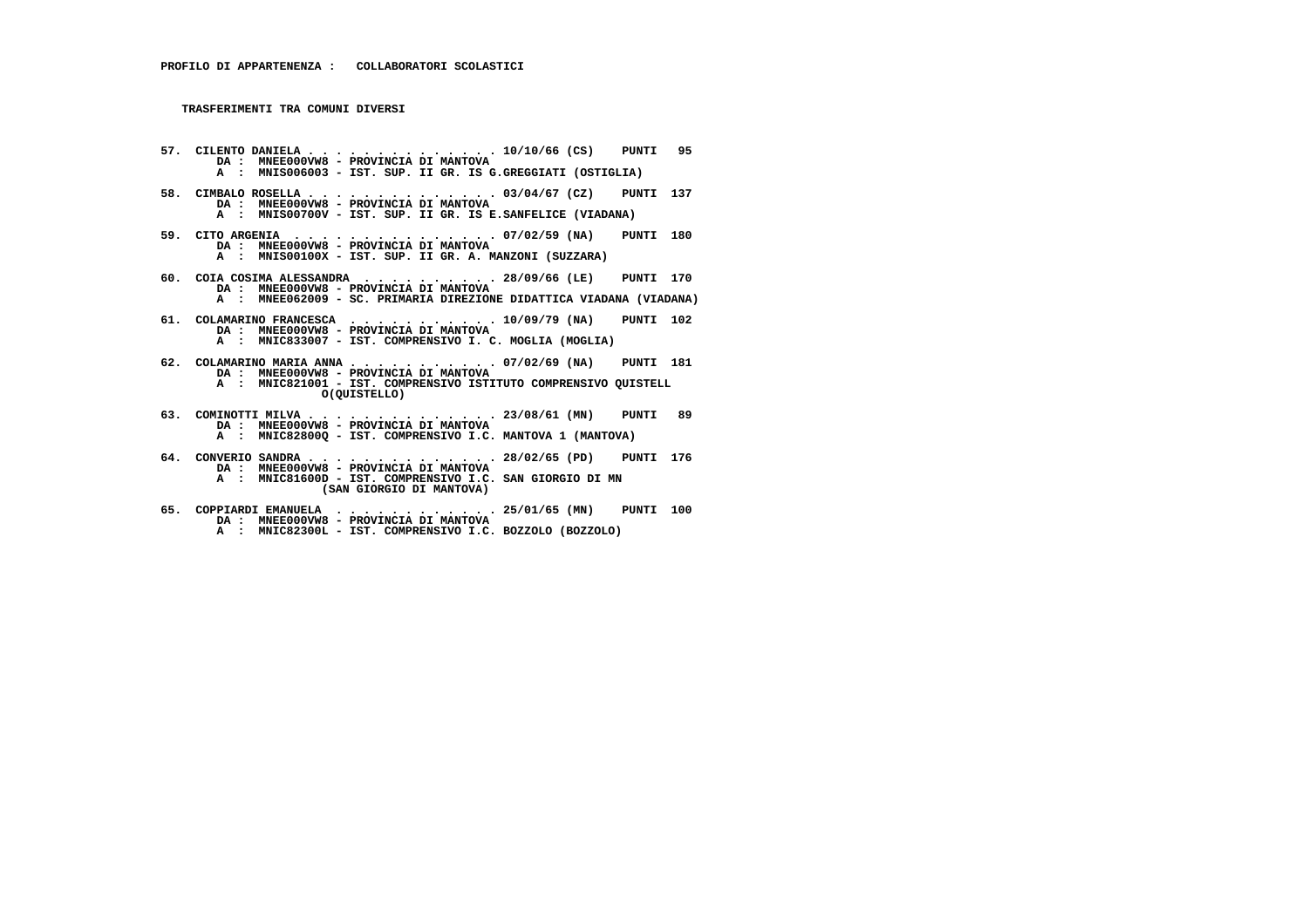- **66. COPPINI LAURA . . . . . . . . . . . . . . . 28/09/67 (MN) PUNTI 110 DA : MNEE000VW8 PROVINCIA DI MANTOVA A : MNRC01000L - I.P. SERVIZI COMM. ISTITUTO SUPERIORE BONOMI-MAZZO (MANTOVA)**
- **67. CRISTIANO GIOVANNA . . . . . . . . . . . . 22/09/48 (CZ) PUNTI 145 DA : MNEE000VW8 PROVINCIA DI MANTOVA A : MNIC825008 - IST. COMPRENSIVO I.C. SUZZARA I? (SUZZARA)**
- **68. CUDIA EVELIN LIDIA . . . . . . . . . . . . 28/11/74 (TP) PUNTI 127 DA : MNEE000VW8 PROVINCIA DI MANTOVA A : MNIS01200A - IST. SUP. II GR. I.S. G.ROMANO MANTOVA (MANTOVA)**
- **69. D'ORIA CARMELA . . . . . . . . . . . . . . 03/12/75 (FG) PUNTI 170 DA : MNEE000VW8 - PROVINCIA DI MANTOVA A : MNIS00100X - IST. SUP. II GR. A. MANZONI (SUZZARA)**
- **70. D'URSO MARIA GRAZIA . . . . . . . . . . . . 08/04/63 (CT) PUNTI 103 DA : MNEE000VW8 - PROVINCIA DI MANTOVA A : MNIS00200Q - IST. SUP. II GR. G. GALILEI (OSTIGLIA)**
- **71. DALLA PELLEGRINA ZAIRA . . . . . . . . . . 29/12/62 (MN) PUNTI 132 DA : MNEE000VW8 PROVINCIA DI MANTOVA A : MNIC80200G - IST. COMPRENSIVO I. C. CERESARA (CERESARA)**
- **72. DE SIMONE EMANUELA . . . . . . . . . . . . 31/10/63 (AV) PUNTI 117 DA : MNEE000VW8 PROVINCIA DI MANTOVA A : MNIC82400C - IST. COMPRENSIVO I.C. SUZZARA "IL MILIONE" (SUZZARA)**
- **73. DE VINCENZI PATRIZIA . . . . . . . . . . . 06/07/66 (MN) PUNTI 95 DA : MNEE000VW8 - PROVINCIA DI MANTOVA A : MNIC804007 - IST. COMPRENSIVO I.C. VOLTA MANT.NA (VOLTA MANTOVANA)**
- **74. DE VIVO ALFONSINA . . . . . . . . . . . . . 22/05/70 (SA) PUNTI 141 DA : MNEE000VW8 PROVINCIA DI MANTOVA A : MNRI02000X - I.P.I. ARTIGIANATO IPSIA L.DA VINCI MN (MANTOVA)**
- **75. DEL LIBANO CARMELINA . . . . . . . . . . . 03/10/66 (KR) PUNTI 131 DA : MNEE000VW8 - PROVINCIA DI MANTOVA A : MNEE062009 - SC. PRIMARIA DIREZIONE DIDATTICA VIADANA (VIADANA)**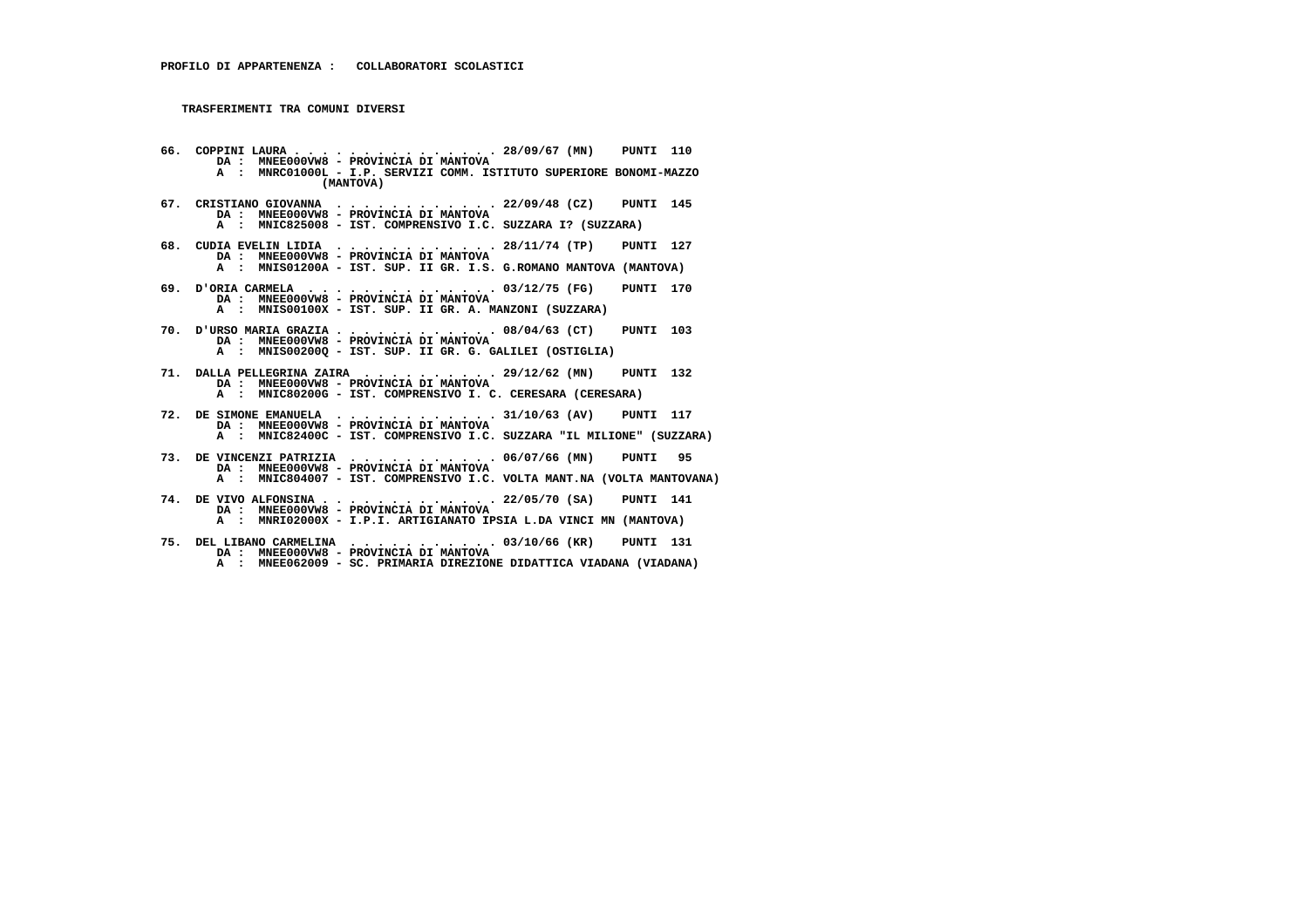- **76. DI BONITO PARTORINA . . . . . . . . . . . . 12/10/59 (NA) PUNTI 104 DA : MNEE000VW8 - PROVINCIA DI MANTOVA A : MNIC834003 - IST. COMPRENSIVO I. C. SAN BENEDETTO PO (SAN BENEDETTO PO)**
- **77. DI CAPUA LEONARDA . . . . . . . . . . . . . 22/10/61 (TP) PUNTI 105 DA : MNEE000VW8 PROVINCIA DI MANTOVA A : MNIC80300B - IST. COMPRENSIVO I. C. CASTEL GOFFREDO (CASTEL GOFFREDO)**
- **78. DI MAIO CARMELA . . . . . . . . . . . . . . 06/01/69 (NA) PUNTI 137 DA : MNEE000VW8 PROVINCIA DI MANTOVA A : MNIC825008 - IST. COMPRENSIVO I.C. SUZZARA I? (SUZZARA) PRECEDENZA PREVISTA DAL C.C.N.I.**
- **79. DI MAURO BIANCA . . . . . . . . . . . . . . 22/05/65 (NA) PUNTI 100 DA : MNEE000VW8 PROVINCIA DI MANTOVA A : MNIC83500V - IST. COMPRENSIVO I. C. GONZAGA (GONZAGA)**
- **80. DI PIETRO VINCENZA . . . . . . . . . . . . 02/12/72 (FG) PUNTI 133 DA : MNEE000VW8 PROVINCIA DI MANTOVA A : MNEE062009 - SC. PRIMARIA DIREZIONE DIDATTICA VIADANA (VIADANA)**
- **81. DICEMBRINI LOREDANA . . . . . . . . . . . . 24/12/53 (MN) PUNTI 652 DA : MNIC82400C IST. COMPRENSIVO I.C. SUZZARA "IL MILIONE" (SUZZARA) A : MNIC83500V IST. COMPRENSIVO I. C. GONZAGA (GONZAGA)**
- **82. DIMARTI BRUNO GIOVANNI . . . . . . . . . . 10/12/68 (RC) PUNTI 105 DA : MNEE000VW8 PROVINCIA DI MANTOVA A : MNIC82900G - IST. COMPRENSIVO I.C. MANTOVA 2 (MANTOVA)**
- **83. DIMITA MARIA GRAZIA . . . . . . . . . . . . 20/05/69 (NA) PUNTI 100 DA : MNEE000VW8 - PROVINCIA DI MANTOVA A : MNIC83500V - IST. COMPRENSIVO I. C. GONZAGA (GONZAGA)**
	- **84. DONZELLI MARIA LUISA . . . . . . . . . . . 31/12/62 (MN) PUNTI 81 DA : MNEE000VW8 - PROVINCIA DI MANTOVA**
- **A : MNIC820005 IST. COMPRENSIVO I.C. OSTIGLIA (OSTIGLIA) PRECEDENZA PREVISTA DAL C.C.N.I.**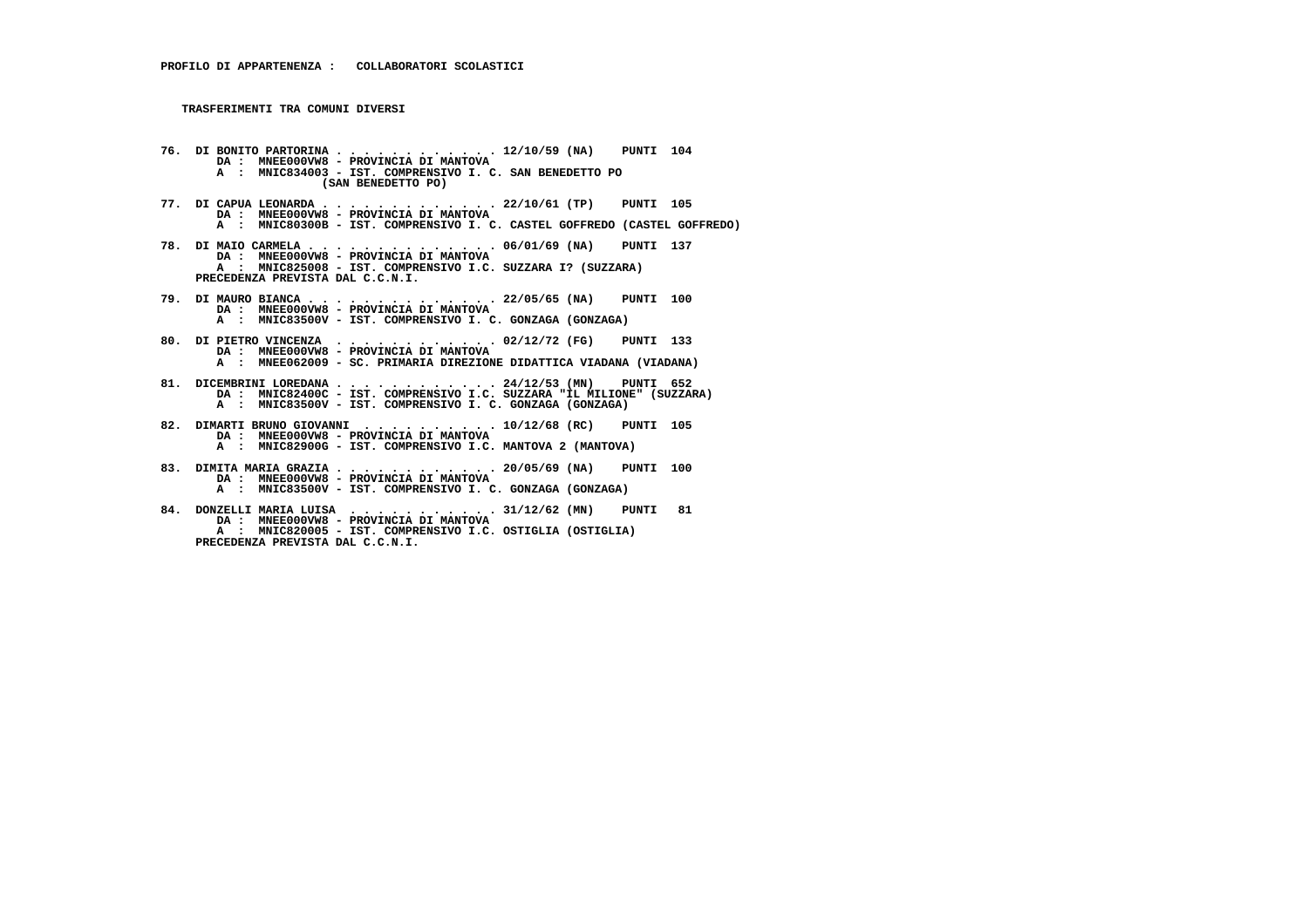- **85. DURANTE MELANIA RITA . . . . . . . . . . . 11/10/71 (MI) PUNTI 93 DA : MNEE000VW8 - PROVINCIA DI MANTOVA A : MNIS01100E - IST. SUP. II GR. I.S. FERMI MN (MANTOVA)**
- **86. ERCOLANO ANNA . . . . . . . . . . . . . . . 30/04/62 (NA) PUNTI 167 DA : MNEE000VW8 - PROVINCIA DI MANTOVA A : MNIC821001 - IST. COMPRENSIVO ISTITUTO COMPRENSIVO QUISTELL O(QUISTELLO)**
- **87. ERRICO TERESINA . . . . . . . . . . . . . . 07/11/54 (KR) PUNTI 114 DA : MNEE000VW8 PROVINCIA DI MANTOVA A : MNEE062009 SC. PRIMARIA DIREZIONE DIDATTICA VIADANA (VIADANA)**
- **88. FACCIOLI MARIA . . . . . . . . . . . . . . 20/10/58 (VR) PUNTI 137 DA : MNEE000VW8 - PROVINCIA DI MANTOVA A : MNIS01200A - IST. SUP. II GR. I.S. G.ROMANO MANTOVA (MANTOVA)**
- **89. FALLARINO GERARDA . . . . . . . . . . . . . 09/07/49 (BN) PUNTI 155 DA : MNEE000VW8 - PROVINCIA DI MANTOVA A : MNIC80600V - IST. COMPRENSIVO ISTITUTO COMPR. GUIDIZZOLO (GUIDIZZOLO)**
- **90. FEDELE ANNA . . . . . . . . . . . . . . . . 06/01/72 (CE) PUNTI 157 DA : MNEE000VW8 PROVINCIA DI MANTOVA A : MNIC81100A - IST. COMPRENSIVO I.C. BAGNOLO SAN VITO (BAGNOLO SAN VITO)**
- **91. FERRARESE FULVIA . . . . . . . . . . . . . 17/06/66 (MN) PUNTI 105 DA : MNEE000VW8 PROVINCIA DI MANTOVA A : MNIC83000Q - IST. COMPRENSIVO I.C. DOSOLO POMPONESCO VIADANA (VIADANA)**
- **92. FERRARI GIOVANNA . . . . . . . . . . . . . 08/11/73 (MN) PUNTI 136 DA : MNEE000VW8 - PROVINCIA DI MANTOVA A : MNPC02000G - L. CLASSICO LC LIC.CLASS. VIRGILIO MN (MANTOVA)**
	-
- **93. FERRONATO ARIANNA . . . . . . . . . . . . . 12/05/73 (MN) PUNTI 89 DA : MNEE000VW8 PROVINCIA DI MANTOVA A : MNIC82700X - IST. COMPRENSIVO I.C. CASTELLUCCHIO (CASTELLUCCHIO)**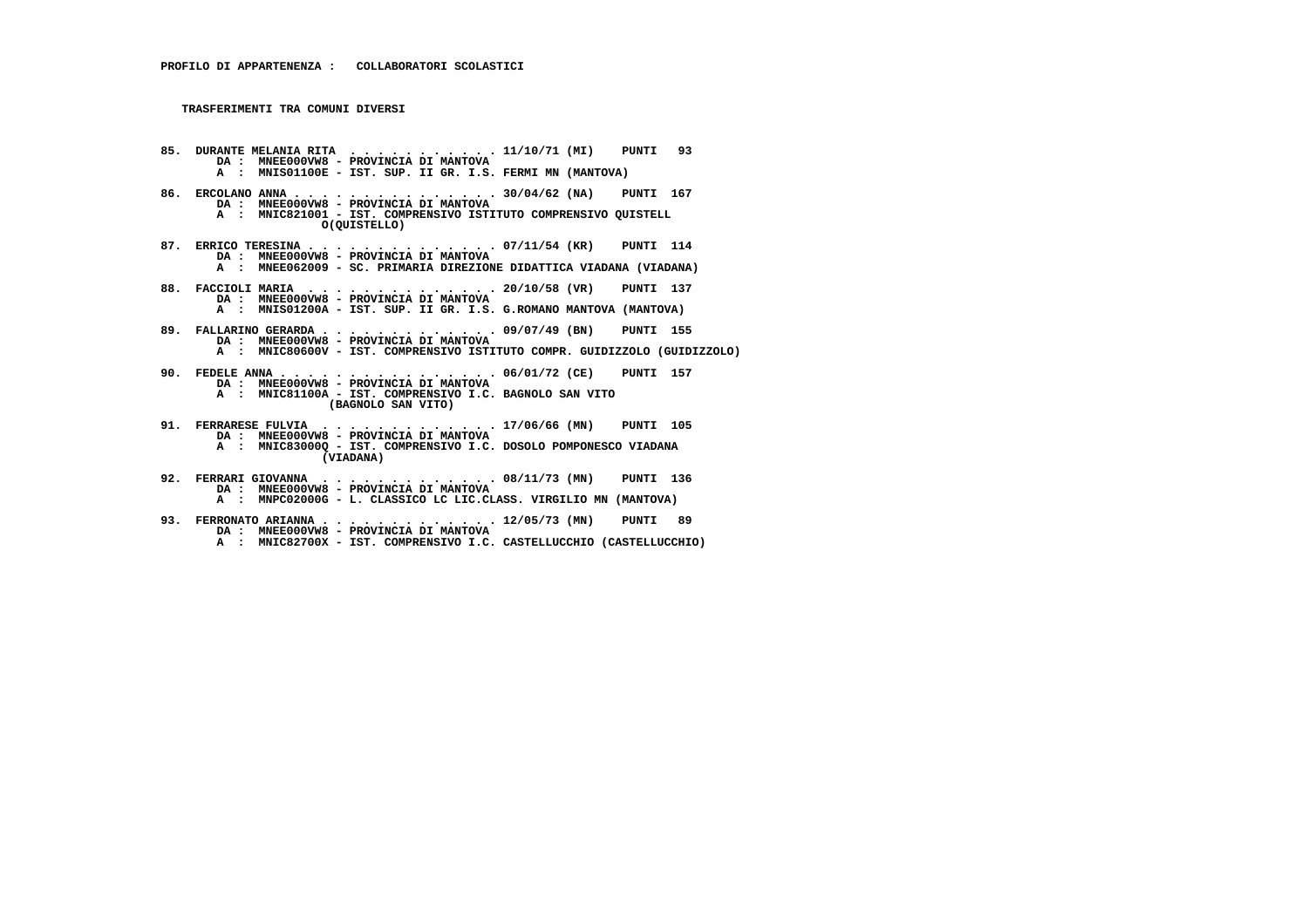- **94. FILOTTO SONIA . . . . . . . . . . . . . . . 09/05/74 (MN) PUNTI 93 DA : MNEE000VW8 PROVINCIA DI MANTOVA A : MNIC82700X - IST. COMPRENSIVO I.C. CASTELLUCCHIO (CASTELLUCCHIO)**
- **95. FONTANA LINA . . . . . . . . . . . . . . . 05/02/66 (AG) PUNTI 72 DA : MNEE000VW8 - PROVINCIA DI MANTOVA A : MNIS01100E - IST. SUP. II GR. I.S. FERMI MN (MANTOVA)**
- **96. FORAPANI MILENA . . . . . . . . . . . . . . 16/06/62 (MN) PUNTI 152 DA : MNEE000VW8 - PROVINCIA DI MANTOVA A : MNIC820005 - IST. COMPRENSIVO I.C. OSTIGLIA (OSTIGLIA) PRECEDENZA PREVISTA DAL C.C.N.I.**
- **97. FORMISANO ROSALIA . . . . . . . . . . . . . 15/11/64 (NA) PUNTI 79 DA : MNEE000VW8 - PROVINCIA DI MANTOVA A : MNIC82800Q - IST. COMPRENSIVO I.C. MANTOVA 1 (MANTOVA)**
- **98. FORTE ELISABETTA . . . . . . . . . . . . . 01/04/64 (CS) PUNTI 103 DA : MNEE000VW8 - PROVINCIA DI MANTOVA A : MNIC83000Q - IST. COMPRENSIVO I.C. DOSOLO POMPONESCO VIADANA (VIADANA)**
- **99. FRANCONERI BEATRICE . . . . . . . . . . . . 11/05/62 (RC) PUNTI 114 DA : MNEE000VW8 - PROVINCIA DI MANTOVA A : MNIC81600D - IST. COMPRENSIVO I.C. SAN GIORGIO DI MN (SAN GIORGIO DI MANTOVA) PRECEDENZA PREVISTA DAL C.C.N.I.**
- **100. FRIANO MARIA ROSARIA . . . . . . . . . . . 23/10/61 (NA) PUNTI 94 DA : MNEE000VW8 - PROVINCIA DI MANTOVA A : MNIC834003 - IST. COMPRENSIVO I. C. SAN BENEDETTO PO (SAN BENEDETTO PO)**
- **101. GAUDINO LUCIA . . . . . . . . . . . . . . . 19/09/67 (NA) PUNTI 129 DA : MNEE000VW8 PROVINCIA DI MANTOVA A : MNIC80200G - IST. COMPRENSIVO I. C. CERESARA (CERESARA)**
- **102. GHIDINI STEFANIA . . . . . . . . . . . . . 22/07/67 (MN) PUNTI 129 DA : MNEE000VW8 PROVINCIA DI MANTOVA A : MNRI02000X - I.P.I. ARTIGIANATO IPSIA L.DA VINCI MN (MANTOVA)**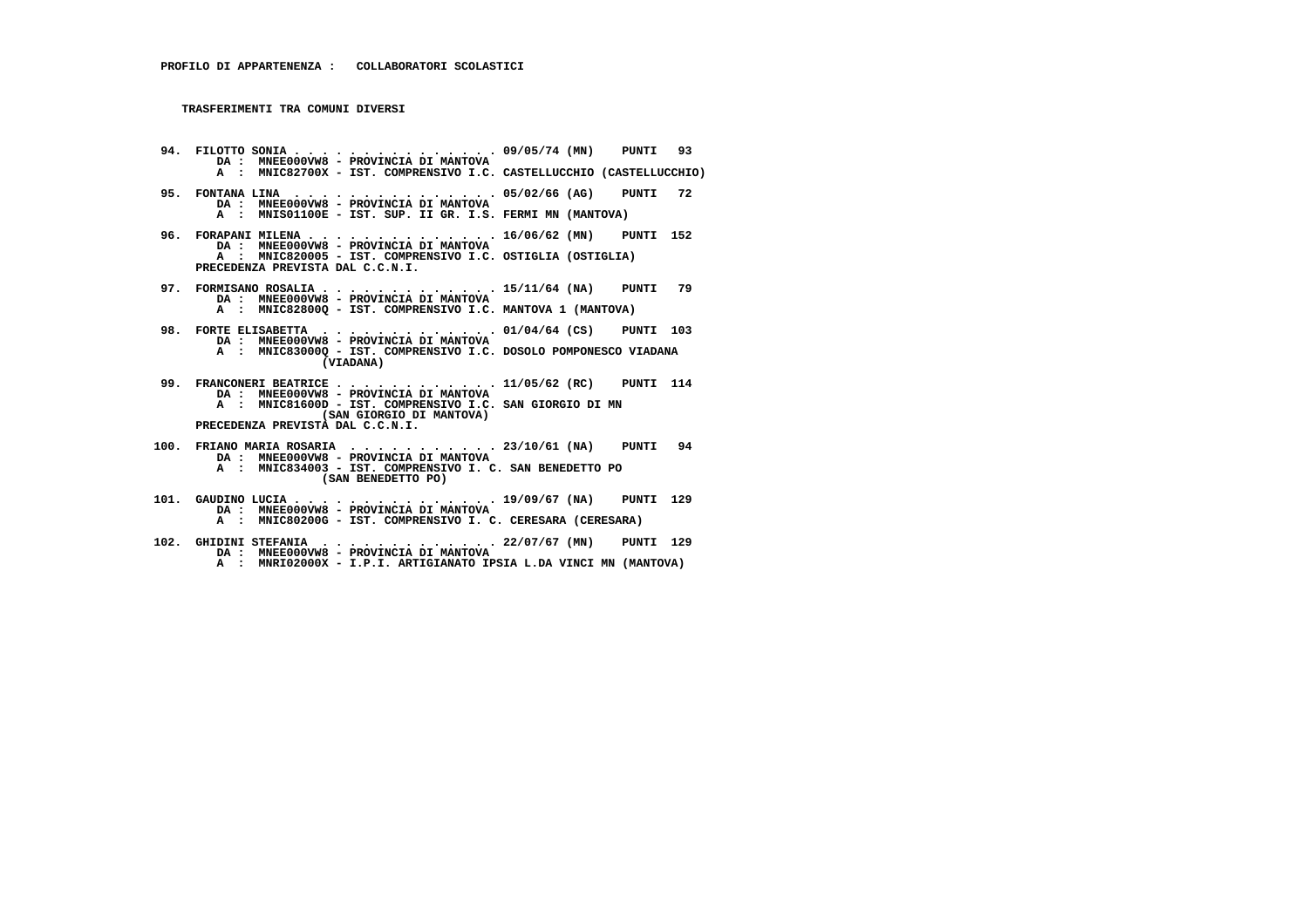- **103. GIACALONE ANNA MARIA . . . . . . . . . . . 02/09/55 (TP) PUNTI 135 DA : MNEE000VW8 - PROVINCIA DI MANTOVA A : MNIC80700P - IST. COMPRENSIVO I.C. CASTIGLIONE STIVIERE II (CASTIGLIONE DELLE STIVIERE)**
- **104. GIACOMAZZI ANNA MARIA . . . . . . . . . . . 27/08/57 (MN) PUNTI 166 DA : MNEE000VW8 - PROVINCIA DI MANTOVA A : MNIC819001 - IST. COMPRENSIVO I.C. POGGIO RUSCO (POGGIO RUSCO)**
- **105. GIALDI ROSSELLA . . . . . . . . . . . . . . 09/09/65 (MN) PUNTI 157 DA : MNEE000VW8 PROVINCIA DI MANTOVA A : MNIS00700V - IST. SUP. II GR. IS E.SANFELICE (VIADANA)**
- **106. GUALERZI DORIANA . . . . . . . . . . . . . 14/02/56 (MN) PUNTI 94 DA : MNEE000VW8 - PROVINCIA DI MANTOVA A : MNIS00400B - IST. SUP. II GR. S. GIOVANNI BOSCO (VIADANA)**
- **107. GUARNACCIA PAOLA . . . . . . . . . . . . . 18/05/75 (RC) PUNTI 172 DA : MNEE000VW8 - PROVINCIA DI MANTOVA A : MNIC81600D - IST. COMPRENSIVO I.C. SAN GIORGIO DI MN (SAN GIORGIO DI MANTOVA)**
- **108. GUERRA EMANUELA . . . . . . . . . . . . . . 24/08/71 (FG) PUNTI 155 DA : MNEE000VW8 - PROVINCIA DI MANTOVA A : MNIC82800Q - IST. COMPRENSIVO I.C. MANTOVA 1 (MANTOVA)**
- **109. IANDOLINO MARIA . . . . . . . . . . . . . . 10/07/71 (PA) PUNTI 94 DA : MNEE000VW8 PROVINCIA DI MANTOVA A : MNIS01200A - IST. SUP. II GR. I.S. G.ROMANO MANTOVA (MANTOVA)**
- **110. IANNANTUONI MARIA GRAZIA . . . . . . . . . 13/02/61 (MI) PUNTI 151 DA : MNEE000VW8 - PROVINCIA DI MANTOVA A : MNEE04900V - SC. PRIMARIA DD PORTO MANTOVANO (PORTO MANTOVANO)**
- **111. IMPERATO LILIANA . . . . . . . . . . . . . 18/04/55 (SA) PUNTI 115 DA : MNEE000VW8 - PROVINCIA DI MANTOVA**
- **A : MNIS00400B IST. SUP. II GR. S. GIOVANNI BOSCO (VIADANA)**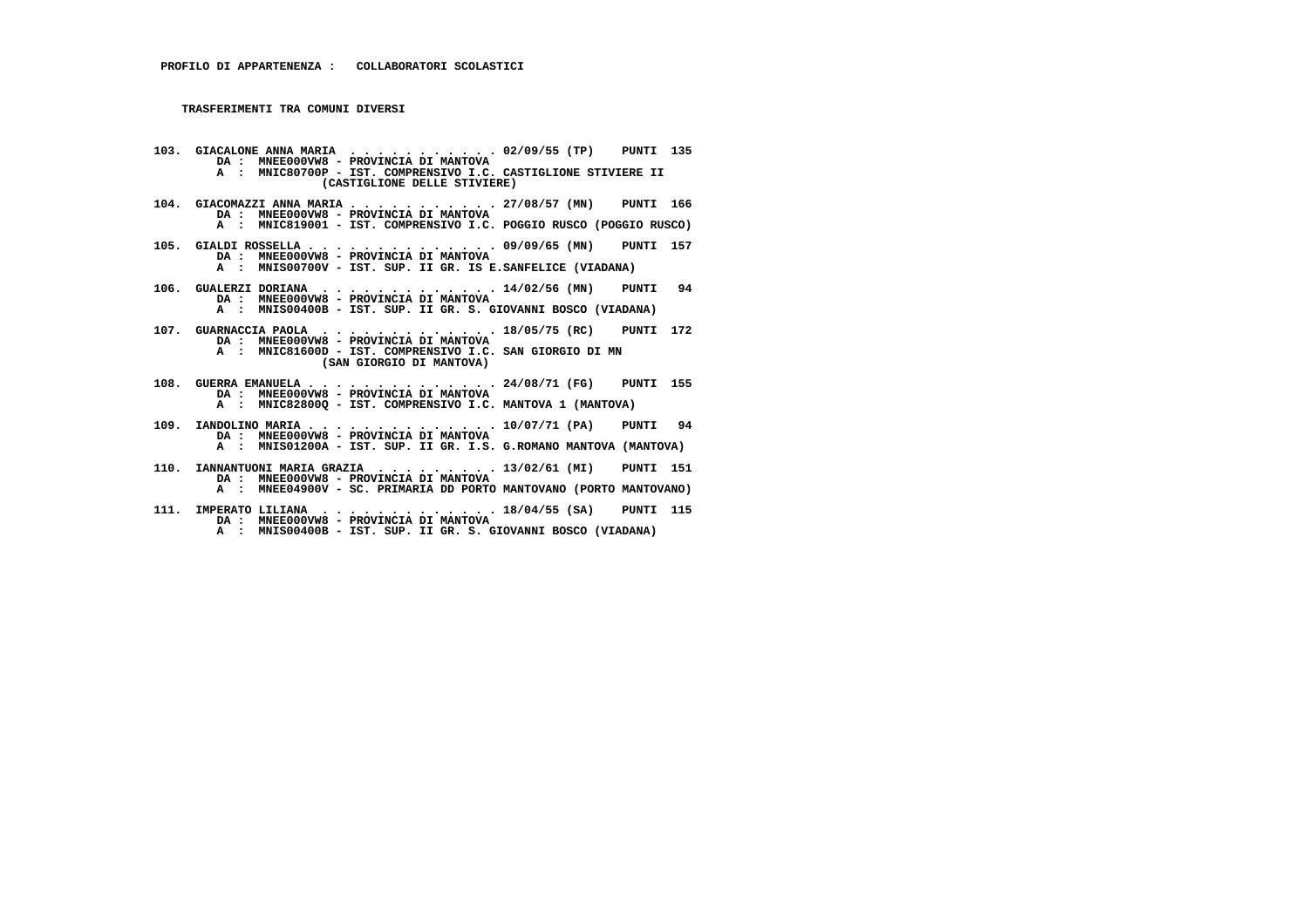- **112. IOVINO CLAUDIA . . . . . . . . . . . . . . 29/02/76 (AG) PUNTI 83 DA : MNEE000VW8 PROVINCIA DI MANTOVA A : MNIC813002 - IST. COMPRENSIVO I.C. PORTO MANT. NO (PORTO MANTOVANO) 113. IZIATO ORONZA . . . . . . . . . . . . . . . 26/08/63 (LE) PUNTI 158 DA : MNEE000VW8 - PROVINCIA DI MANTOVA A : MNIC80100Q - IST. COMPRENSIVO I.C. CANNETO SULL'OGLIO (CANNETO SULL'OGLIO) 114. LA TOSA MICHELA GRAZIA . . . . . . . . . . 25/02/71 (FG) PUNTI 184 DA : MNEE000VW8 - PROVINCIA DI MANTOVA A : MNIC825008 - IST. COMPRENSIVO I.C. SUZZARA I? (SUZZARA) 115. LAUDANI CARMELA . . . . . . . . . . . . . . 10/08/59 (CT) PUNTI 149 DA : MNEE000VW8 - PROVINCIA DI MANTOVA A : MNEE062009 - SC. PRIMARIA DIREZIONE DIDATTICA VIADANA (VIADANA) 116. LE ROSE ANASTASIA . . . . . . . . . . . . . 23/09/62 (KR) PUNTI 105 DA : MNEE000VW8 - PROVINCIA DI MANTOVA A : MNIS00100X - IST. SUP. II GR. A. MANZONI (SUZZARA) 117. LEARDINI ANNA MARIA . . . . . . . . . . . . 20/05/60 (VR) PUNTI 167 DA : MNEE000VW8 - PROVINCIA DI MANTOVA A : MNIS006003 - IST. SUP. II GR. IS G.GREGGIATI (OSTIGLIA) 118. LO CRICCHIO EULALIA . . . . . . . . . . . . 08/11/72 (PA) PUNTI 170 DA : MNEE000VW8 - PROVINCIA DI MANTOVA A : MNIC825008 - IST. COMPRENSIVO I.C. SUZZARA I? (SUZZARA) 119. LOCCI GIULIANA . . . . . . . . . . . . . . 08/02/65 (CA) PUNTI 168**
- **DA : MNEE000VW8 PROVINCIA DI MANTOVA A : MNRC01000L - I.P. SERVIZI COMM. ISTITUTO SUPERIORE BONOMI-MAZZO (MANTOVA)**
- **120. LUCIANO' ANNUNZIATA . . . . . . . . . . . . 28/12/71 (RC) PUNTI 69 DA : MNEE000VW8 - PROVINCIA DI MANTOVA A : MNIS013006 - IST. SUP. II GR. I.S. "STROZZI" PALIDANO (GONZAGA)**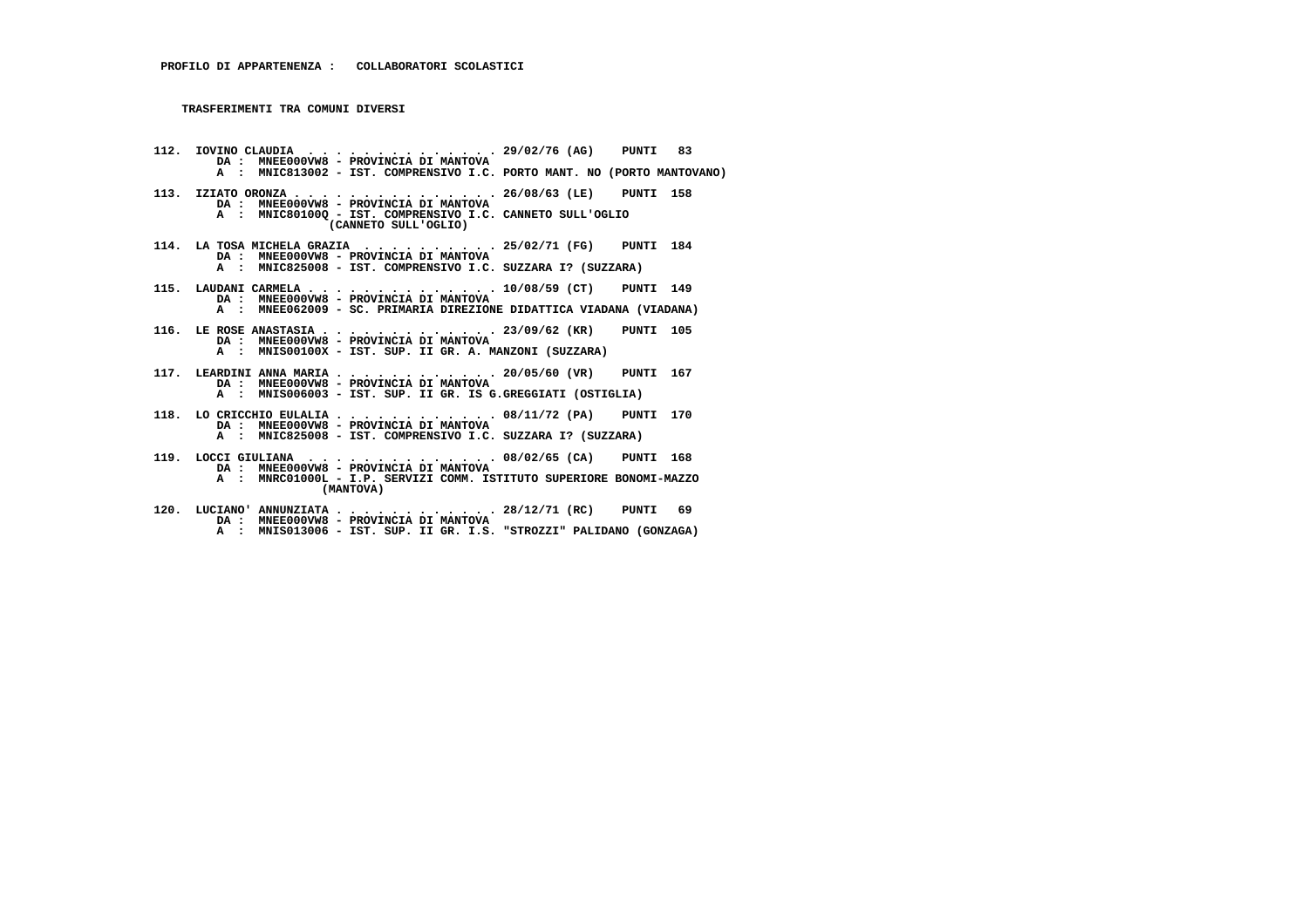- **121. LUMARE ELEONORA . . . . . . . . . . . . . . 17/07/62 (KR) PUNTI 113 DA : MNEE000VW8 PROVINCIA DI MANTOVA A : MNIC83100G - IST. COMPRENSIVO I.C. VIADANA "PARAZZI" (VIADANA)**
- **122. MACARIO PAOLA . . . . . . . . . . . . . . . 10/11/61 (CS) PUNTI 384 DA : MNIC804007 - IST. COMPRENSIVO I.C. VOLTA MANT.NA (VOLTA MANTOVANA) A : MNIC83700E - IST. COMPRENSIVO I.C- MONZAMBANO E PONTI SUL M I(MONZAMBANO)**
- **123. MAFFEZZOLI ERMINIA . . . . . . . . . . . . 29/11/55 (MN) PUNTI 91 DA : MNEE000VW8 PROVINCIA DI MANTOVA A : MNIC80900A - IST. COMPRENSIVO ISTITUTO COMPRENSIVO SABBIONETA (SABBIONETA) PRECEDENZA PREVISTA DAL C.C.N.I.**
- **124. MAGNANI ELIANA . . . . . . . . . . . . . . 27/04/71 (RA) PUNTI 210 DA : MNEE000VW8 - PROVINCIA DI MANTOVA A : MNIC82900G - IST. COMPRENSIVO I.C. MANTOVA 2 (MANTOVA) PRECEDENZA PREVISTA DAL C.C.N.I.**
- **125. MAGRI GRAZIELLA . . . . . . . . . . . . . . 12/04/54 (FE) PUNTI 375 DA : MNIC820005 IST. COMPRENSIVO I.C. OSTIGLIA (OSTIGLIA) A : MNIC833007 - IST. COMPRENSIVO I. C. MOGLIA (MOGLIA)**
- **126. MAIELLO FRANCESCA . . . . . . . . . . . . . 24/08/60 (NA) PUNTI 179 DA : MNEE000VW8 PROVINCIA DI MANTOVA A : MNIC819001 - IST. COMPRENSIVO I.C. POGGIO RUSCO (POGGIO RUSCO)**
- **127. MANCINO RITA MARIA . . . . . . . . . . . . 23/09/69 (LE) PUNTI 140 DA : MNEE000VW8 PROVINCIA DI MANTOVA A : MNEE062009 - SC. PRIMARIA DIREZIONE DIDATTICA VIADANA (VIADANA)**
- **128. MANICO ROSA MARIA . . . . . . . . . . . . . 18/10/55 (KR) PUNTI 166 DA : MNEE000VW8 PROVINCIA DI MANTOVA A : MNIC82400C - IST. COMPRENSIVO I.C. SUZZARA "IL MILIONE" (SUZZARA) PRECEDENZA PREVISTA DAL C.C.N.I.**
- **129. MARCELLINO FILOMENA . . . . . . . . . . . . 04/04/74 (RC) PUNTI 175 DA : MNEE000VW8 - PROVINCIA DI MANTOVA A : MNIC813002 - IST. COMPRENSIVO I.C. PORTO MANT. NO (PORTO MANTOVANO)**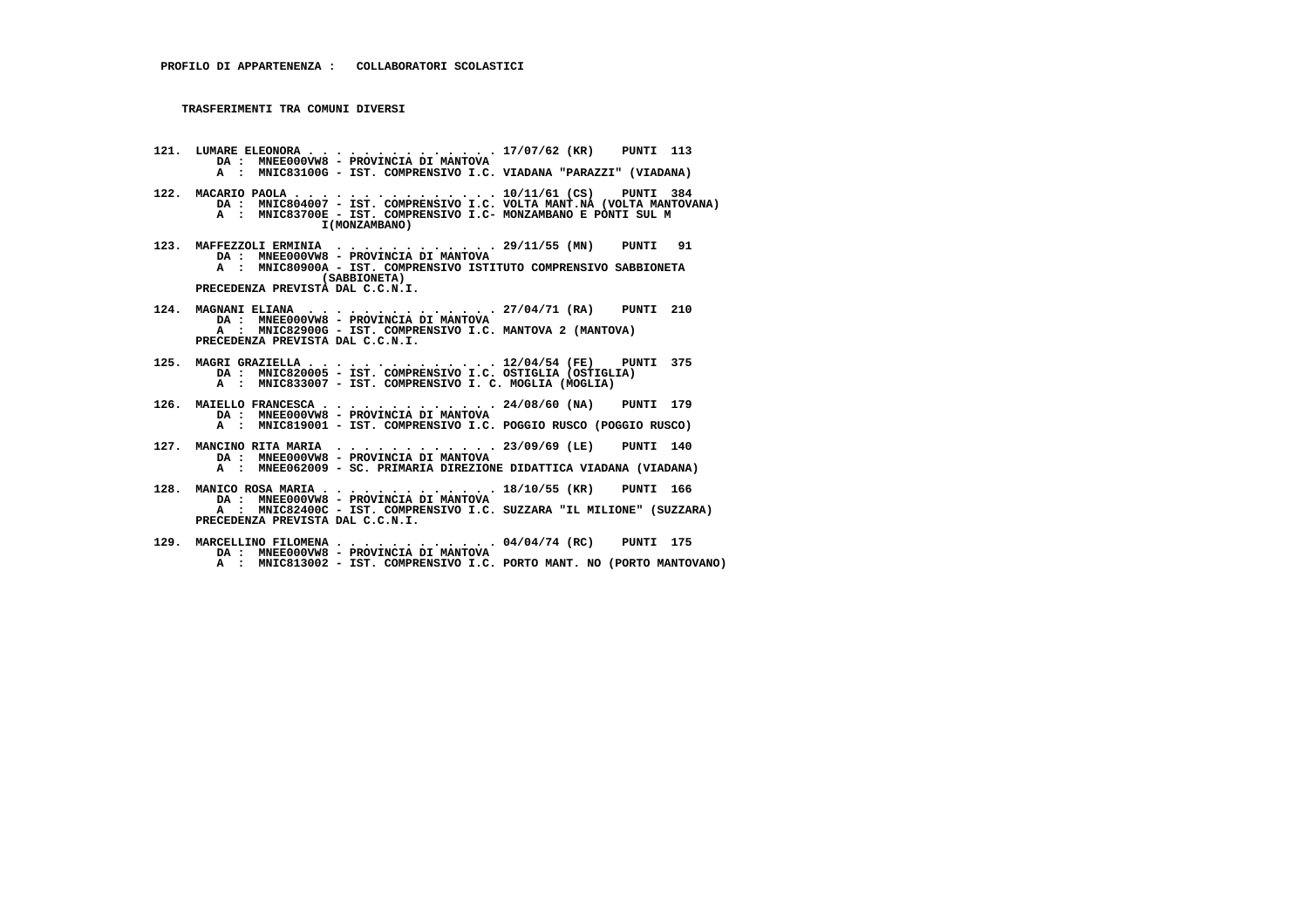**130. MARCHIO MARIA . . . . . . . . . . . . . . . 25/01/77 (CZ) PUNTI 142 DA : MNEE000VW8 - PROVINCIA DI MANTOVA A : MNIC82400C - IST. COMPRENSIVO I.C. SUZZARA "IL MILIONE" (SUZZARA) 131. MARIN IULIANA . . . . . . . . . . . . . . . 23/09/69 (EE) PUNTI 200 DA : MNEE000VW8 - PROVINCIA DI MANTOVA A : MNIC820005 - IST. COMPRENSIVO I.C. OSTIGLIA (OSTIGLIA) 132. MARINO GIUSEPPINA . . . . . . . . . . . . . 19/04/72 (RE) PUNTI 120 DA : MNEE000VW8 - PROVINCIA DI MANTOVA A : MNEE062009 - SC. PRIMARIA DIREZIONE DIDATTICA VIADANA (VIADANA) 133. MAROTTA ANTONIETTA . . . . . . . . . . . . 01/01/66 (SA) PUNTI 133 DA : MNEE000VW8 - PROVINCIA DI MANTOVA A : MNIC817009 - IST. COMPRENSIVO I.C. CASTELDARIO (CASTEL D'ARIO) 134. MAROTTI BARBARA . . . . . . . . . . . . . . 20/01/72 (MN) PUNTI 178 DA : MNEE000VW8 - PROVINCIA DI MANTOVA A : MNIC820005 - IST. COMPRENSIVO I.C. OSTIGLIA (OSTIGLIA) 135. MARTE ANNINA . . . . . . . . . . . . . . . 09/03/69 (RC) PUNTI 94 DA : MNEE000VW8 - PROVINCIA DI MANTOVA A : MNIC83100G - IST. COMPRENSIVO I.C. VIADANA "PARAZZI" (VIADANA) 136. MARTINO MARIANGELA . . . . . . . . . . . . 25/07/50 (KR) PUNTI 138 DA : MNEE000VW8 - PROVINCIA DI MANTOVA A : MNIC82400C - IST. COMPRENSIVO I.C. SUZZARA "IL MILIONE" (SUZZARA) 137. MAZZEO ANNA . . . . . . . . . . . . . . . . 17/05/62 (ME) PUNTI 83 DA : MNEE000VW8 - PROVINCIA DI MANTOVA A : MNIC818005 - IST. COMPRENSIVO I.C. ROVERBELLA (ROVERBELLA) 138. MAZZOTTA ROSA . . . . . . . . . . . . . . . 14/04/61 (CS) PUNTI 82 DA : MNEE000VW8 - PROVINCIA DI MANTOVA A : MNIC83700E - IST. COMPRENSIVO I.C- MONZAMBANO E PONTI SUL M I(MONZAMBANO)**

 **139. MAZZUCA GIORGIO . . . . . . . . . . . . . . 21/04/68 (CS) PUNTI 163 DA : MNEE000VW8 - PROVINCIA DI MANTOVA A : MNIC805003 - IST. COMPRENSIVO ISTITUTO COMPRENSIVO GOITO (GOITO)**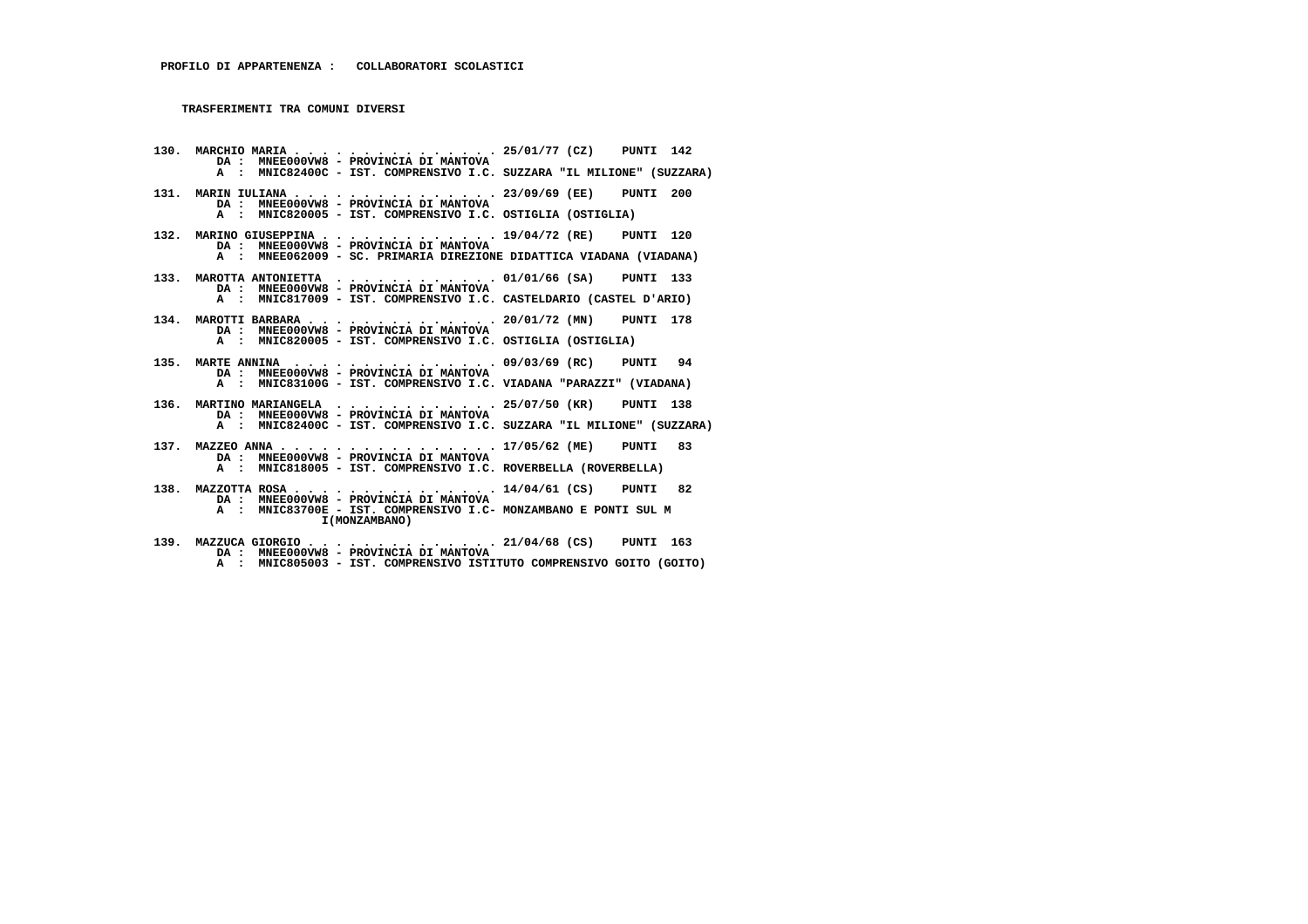- **140. MEDOLA MATILDE . . . . . . . . . . . . . . 05/11/69 (MN) PUNTI 106 DA : MNEE000VW8 PROVINCIA DI MANTOVA A : MNIC804007 - IST. COMPRENSIVO I.C. VOLTA MANT.NA (VOLTA MANTOVANA)**
- **141. MEGNA SALVATORINA . . . . . . . . . . . . . 04/05/63 (KR) PUNTI 104 DA : MNEE000VW8 - PROVINCIA DI MANTOVA A : MNIC83100G - IST. COMPRENSIVO I.C. VIADANA "PARAZZI" (VIADANA)**
- **142. MERIGHI ANTONELLA . . . . . . . . . . . . . 01/12/61 (MN) PUNTI 69 DA : MNEE000VW8 - PROVINCIA DI MANTOVA A : MNIS00200Q - IST. SUP. II GR. G. GALILEI (OSTIGLIA)**
- **143. MOI ORNELLA . . . . . . . . . . . . . . . . 04/08/68 (MN) PUNTI 117 DA : MNEE000VW8 PROVINCIA DI MANTOVA A : MNIC820005 - IST. COMPRENSIVO I.C. OSTIGLIA (OSTIGLIA) PRECEDENZA PREVISTA DAL C.C.N.I.**
- **144. MOI STEFANO . . . . . . . . . . . . . . . . 19/04/57 (MN) PUNTI 132 DA : MNEE000VW8 - PROVINCIA DI MANTOVA A : MNTD01000X - I.T. COMMERCIALE I.T.E.S. "ALBERTO PITENTINO" (MANTOVA)**
- **145. MORSELLI ORNELLA . . . . . . . . . . . . . 02/01/51 (MN) PUNTI 123 DA : MNEE000VW8 PROVINCIA DI MANTOVA A : MNIC818005 - IST. COMPRENSIVO I.C. ROVERBELLA (ROVERBELLA) PRECEDENZA PREVISTA DAL C.C.N.I.**
- **146. MUROLO CLAUDIA . . . . . . . . . . . . . . 16/06/75 (NA) PUNTI 130 DA : MNEE000VW8 PROVINCIA DI MANTOVA A : MNIC82400C - IST. COMPRENSIVO I.C. SUZZARA "IL MILIONE" (SUZZARA)**
- **147. NAVARRA VINCENZO . . . . . . . . . . . . . 07/04/65 (SA) PUNTI 176 DA : MNEE000VW8 - PROVINCIA DI MANTOVA A : MNIC80700P - IST. COMPRENSIVO I.C. CASTIGLIONE STIVIERE II (CASTIGLIONE DELLE STIVIERE)**
- **148. NOBILE ANNA . . . . . . . . . . . . . . . . 09/05/72 (NA) PUNTI 127 DA : MNEE000VW8 PROVINCIA DI MANTOVA A : MNIC805003 - IST. COMPRENSIVO ISTITUTO COMPRENSIVO GOITO (GOITO)**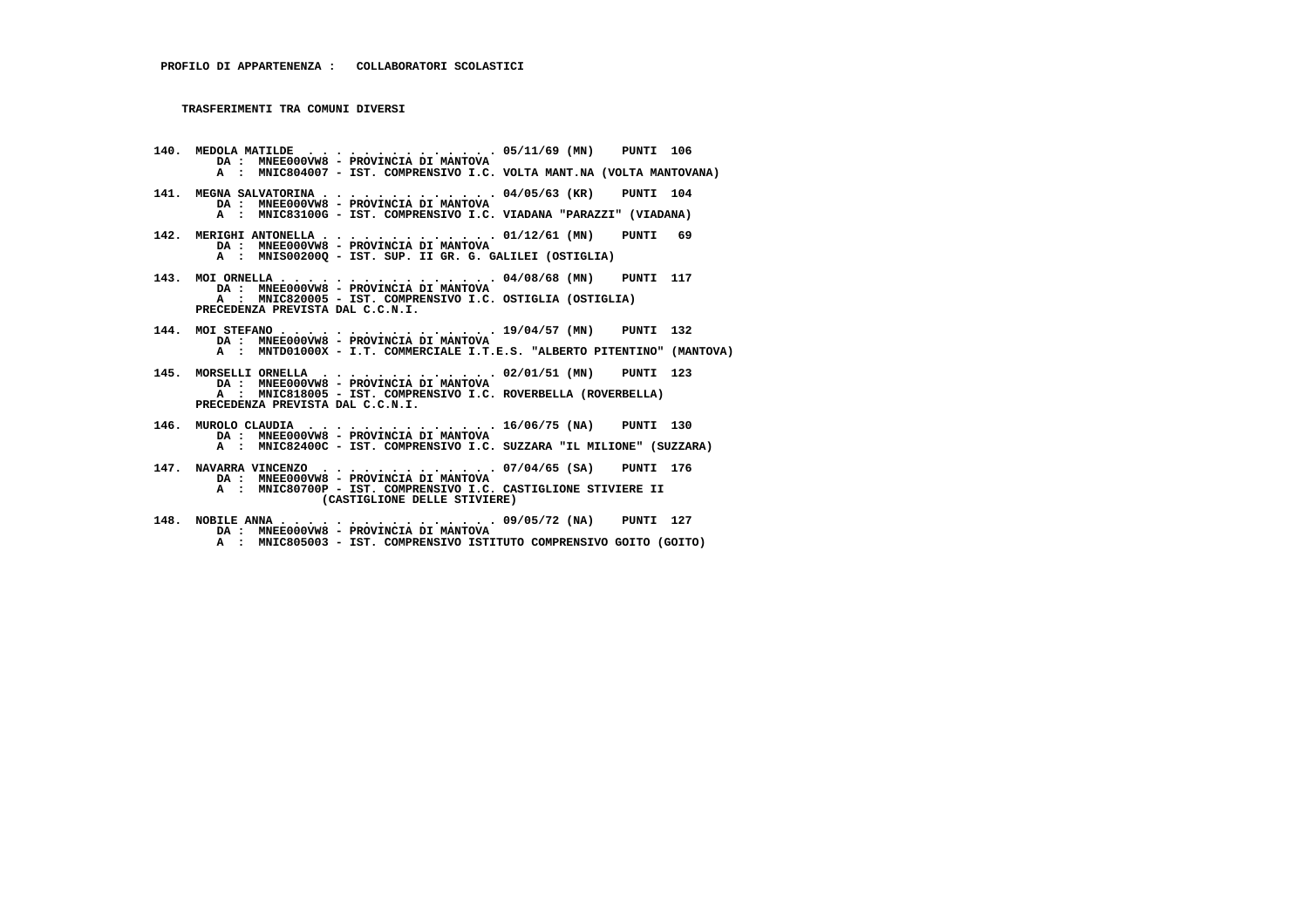- **149. ODI DONATELLA . . . . . . . . . . . . . . . 30/12/57 (MN) PUNTI 124 DA : MNEE000VW8 PROVINCIA DI MANTOVA A : MNIC83100G - IST. COMPRENSIVO I.C. VIADANA "PARAZZI" (VIADANA)**
- **150. OLIVIERI FABIOLA . . . . . . . . . . . . . 15/10/60 (MN) PUNTI 166 DA : MNEE000VW8 - PROVINCIA DI MANTOVA A : MNIC820005 - IST. COMPRENSIVO I.C. OSTIGLIA (OSTIGLIA)**
- **151. OLIVIERO GIROLAMO . . . . . . . . . . . . . 29/09/71 (NA) PUNTI 167 DA : MNEE000VW8 - PROVINCIA DI MANTOVA A : MNIC821001 - IST. COMPRENSIVO ISTITUTO COMPRENSIVO QUISTELL O(QUISTELLO)**
- **152. ONGARO IVANA . . . . . . . . . . . . . . . 05/10/65 (MN) PUNTI 394 DA : MNEE000VW8 - PROVINCIA DI MANTOVA A : MNRI02000X - I.P.I. ARTIGIANATO IPSIA L.DA VINCI MN (MANTOVA) PRECEDENZA PREVISTA DAL C.C.N.I.**
- **153. ORDONSELLI MARZIA . . . . . . . . . . . . . 09/10/64 (GE) PUNTI 450 DA : MNIS01100E IST. SUP. II GR. I.S. FERMI MN (MANTOVA) A : MNIS006003 - IST. SUP. II GR. IS G.GREGGIATI (OSTIGLIA)**
- **154. ORECCHINI MARIA STELLA . . . . . . . . . . 01/10/80 (TP) PUNTI 93 DA : MNEE000VW8 - PROVINCIA DI MANTOVA A : MNIC825008 - IST. COMPRENSIVO I.C. SUZZARA I? (SUZZARA)**
- **155. ORLANDI MONIA . . . . . . . . . . . . . . . 23/12/77 (MN) PUNTI 183 DA : MNEE000VW8 PROVINCIA DI MANTOVA A : MNIC82300L - IST. COMPRENSIVO I.C. BOZZOLO (BOZZOLO)**
- **156. OSTION MARIA ROSANNA . . . . . . . . . . . 04/01/58 (LE) PUNTI 115 DA : MNEE000VW8 - PROVINCIA DI MANTOVA A : MNIC813002 - IST. COMPRENSIVO I.C. PORTO MANT. NO (PORTO MANTOVANO)**
- **157. PACE GINA . . . . . . . . . . . . . . . . . 27/08/67 (CS) PUNTI 132 DA : MNEE000VW8 - PROVINCIA DI MANTOVA A : MNIC80800E - IST. COMPRENSIVO I.C. CASTIGLIONE STIVIERE 1 (CASTIGLIONE DELLE STIVIERE) PRECEDENZA PREVISTA DAL C.C.N.I.**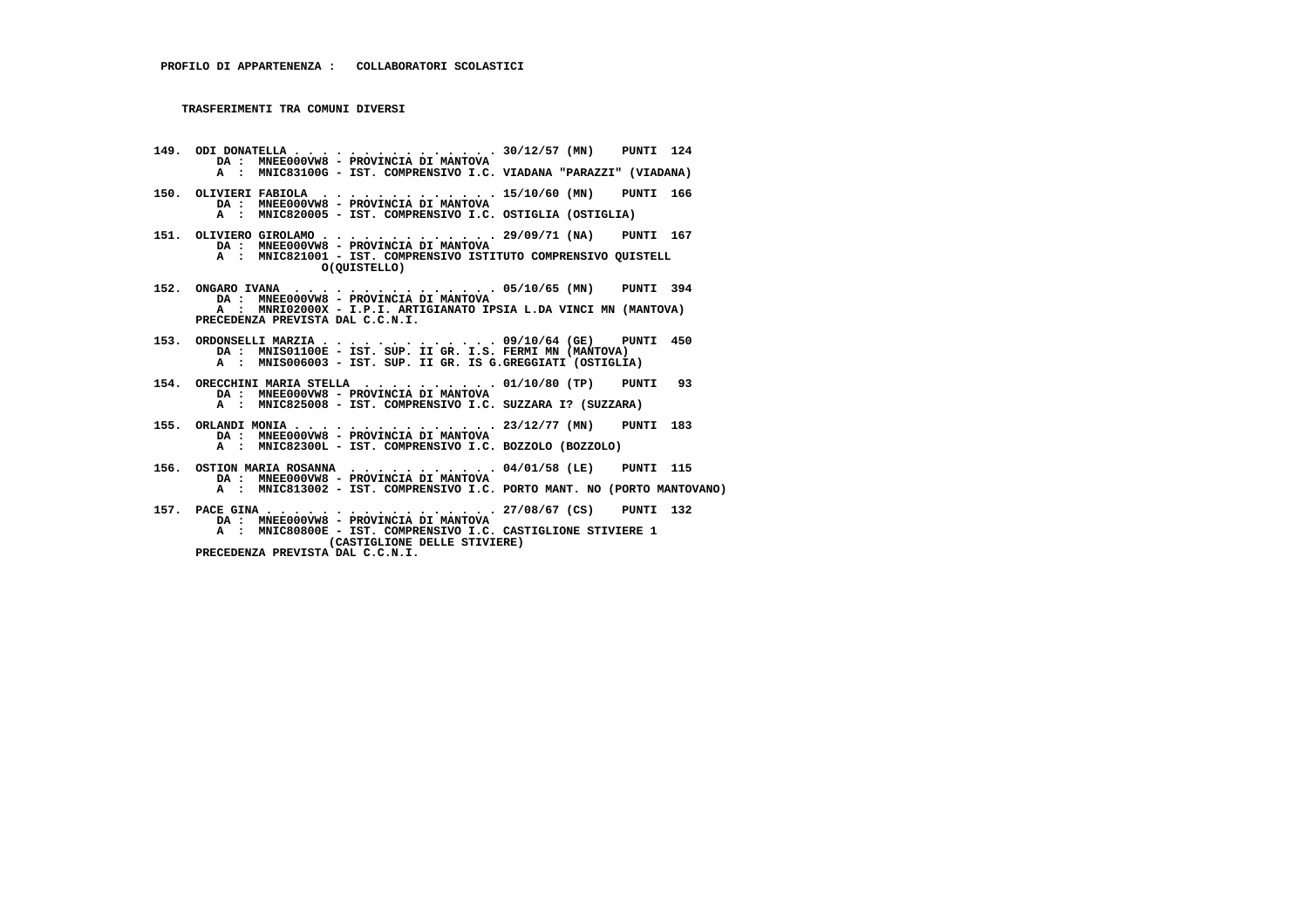- **158. PAGANELLA DONATO . . . . . . . . . . . . . 15/06/61 (MI) PUNTI 113 DA : MNEE000VW8 PROVINCIA DI MANTOVA A : MNIC834003 - IST. COMPRENSIVO I. C. SAN BENEDETTO PO (SAN BENEDETTO PO) 159. PALOMBA GIUSEPPINA . . . . . . . . . . . . 27/11/77 (NA) PUNTI 142 DA : MNEE000VW8 - PROVINCIA DI MANTOVA A : MNIC82400C - IST. COMPRENSIVO I.C. SUZZARA "IL MILIONE" (SUZZARA) 160. PARISE ANTONIETTA . . . . . . . . . . . . . 29/03/59 (VR) PUNTI 105 DA : MNEE000VW8 - PROVINCIA DI MANTOVA A : MNIC818005 - IST. COMPRENSIVO I.C. ROVERBELLA (ROVERBELLA) 161. PASQUALI WILMA . . . . . . . . . . . . . . 03/04/61 (MN) PUNTI 76 DA : MNEE000VW8 - PROVINCIA DI MANTOVA A : MNIC82700X - IST. COMPRENSIVO I.C. CASTELLUCCHIO (CASTELLUCCHIO) 162. PECORARO FRANCESCA . . . . . . . . . . . . 29/04/71 (PA) PUNTI 117 DA : MNEE000VW8 - PROVINCIA DI MANTOVA A : MNIC80700P - IST. COMPRENSIVO I.C. CASTIGLIONE STIVIERE II (CASTIGLIONE DELLE STIVIERE) 163. PENNA CRISTINA . . . . . . . . . . . . . . 27/12/57 (MN) PUNTI 154 DA : MNEE000VW8 - PROVINCIA DI MANTOVA A : MNIS006003 - IST. SUP. II GR. IS G.GREGGIATI (OSTIGLIA) PRECEDENZA PREVISTA DAL C.C.N.I. 164. PEPE IMMACOLATA . . . . . . . . . . . . . . 06/03/57 (SA) PUNTI 98 DA : MNEE000VW8 - PROVINCIA DI MANTOVA**
- **A : MNIC804007 IST. COMPRENSIVO I.C. VOLTA MANT.NA (VOLTA MANTOVANA)**
- **165. PEZZO GRAZIELLA . . . . . . . . . . . . . . 11/05/60 (VR) PUNTI 111 DA : MNEE000VW8 - PROVINCIA DI MANTOVA A : MNIC83700E - IST. COMPRENSIVO I.C- MONZAMBANO E PONTI SUL M I(MONZAMBANO)**
- **166. PICCA ISABELLA . . . . . . . . . . . . . . 02/02/55 (CE) PUNTI 166 DA : MNEE000VW8 - PROVINCIA DI MANTOVA**
- **A : MNIS00800P IST. SUP. II GR. GIOVANNI FALCONE (ASOLA)**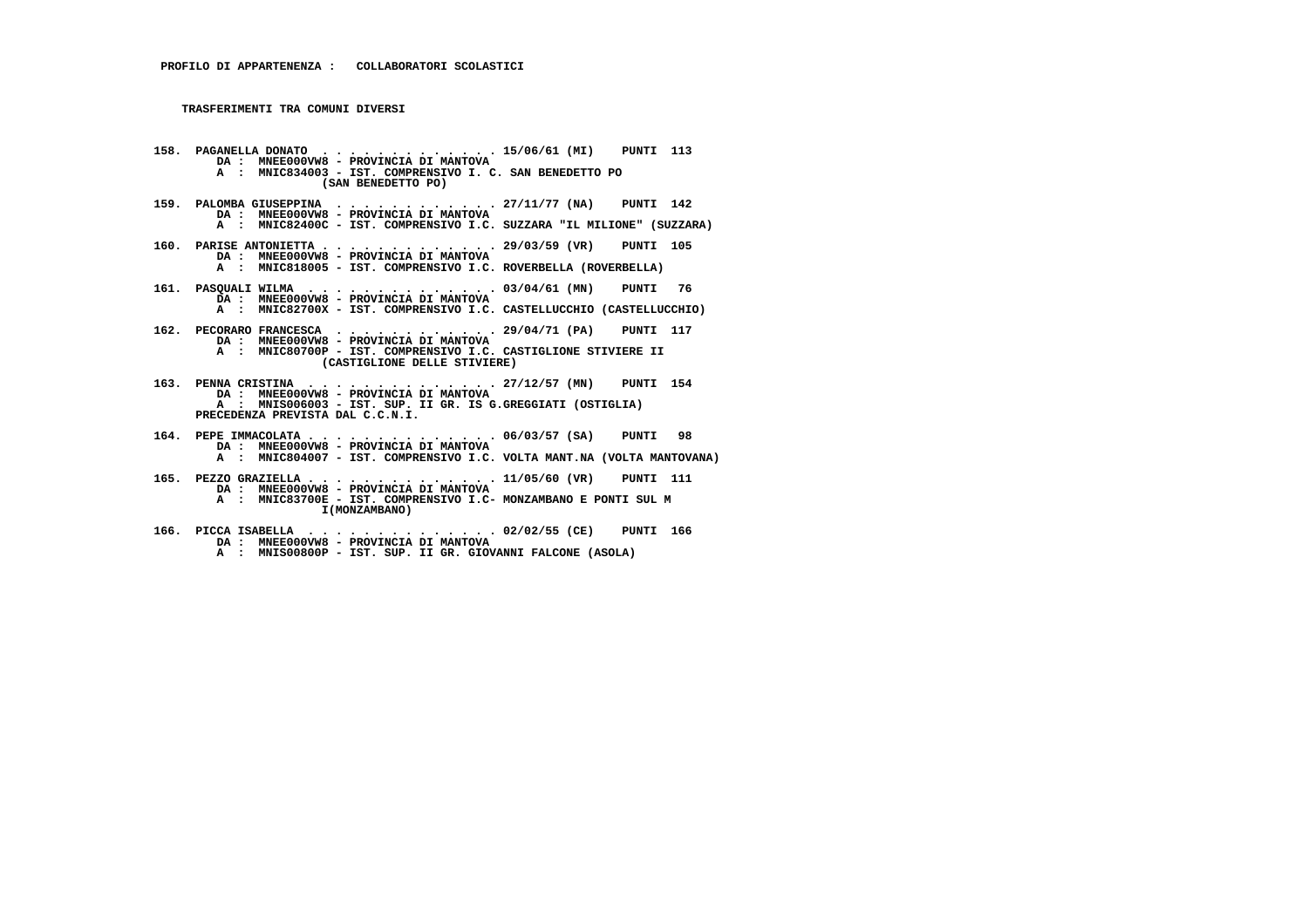- **167. PICCINA CLAUDIA . . . . . . . . . . . . . . 11/11/57 (MN) PUNTI 101 DA : MNEE000VW8 PROVINCIA DI MANTOVA A : MNIC81100A - IST. COMPRENSIVO I.C. BAGNOLO SAN VITO (BAGNOLO SAN VITO)**
- **168. PICCININI ANGELA . . . . . . . . . . . . . 24/07/66 (MN) PUNTI 159 DA : MNEE000VW8 PROVINCIA DI MANTOVA A : MNPC02000G - L. CLASSICO LC LIC.CLASS. VIRGILIO MN (MANTOVA) PRECEDENZA PREVISTA DAL C.C.N.I.**
- **169. PICONE FRANCA MIRANDA . . . . . . . . . . . 04/11/64 (CS) PUNTI 135 DA : MNEE000VW8 PROVINCIA DI MANTOVA A : MNIC80300B - IST. COMPRENSIVO I. C. CASTEL GOFFREDO (CASTEL GOFFREDO)**
- **170. PILUSO PASQUALE . . . . . . . . . . . . . . 06/02/48 (CS) PUNTI 184 DA : MNEE000VW8 PROVINCIA DI MANTOVA A : MNIC82900G - IST. COMPRENSIVO I.C. MANTOVA 2 (MANTOVA)**
- **171. PIZZA ROSA . . . . . . . . . . . . . . . . 12/06/66 (CE) PUNTI 120 DA : MNEE000VW8 PROVINCIA DI MANTOVA A : MNIC825008 - IST. COMPRENSIVO I.C. SUZZARA I? (SUZZARA) PRECEDENZA PREVISTA DAL C.C.N.I.**
- **172. POLI NICOLETTA . . . . . . . . . . . . . . 09/01/65 (CR) PUNTI 85 (\*) DA : MNEE000VW8 PROVINCIA DI MANTOVA A : MNIS00400B - IST. SUP. II GR. S. GIOVANNI BOSCO (VIADANA) TRASFERITO D'UFFICIO**
- **173. PRANDINI ANTONELLA . . . . . . . . . . . . 27/06/67 (MN) PUNTI 461 DA : MNEE000VW8 PROVINCIA DI MANTOVA A : MNIC804007 - IST. COMPRENSIVO I.C. VOLTA MANT.NA (VOLTA MANTOVANA)**
- **174. PRETI MAURA . . . . . . . . . . . . . . . . 23/02/66 (MN) PUNTI 106 DA : MNEE000VW8 PROVINCIA DI MANTOVA A : MNIC821001 IST. COMPRENSIVO ISTITUTO COMPRENSIVO QUISTELL O(QUISTELLO)**
- **175. PUCCI CARMELINA . . . . . . . . . . . . . . 25/12/73 (KR) PUNTI 131 DA : MNEE000VW8 PROVINCIA DI MANTOVA A : MNEE062009 - SC. PRIMARIA DIREZIONE DIDATTICA VIADANA (VIADANA)**

 **(\*) - IL PUNTEGGIO E' QUELLO RELATIVO ALLA GRADUATORIA DEI PERDENTI POSTO**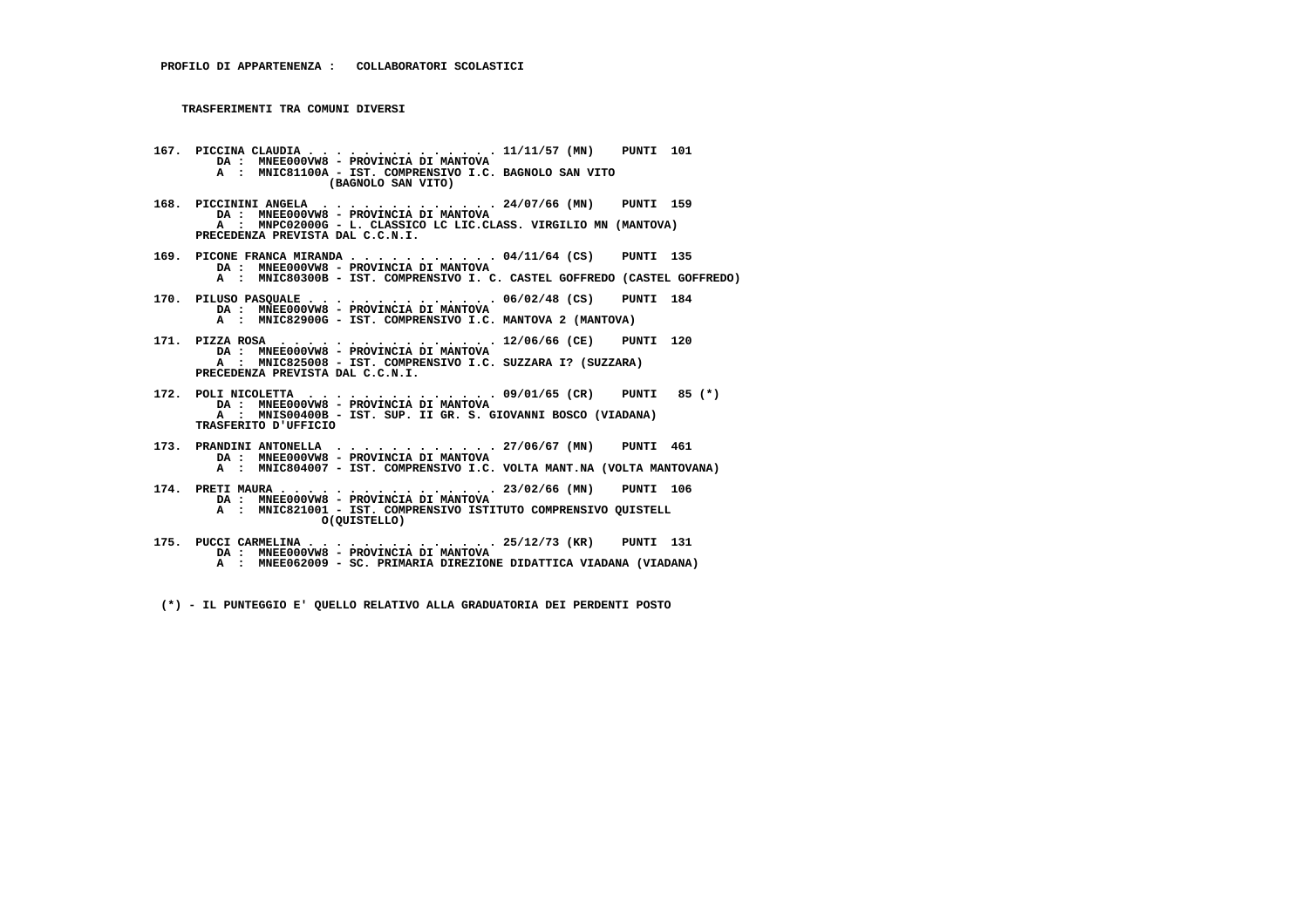- **176. RACIOPPO FRANCESCHINA . . . . . . . . . . . 10/08/68 (FG) PUNTI 99 DA : MNEE000VW8 - PROVINCIA DI MANTOVA A : MNIS006003 - IST. SUP. II GR. IS G.GREGGIATI (OSTIGLIA)**
- **177. RADOVIX GIULIANA . . . . . . . . . . . . . 24/09/59 (MN) PUNTI 160 DA : MNEE000VW8 - PROVINCIA DI MANTOVA A : MNIC80600V - IST. COMPRENSIVO ISTITUTO COMPR. GUIDIZZOLO (GUIDIZZOLO)**
- **178. RANCATI LUISELLA . . . . . . . . . . . . . 13/08/68 (BS) PUNTI 118 DA : MNEE000VW8 - PROVINCIA DI MANTOVA A : MNIC83700E - IST. COMPRENSIVO I.C- MONZAMBANO E PONTI SUL M I(MONZAMBANO)**
- **179. RENDE NICOLA . . . . . . . . . . . . . . . 15/04/71 (CS) PUNTI 132 DA : MNEE000VW8 - PROVINCIA DI MANTOVA A : MNIC82300L - IST. COMPRENSIVO I.C. BOZZOLO (BOZZOLO)**
- **180. RESTANI RAFFAELLA . . . . . . . . . . . . . 03/01/47 (MN) PUNTI 144 DA : MNEE000VW8 - PROVINCIA DI MANTOVA A : MNIC83600P - IST. COMPRENSIVO I.C. MANTOVA 3 (MANTOVA)**
- **181. RINALDI DONATELLA . . . . . . . . . . . . . 15/06/62 (MN) PUNTI 357 DA : MNIC82400C IST. COMPRENSIVO I.C. SUZZARA "IL MILIONE" (SUZZARA) A : MNIC81600D - IST. COMPRENSIVO I.C. SAN GIORGIO DI MN (SAN GIORGIO DI MANTOVA)**
- **182. RINALDI PATRIZIA . . . . . . . . . . . . . 18/09/71 (NA) PUNTI 128 DA : MNEE000VW8 PROVINCIA DI MANTOVA A : MNIC82400C - IST. COMPRENSIVO I.C. SUZZARA "IL MILIONE" (SUZZARA)**
- **183. RISTAURO MARIA ANTONIETTA . . . . . . . . . 10/06/66 (PZ) PUNTI 148 DA : MNEE000VW8 - PROVINCIA DI MANTOVA A : MNIC81000E - IST. COMPRENSIVO I.C. VIRGILIO (VIRGILIO) PRECEDENZA PREVISTA DAL C.C.N.I.**
- **184. RIZZO MARIA . . . . . . . . . . . . . . . . 02/10/70 (KR) PUNTI 107 DA : MNEE000VW8 PROVINCIA DI MANTOVA A : MNIC83500V - IST. COMPRENSIVO I. C. GONZAGA (GONZAGA)**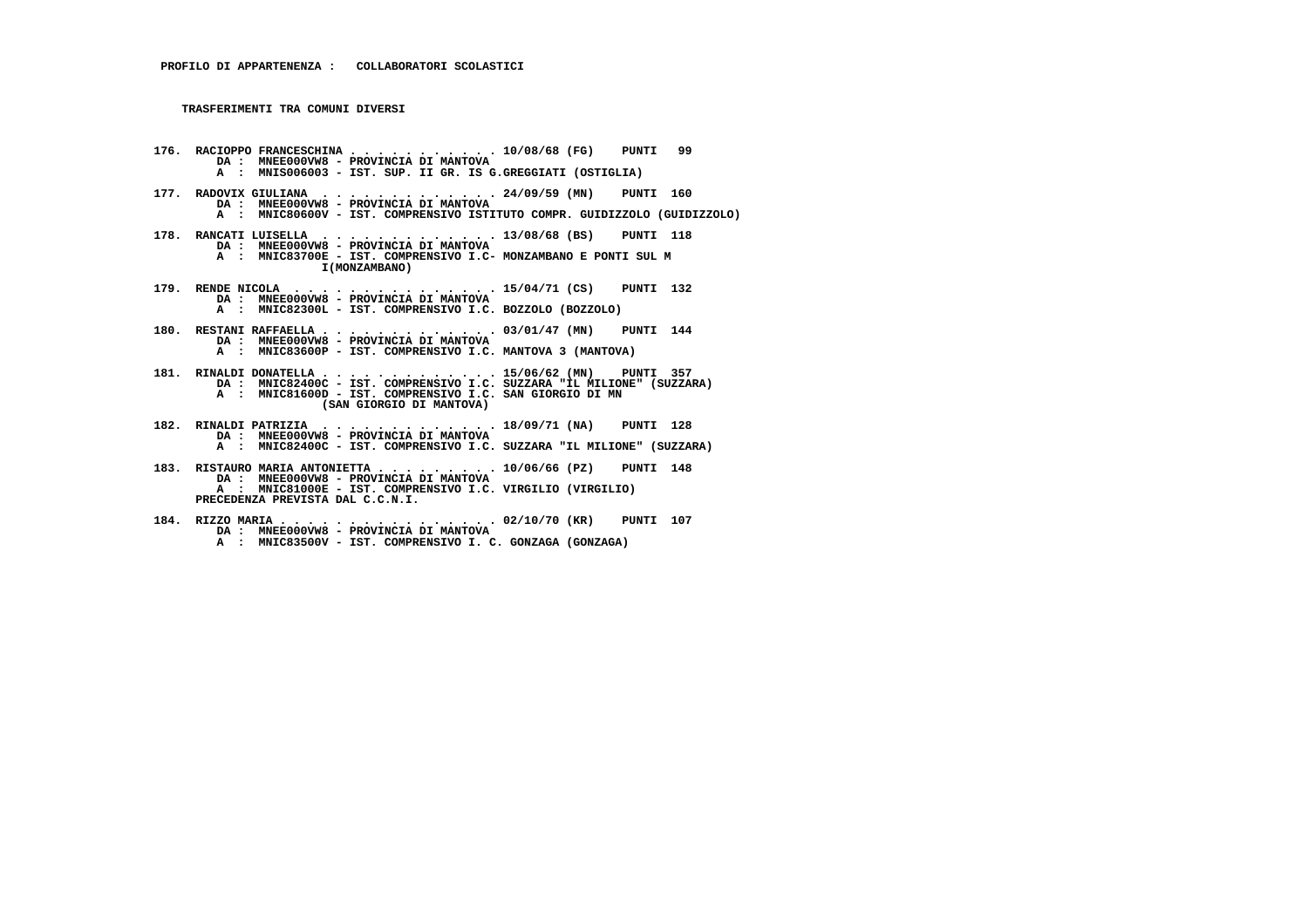- **185. ROBERTI LUCIA BOMBINA . . . . . . . . . . . 12/02/75 (KR) PUNTI 137 DA : MNEE000VW8 - PROVINCIA DI MANTOVA A : MNIC82400C - IST. COMPRENSIVO I.C. SUZZARA "IL MILIONE" (SUZZARA)**
- **186. ROMANO ANTONIETTA . . . . . . . . . . . . . 26/03/60 (AV) PUNTI 173 DA : MNEE000VW8 - PROVINCIA DI MANTOVA A : MNIC82900G - IST. COMPRENSIVO I.C. MANTOVA 2 (MANTOVA)**
- **187. RONCAGLIA MARIA GRAZIA . . . . . . . . . . 19/08/58 (MN) PUNTI 164 DA : MNEE000VW8 - PROVINCIA DI MANTOVA A : MNIC818005 - IST. COMPRENSIVO I.C. ROVERBELLA (ROVERBELLA) PRECEDENZA PREVISTA DAL C.C.N.I.**
- **188. ROSINA ALESSANDRA . . . . . . . . . . . . . 20/11/66 (MN) PUNTI 96 DA : MNEE000VW8 - PROVINCIA DI MANTOVA A : MNIS00900E - IST. SUP. II GR. ITG E MAG.LE (MANTOVA)**
- **189. ROSSI CLAUDIA . . . . . . . . . . . . . . . 25/03/66 (MN) PUNTI 165 DA : MNEE000VW8 - PROVINCIA DI MANTOVA A : MNIC821001 - IST. COMPRENSIVO ISTITUTO COMPRENSIVO QUISTELL O(QUISTELLO)**
- **190. ROTELLA MARIA . . . . . . . . . . . . . . . 19/06/62 (CZ) PUNTI 171 DA : MNEE000VW8 - PROVINCIA DI MANTOVA A : MNPC02000G - L. CLASSICO LC LIC.CLASS. VIRGILIO MN (MANTOVA)**
- **191. RUBINO VINCENZA . . . . . . . . . . . . . . 18/06/77 (AG) PUNTI 93 DA : MNEE000VW8 PROVINCIA DI MANTOVA A : MNIC82800Q - IST. COMPRENSIVO I.C. MANTOVA 1 (MANTOVA)**
- **192. RUGGERI SILVIA . . . . . . . . . . . . . . 20/02/67 (MN) PUNTI 108 DA : MNEE000VW8 - PROVINCIA DI MANTOVA A : MNIS00900E - IST. SUP. II GR. ITG E MAG.LE (MANTOVA)**
- **193. SALMISTRARO ROBERTA . . . . . . . . . . . . 06/11/51 (MN) PUNTI 144 DA : MNEE000VW8 - PROVINCIA DI MANTOVA A : MNIC813002 - IST. COMPRENSIVO I.C. PORTO MANT. NO (PORTO MANTOVANO)**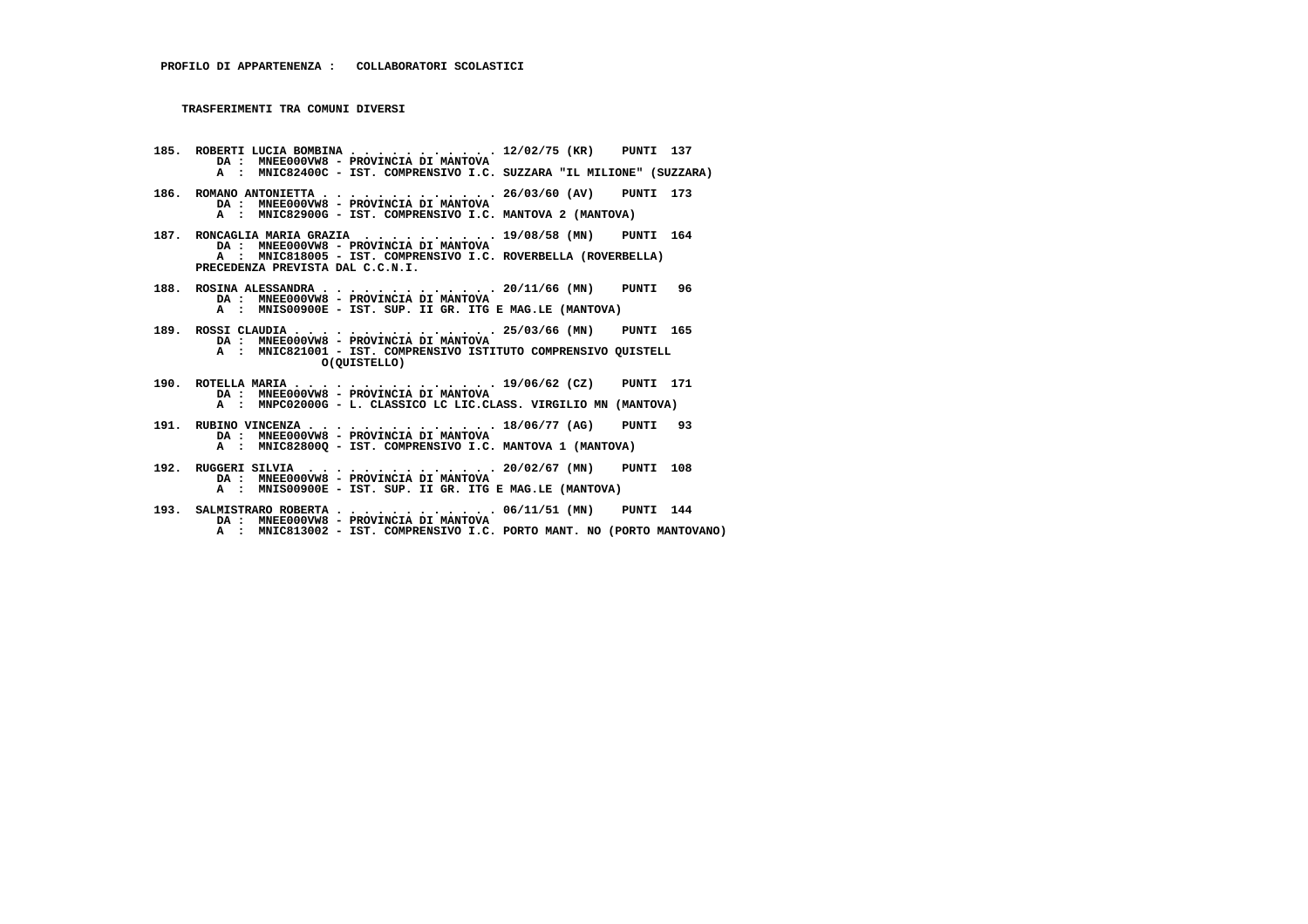- **194. SANASI PATRIZIA . . . . . . . . . . . . . . 20/05/63 (LE) PUNTI 178 DA : MNEE000VW8 PROVINCIA DI MANTOVA A : MNIC805003 - IST. COMPRENSIVO ISTITUTO COMPRENSIVO GOITO (GOITO)**
- **195. SANSONE MARIA . . . . . . . . . . . . . . . 07/01/65 (NA) PUNTI 121 DA : MNEE000VW8 - PROVINCIA DI MANTOVA**
- **A : MNIC805003 IST. COMPRENSIVO ISTITUTO COMPRENSIVO GOITO (GOITO)**
- **196. SANTULLO TERESA . . . . . . . . . . . . . . 21/08/70 (NA) PUNTI 205 DA : MNEE000VW8 - PROVINCIA DI MANTOVA A : MNIC81000E - IST. COMPRENSIVO I.C. VIRGILIO (VIRGILIO) PRECEDENZA PREVISTA DAL C.C.N.I.**
- **197. SAVASSI MARIA GRAZIA . . . . . . . . . . . 31/12/65 (MN) PUNTI 313 DA : MNIC82900G - IST. COMPRENSIVO I.C. MANTOVA 2 (MANTOVA) A : MNIC81400T - IST. COMPRENSIVO IST. COMPR. MARMIROLO (MARMIROLO)**
- **198. SAVINO LUCIA . . . . . . . . . . . . . . . 15/03/72 (NA) PUNTI 138 DA : MNEE000VW8 - PROVINCIA DI MANTOVA A : MNIS00100X - IST. SUP. II GR. A. MANZONI (SUZZARA)**
- **199. SAVIO DANIELA . . . . . . . . . . . . . . . 13/08/65 (MN) PUNTI 140 DA : MNEE000VW8 PROVINCIA DI MANTOVA A : MNIC82900G - IST. COMPRENSIVO I.C. MANTOVA 2 (MANTOVA)**
- **200. SCARPELLI FRANCESCO . . . . . . . . . . . . 06/09/69 (CS) PUNTI 174 DA : MNEE000VW8 - PROVINCIA DI MANTOVA**
- **A : MNRC01000L I.P. SERVIZI COMM. ISTITUTO SUPERIORE BONOMI-MAZZO (MANTOVA)**
- **201. SCARPITTA ANTONIA . . . . . . . . . . . . . 24/12/69 (PZ) PUNTI 96 DA : MNEE000VW8 - PROVINCIA DI MANTOVA A : MNIS01200A - IST. SUP. II GR. I.S. G.ROMANO MANTOVA (MANTOVA)**
- **202. SCIARRA DANIELA . . . . . . . . . . . . . . 22/12/70 (FG) PUNTI 181 DA : MNEE000VW8 - PROVINCIA DI MANTOVA A : MNIC81000E - IST. COMPRENSIVO I.C. VIRGILIO (VIRGILIO) PRECEDENZA PREVISTA DAL C.C.N.I.**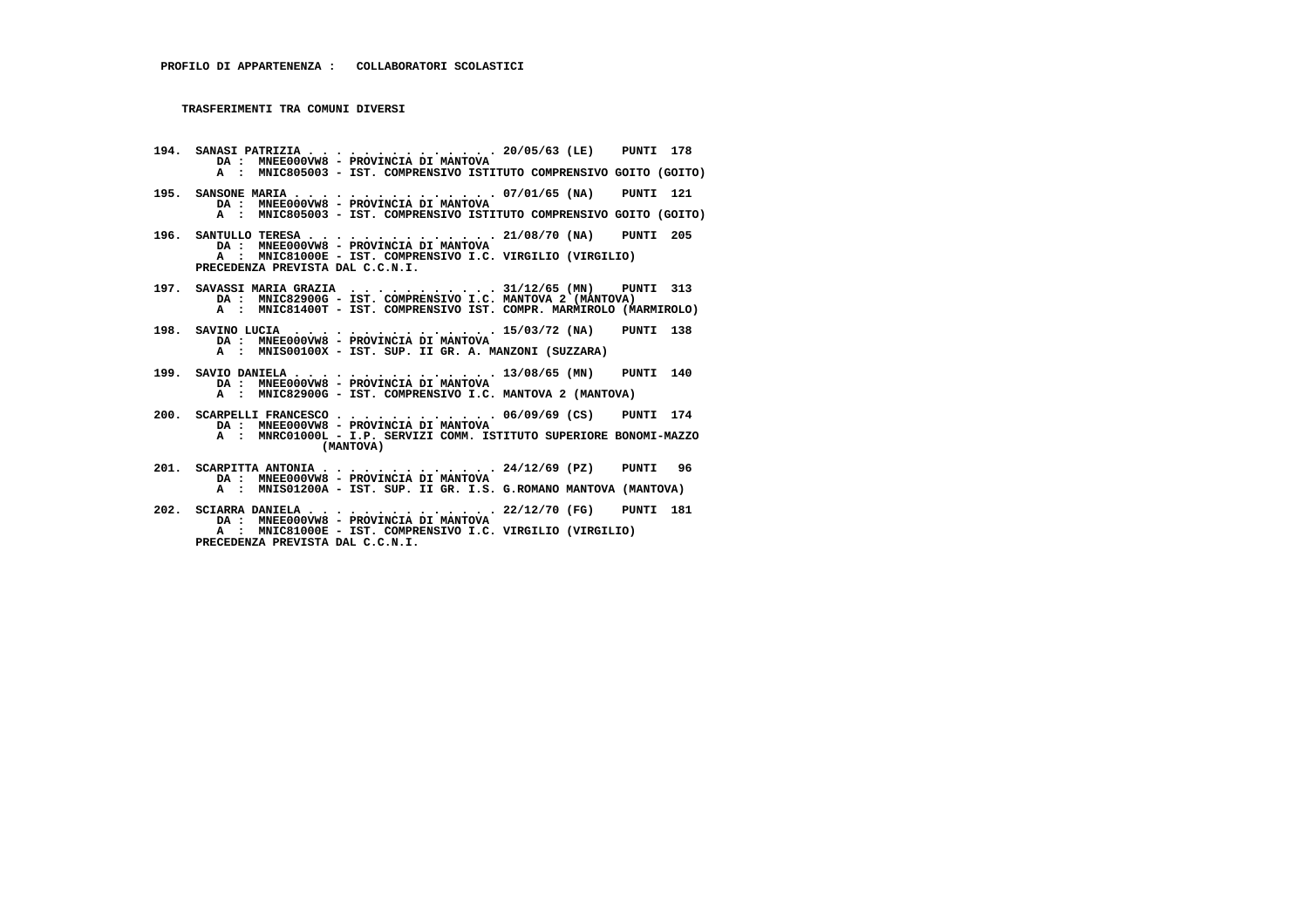- **203. SCILIOTTO STEFANIA . . . . . . . . . . . . 16/01/63 (MN) PUNTI 150 DA : MNEE000VW8 PROVINCIA DI MANTOVA A : MNPC02000G - L. CLASSICO LC LIC.CLASS. VIRGILIO MN (MANTOVA)**
- **204. SCOGNAMIGLIO MARIAROSARIA . . . . . . . . . 16/05/62 (NA) PUNTI 100 DA : MNEE000VW8 - PROVINCIA DI MANTOVA A : MNIC80800E - IST. COMPRENSIVO I.C. CASTIGLIONE STIVIERE 1 (CASTIGLIONE DELLE STIVIERE)**
- **205. SCRIBANO ANNA . . . . . . . . . . . . . . . 11/08/58 (AG) PUNTI 116 DA : MNEE000VW8 PROVINCIA DI MANTOVA A : MNIS00900E - IST. SUP. II GR. ITG E MAG.LE (MANTOVA) PRECEDENZA PREVISTA DAL C.C.N.I.**
- **206. SCRIGNOLI ANGELA . . . . . . . . . . . . . 22/06/55 (FE) PUNTI 94 DA : MNEE000VW8 PROVINCIA DI MANTOVA A : MNIC82200R - IST. COMPRENSIVO I.C. SERMIDE (SERMIDE)**
- **207. SETTIMO NICOLETTA . . . . . . . . . . . . . 02/08/72 (TP) PUNTI 101 DA : MNEE000VW8 PROVINCIA DI MANTOVA A : MNIS01200A - IST. SUP. II GR. I.S. G.ROMANO MANTOVA (MANTOVA)**
- **208. SGANZERLA DEBORA . . . . . . . . . . . . . 19/09/68 (MN) PUNTI 141 DA : MNEE000VW8 PROVINCIA DI MANTOVA A : MNIC82900G - IST. COMPRENSIVO I.C. MANTOVA 2 (MANTOVA)**
- **209. SIGNORINI SABINA . . . . . . . . . . . . . 23/02/72 (MN) PUNTI 198 DA : MNEE04900V SC. PRIMARIA DD PORTO MANTOVANO (PORTO MANTOVANO) A : MNIC81400T - IST. COMPRENSIVO IST. COMPR. MARMIROLO (MARMIROLO)**
- **210. SIMONCELLI SIMONA . . . . . . . . . . . . . 11/09/62 (MN) PUNTI 140 DA : MNEE000VW8 - PROVINCIA DI MANTOVA A : MNIC819001 - IST. COMPRENSIVO I.C. POGGIO RUSCO (POGGIO RUSCO) PRECEDENZA PREVISTA DAL C.C.N.I.**
- **211. SIMONI ROSSELLA . . . . . . . . . . . . . . 16/09/61 (VR) PUNTI 156 DA : MNEE000VW8 PROVINCIA DI MANTOVA A : MNIS00200Q - IST. SUP. II GR. G. GALILEI (OSTIGLIA)**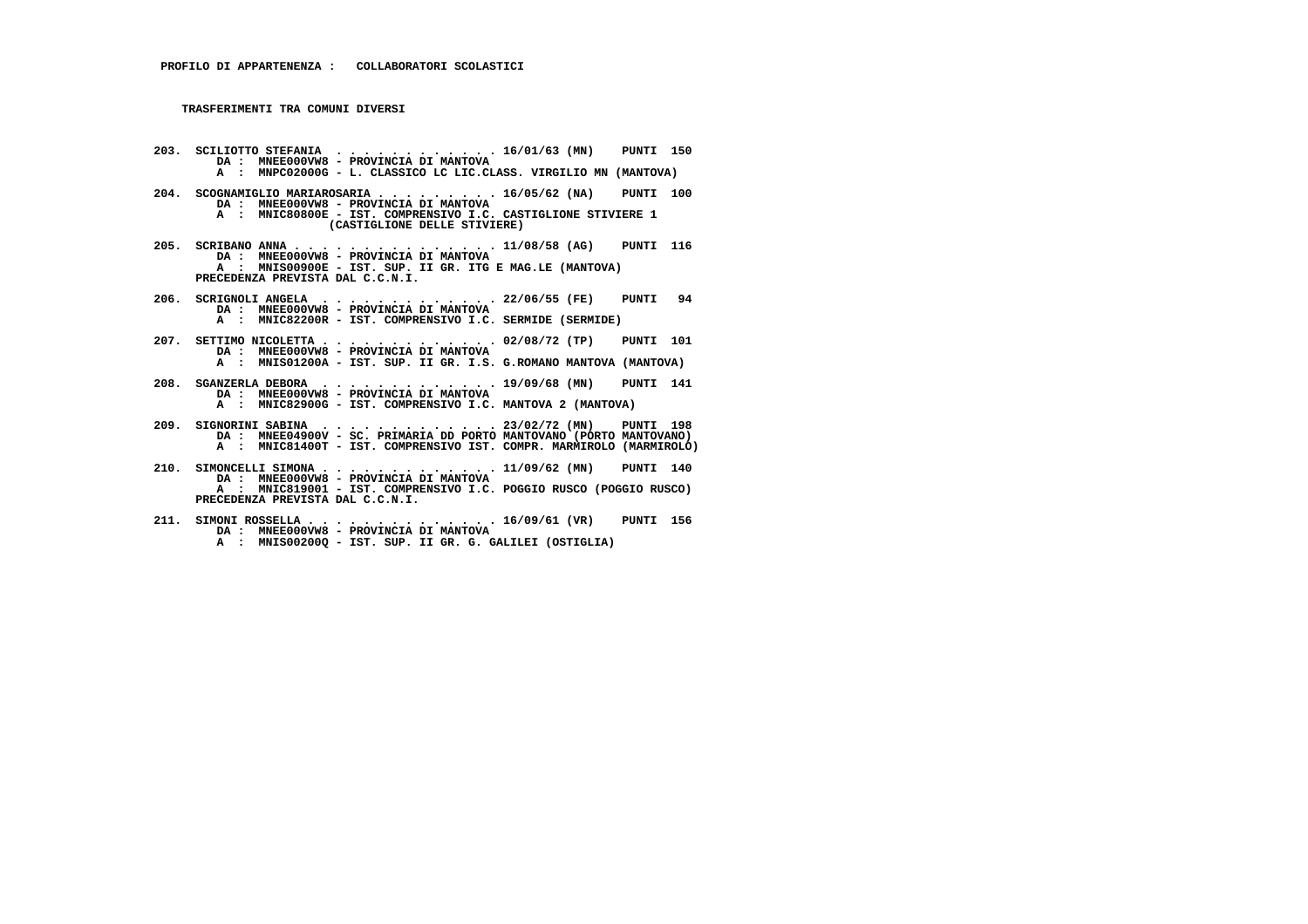- **212. SORRENTINO ROSA MARIA . . . . . . . . . . . 10/10/58 (KR) PUNTI 114 DA : MNEE000VW8 - PROVINCIA DI MANTOVA A : MNIC83100G - IST. COMPRENSIVO I.C. VIADANA "PARAZZI" (VIADANA) 213. SPAGNOLO FRANCESCA GIUSEPPA . . . . . . . . 02/12/68 (RC) PUNTI 100 DA : MNEE000VW8 - PROVINCIA DI MANTOVA A : MNIS00900E - IST. SUP. II GR. ITG E MAG.LE (MANTOVA) 214. SPANO' VINCENZA MARIA . . . . . . . . . . . 29/12/66 (TP) PUNTI 90 DA : MNEE000VW8 - PROVINCIA DI MANTOVA A : MNIS006003 - IST. SUP. II GR. IS G.GREGGIATI (OSTIGLIA) 215. SPERANZA GIOVANNI . . . . . . . . . . . . . 25/06/73 (CS) PUNTI 115 DA : MNEE000VW8 - PROVINCIA DI MANTOVA A : MNIS013006 - IST. SUP. II GR. I.S. "STROZZI" PALIDANO (GONZAGA) 216. SPINA ELEONORA . . . . . . . . . . . . . . 28/04/72 (CT) PUNTI 138 DA : MNEE000VW8 - PROVINCIA DI MANTOVA A : MNIC817009 - IST. COMPRENSIVO I.C. CASTELDARIO (CASTEL D'ARIO) 217. SPOTO LAURA . . . . . . . . . . . . . . . . 04/11/82 (CR) PUNTI 134 DA : MNEE000VW8 - PROVINCIA DI MANTOVA A : MNIC83500V - IST. COMPRENSIVO I. C. GONZAGA (GONZAGA) 218. STANCARI KATIA . . . . . . . . . . . . . . 23/07/73 (MN) PUNTI 226 DA : MNIC805003 - IST. COMPRENSIVO ISTITUTO COMPRENSIVO GOITO (GOITO) A : MNIC826004 - IST. COMPRENSIVO ISTITUTO COMPRENSIVO RODIGO (RODIGO) 219. STEFANI ROSANNA . . . . . . . . . . . . . . 25/10/64 (MN) PUNTI 157 DA : MNEE000VW8 - PROVINCIA DI MANTOVA A : MNIC80600V - IST. COMPRENSIVO ISTITUTO COMPR. GUIDIZZOLO (GUIDIZZOLO) PRECEDENZA PREVISTA DAL C.C.N.I.**
- **220. SURACE GABRIELLA . . . . . . . . . . . . . 12/01/74 (RC) PUNTI 163 DA : MNEE000VW8 PROVINCIA DI MANTOVA A : MNIC80700P - IST. COMPRENSIVO I.C. CASTIGLIONE STIVIERE II (CASTIGLIONE DELLE STIVIERE)**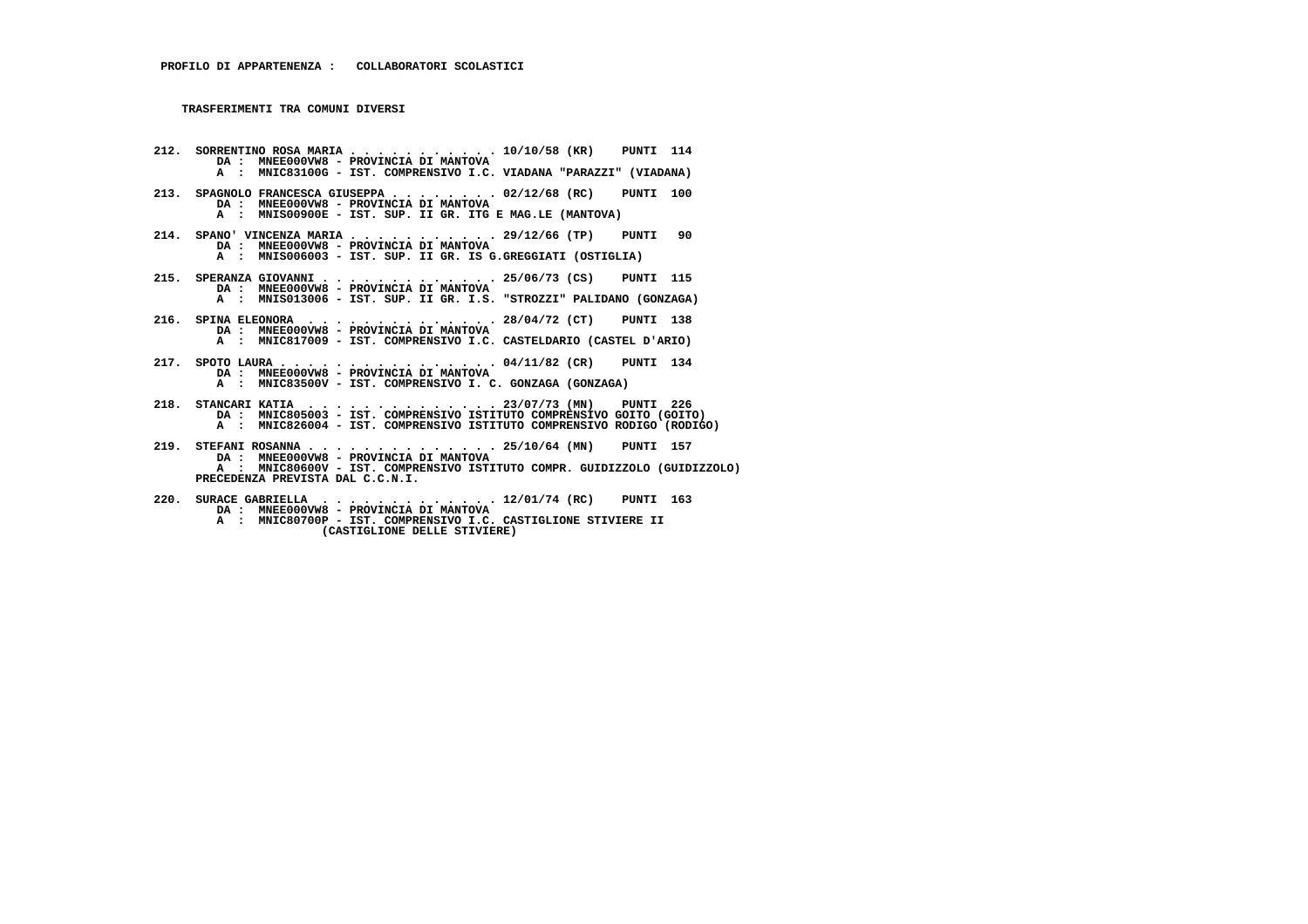- **221. TABARELLI MARIA IDA . . . . . . . . . . . . 25/05/55 (MN) PUNTI 69 DA : MNEE000VW8 - PROVINCIA DI MANTOVA A : MNIC82900G - IST. COMPRENSIVO I.C. MANTOVA 2 (MANTOVA)**
- **222. TAMPELLINI ANTONELLA . . . . . . . . . . . 06/08/57 (MN) PUNTI 116 DA : MNEE000VW8 - PROVINCIA DI MANTOVA A : MNIC821001 - IST. COMPRENSIVO ISTITUTO COMPRENSIVO QUISTELL O(QUISTELLO)**
- **223. TIRALONGO RITA . . . . . . . . . . . . . . 22/05/64 (SR) PUNTI 117 DA : MNEE000VW8 PROVINCIA DI MANTOVA A : MNPC02000G - L. CLASSICO LC LIC.CLASS. VIRGILIO MN (MANTOVA)**
- **224. TIROLO CARMELA . . . . . . . . . . . . . . 24/11/70 (AG) PUNTI 265 DA : MNEE000VW8 - PROVINCIA DI MANTOVA A : MNEE062009 - SC. PRIMARIA DIREZIONE DIDATTICA VIADANA (VIADANA)**
- **225. TOLLIO GIORGIO . . . . . . . . . . . . . . 06/04/65 (MN) PUNTI 168 DA : MNEE000VW8 - PROVINCIA DI MANTOVA A : MNIC818005 - IST. COMPRENSIVO I.C. ROVERBELLA (ROVERBELLA)**
- **226. TOMIROTTI MONICA . . . . . . . . . . . . . 25/02/59 (MN) PUNTI 84 DA : MNEE000VW8 PROVINCIA DI MANTOVA A : MNIC81100A - IST. COMPRENSIVO I.C. BAGNOLO SAN VITO (BAGNOLO SAN VITO)**
- **227. TUCCI IRENE . . . . . . . . . . . . . . . . 12/07/68 (NA) PUNTI 125 DA : MNEE000VW8 PROVINCIA DI MANTOVA A : MNIC81400T - IST. COMPRENSIVO IST. COMPR. MARMIROLO (MARMIROLO)**
- **228. TUCCI TERESA . . . . . . . . . . . . . . . 10/06/69 (NA) PUNTI 112 DA : MNEE000VW8 - PROVINCIA DI MANTOVA**
- **A : MNTE01000B I.T. ATTIVITA SOCIALI ITAS MANTEGNA MN (MANTOVA)**
- **229. VACCAMOZZI NICOLETTA . . . . . . . . . . . 11/02/73 (MN) PUNTI 164 DA : MNEE000VW8 - PROVINCIA DI MANTOVA A : MNIC82700X - IST. COMPRENSIVO I.C. CASTELLUCCHIO (CASTELLUCCHIO)**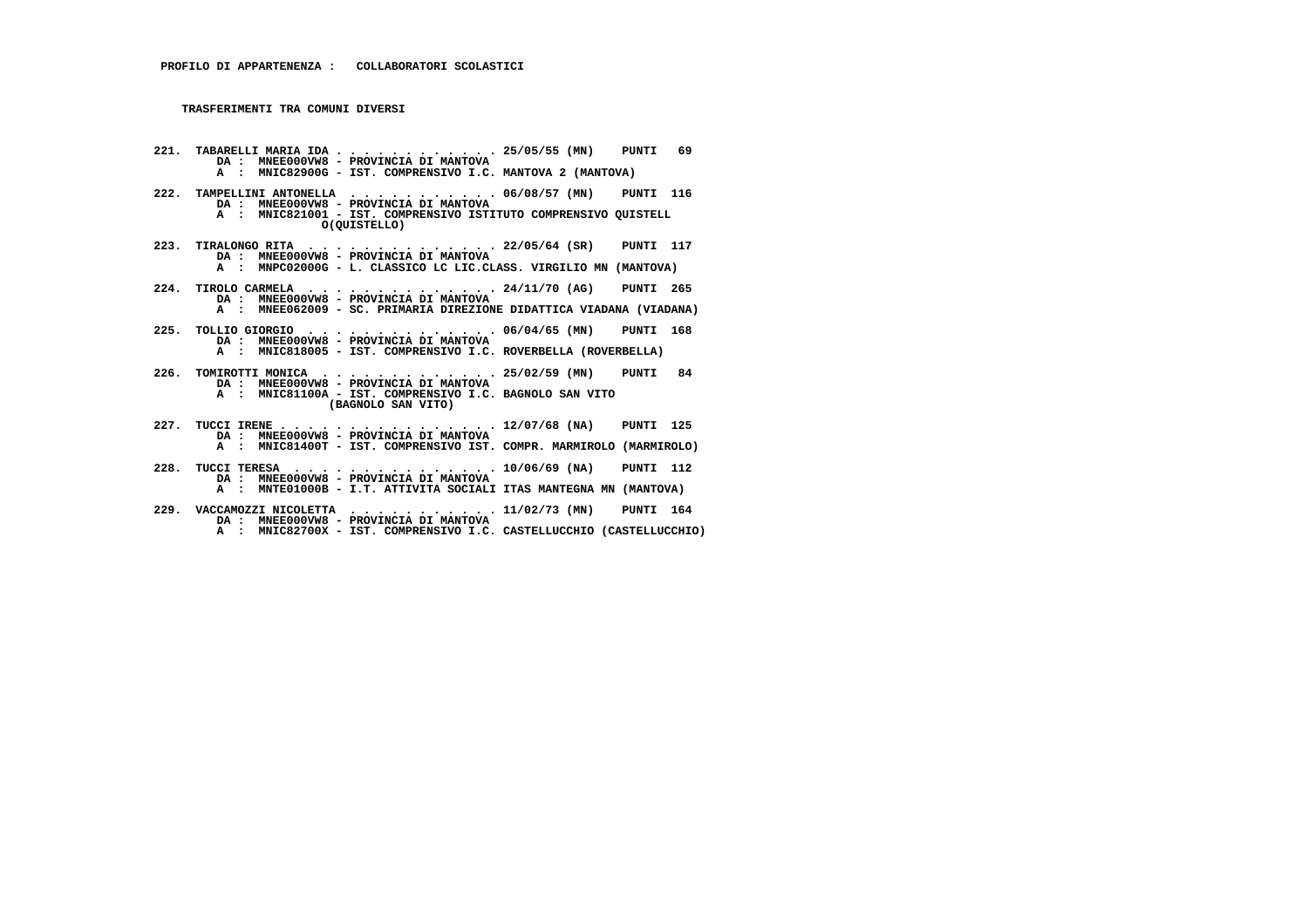- **230. VACCARO ANTONELLA . . . . . . . . . . . . . 11/10/76 (NA) PUNTI 121 DA : MNEE000VW8 PROVINCIA DI MANTOVA A : MNIC80800E - IST. COMPRENSIVO I.C. CASTIGLIONE STIVIERE 1 (CASTIGLIONE DELLE STIVIERE) 231. VALERIO MARIA ROSARIA . . . . . . . . . . . 09/10/69 (RE) PUNTI 148 DA : MNEE000VW8 - PROVINCIA DI MANTOVA A : MNEE062009 - SC. PRIMARIA DIREZIONE DIDATTICA VIADANA (VIADANA) 232. VANZELLI LAURA . . . . . . . . . . . . . . 05/02/63 (MN) PUNTI 119 DA : MNEE000VW8 - PROVINCIA DI MANTOVA A : MNIC805003 - IST. COMPRENSIVO ISTITUTO COMPRENSIVO GOITO (GOITO) 233. VELTRI MARIA . . . . . . . . . . . . . . . 23/08/67 (CS) PUNTI 138 DA : MNEE000VW8 - PROVINCIA DI MANTOVA A : MNEE062009 - SC. PRIMARIA DIREZIONE DIDATTICA VIADANA (VIADANA) 234. VESENTINI ANTONELLA . . . . . . . . . . . . 03/07/61 (VR) PUNTI 139 DA : MNEE000VW8 - PROVINCIA DI MANTOVA A : MNIS006003 - IST. SUP. II GR. IS G.GREGGIATI (OSTIGLIA) 235. VICENZI ROSANNA . . . . . . . . . . . . . . 13/07/52 (MN) PUNTI 141 DA : MNEE000VW8 - PROVINCIA DI MANTOVA A : MNPC02000G - L. CLASSICO LC LIC.CLASS. VIRGILIO MN (MANTOVA) 236. VICINI ERIKA . . . . . . . . . . . . . . . 28/08/76 (MN) PUNTI 102 DA : MNEE000VW8 - PROVINCIA DI MANTOVA A : MNIS00200Q - IST. SUP. II GR. G. GALILEI (OSTIGLIA) 237. VIGORELLI SIMONA . . . . . . . . . . . . . 12/10/66 (BS) PUNTI 116 DA : MNEE000VW8 - PROVINCIA DI MANTOVA A : MNIC80300B - IST. COMPRENSIVO I. C. CASTEL GOFFREDO (CASTEL GOFFREDO) 238. VISANI MARTINA . . . . . . . . . . . . . . 20/12/59 (BS) PUNTI 164 DA : MNEE000VW8 - PROVINCIA DI MANTOVA**
- **A : MNIC80800E IST. COMPRENSIVO I.C. CASTIGLIONE STIVIERE 1 (CASTIGLIONE DELLE STIVIERE)**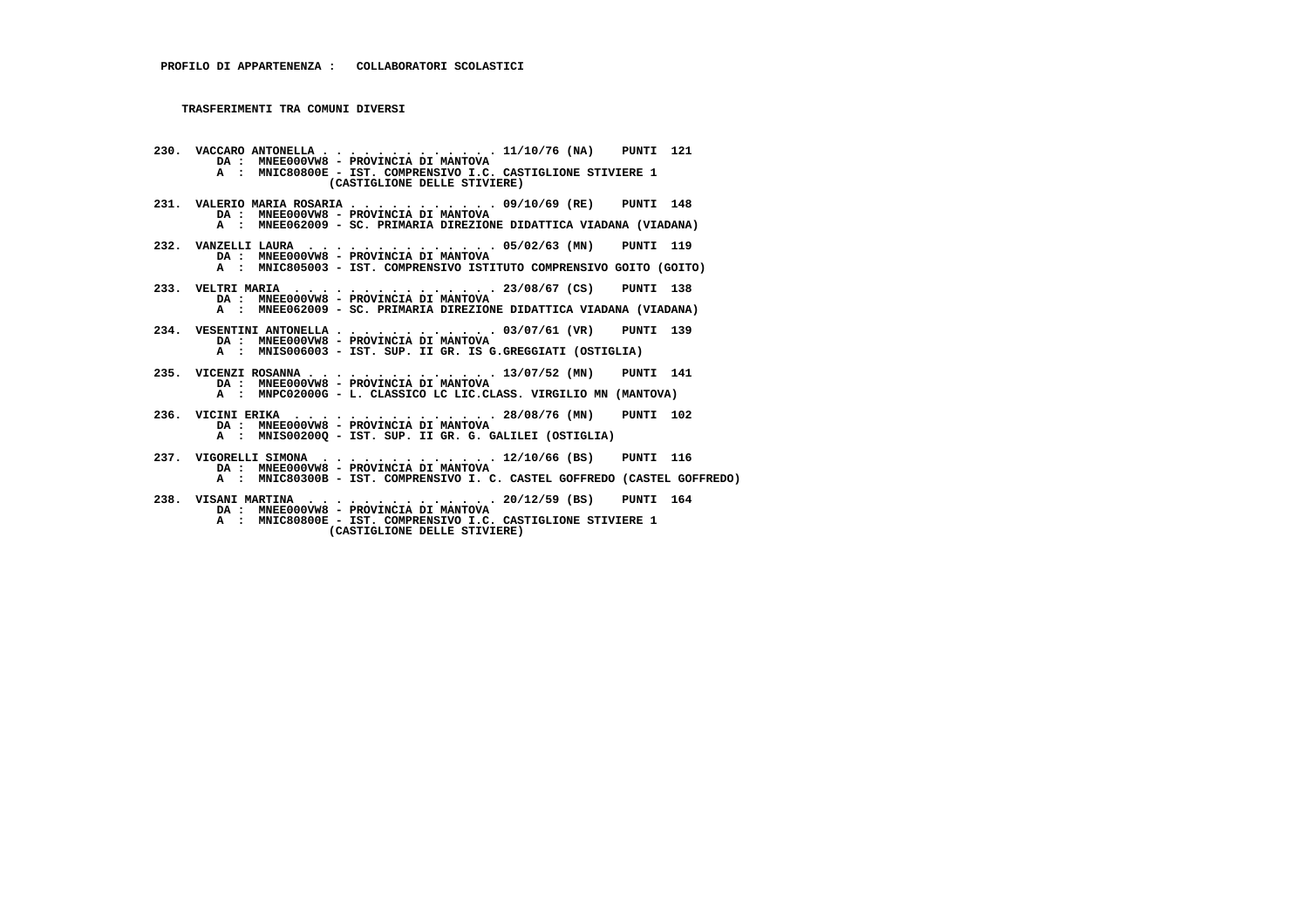- **239. VITIELLO FILOMENA . . . . . . . . . . . . . 21/02/53 (NA) PUNTI 93 DA : MNEE000VW8 PROVINCIA DI MANTOVA A : MNIC833007 - IST. COMPRENSIVO I. C. MOGLIA (MOGLIA)**
- **240. VITIELLO ROSALBA . . . . . . . . . . . . . 31/07/61 (NA) PUNTI 95 DA : MNEE000VW8 - PROVINCIA DI MANTOVA A : MNIC83500V - IST. COMPRENSIVO I. C. GONZAGA (GONZAGA)**
- 241. ZANICHELLI ANGELO . . . . . . . . . . . 25/06/71 (MN) PUNTI 353<br>DA : MNIS013006 IST. SUP. II GR. I.S. "STROZZI" PALIDANO (GONZAGA)<br>A : MNIC83000Q IST. COMPRENSIVO I.C. DOSOLO POMPONESCO VIADANA  **(VIADANA) PRECEDENZA PREVISTA DAL C.C.N.I.**
- **242. ZANINI DEBORA . . . . . . . . . . . . . . . 08/03/75 (MN) PUNTI 119 DA : MNEE000VW8 PROVINCIA DI MANTOVA A : MNIC818005 - IST. COMPRENSIVO I.C. ROVERBELLA (ROVERBELLA)**
- **243. ZANOLLA LORIS . . . . . . . . . . . . . . . 16/01/68 (VR) PUNTI 193 DA : MNIC805003 IST. COMPRENSIVO ISTITUTO COMPRENSIVO GOITO (GOITO) A : MNIC81500N - IST. COMPRENSIVO I.C. RONCOFERRARO (RONCOFERRARO)**
- **244. ZAPPAROLI PAOLA . . . . . . . . . . . . . . 13/08/65 (MN) PUNTI 178 DA : MNEE000VW8 PROVINCIA DI MANTOVA A : MNIC82400C - IST. COMPRENSIVO I.C. SUZZARA "IL MILIONE" (SUZZARA)**
- **245. ZENI MARCO . . . . . . . . . . . . . . . . 03/03/68 (MN) PUNTI 78 DA : MNEE000VW8 PROVINCIA DI MANTOVA A : MNIS00800P - IST. SUP. II GR. GIOVANNI FALCONE (ASOLA)**
- **246. ZERBINATI RINA . . . . . . . . . . . . . . 11/01/65 (MN) PUNTI 145 DA : MNEE000VW8 - PROVINCIA DI MANTOVA A : MNIC820005 - IST. COMPRENSIVO I.C. OSTIGLIA (OSTIGLIA)**
- **247. ZILIOLI ROSANNA . . . . . . . . . . . . . . 27/11/61 (MN) PUNTI 165 DA : MNEE000VW8 - PROVINCIA DI MANTOVA**
- **A : MNIS00800P IST. SUP. II GR. GIOVANNI FALCONE (ASOLA)**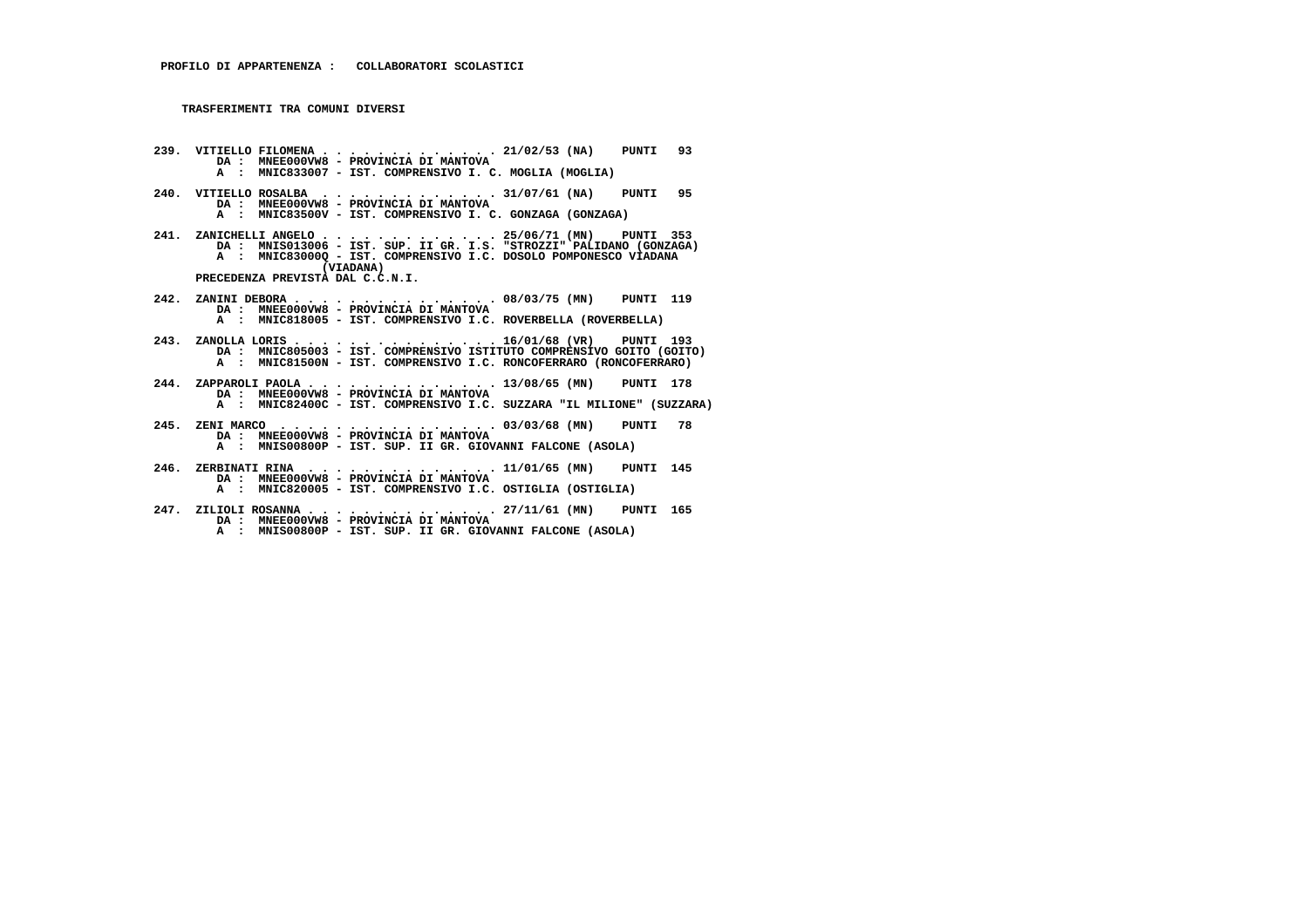- **248. ZINGARIELLO MARIELLA . . . . . . . . . . . 25/05/69 (FG) PUNTI 292 DA : MNIC83600P IST. COMPRENSIVO I.C. MANTOVA 3 (MANTOVA) A : MNIC81000E IST. COMPRENSIVO I.C. VIRGILIO (VIRGILIO)**
- **249. ZOBEL PAOLO . . . . . . . . . . . . . . . . 22/02/75 (NA) PUNTI 155 DA : MNEE000VW8 - PROVINCIA DI MANTOVA A : MNIS00300G - IST. SUP. II GR. FRANCESCO GONZAGA (CASTIGLIONE DELLE STIVIERE)**
- **250. ZOGNO EMANUELA . . . . . . . . . . . . . . 18/11/65 (PD) PUNTI 140 DA : MNEE000VW8 PROVINCIA DI MANTOVA A : MNEE04900V SC. PRIMARIA DD PORTO MANTOVANO (PORTO MANTOVANO)**
	-